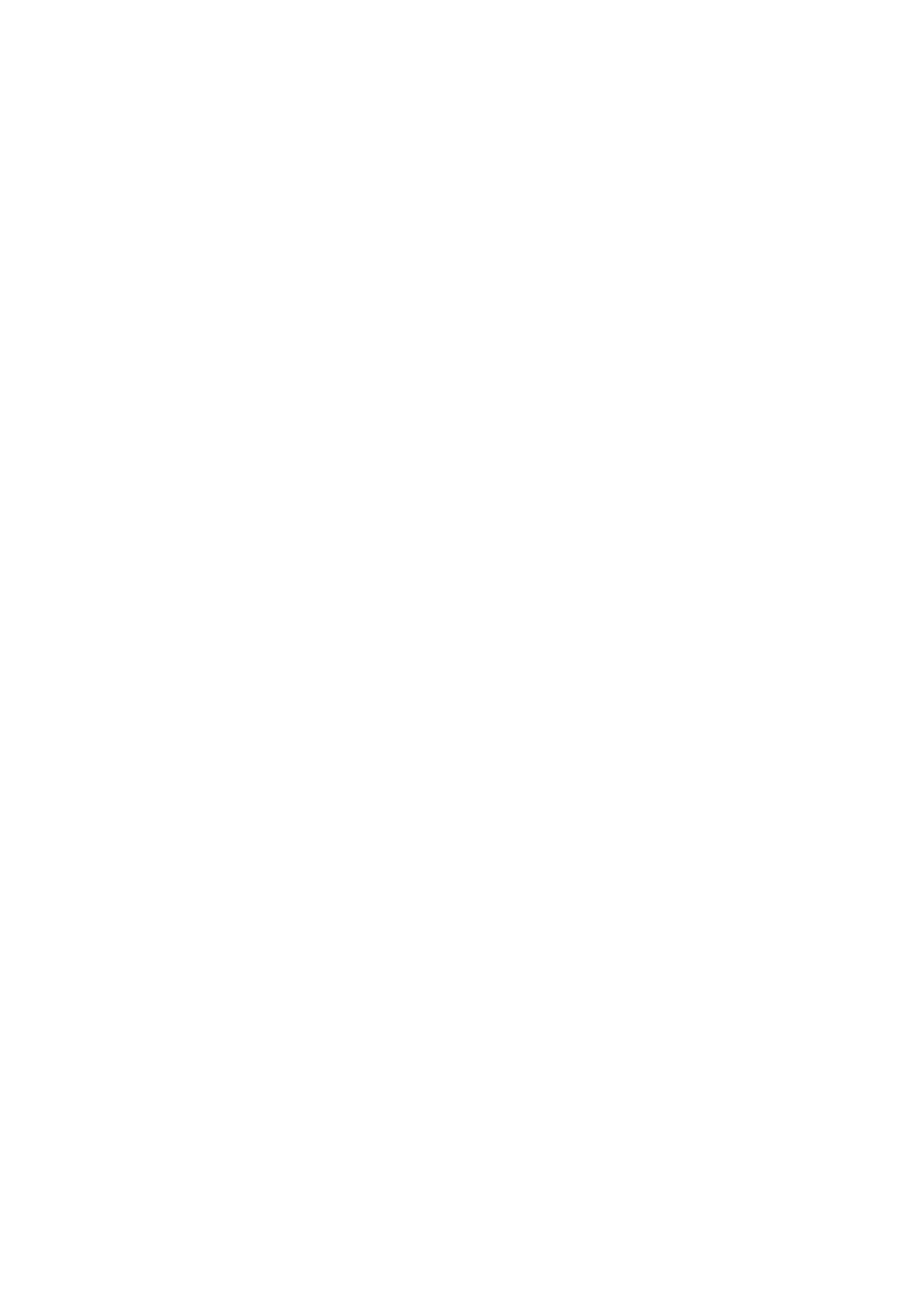

# **CONSTITUTION OF TONGA**

# **Arrangement of Clauses**

# **Clause**

| <b>PART I - DECLARATION OF RIGHTS</b> |                                                          | 7 |
|---------------------------------------|----------------------------------------------------------|---|
| 1                                     |                                                          |   |
| 2                                     |                                                          |   |
| 3                                     |                                                          |   |
| 4                                     |                                                          |   |
| 5                                     |                                                          |   |
| 6                                     |                                                          |   |
| 7                                     |                                                          |   |
| 8                                     |                                                          |   |
| 9                                     |                                                          |   |
| 10                                    |                                                          |   |
| 11                                    |                                                          |   |
| 12                                    |                                                          |   |
| 13                                    |                                                          |   |
| 14                                    |                                                          |   |
| 15                                    |                                                          |   |
| 16                                    |                                                          |   |
| 17                                    |                                                          |   |
| 18                                    | Taxation - Compensation to be paid for property taken 11 |   |
| 19                                    |                                                          |   |
| 20                                    |                                                          |   |
| 21                                    |                                                          |   |
| 22                                    |                                                          |   |
| 23                                    |                                                          |   |
| 24                                    |                                                          |   |
| 25                                    |                                                          |   |
| 26                                    |                                                          |   |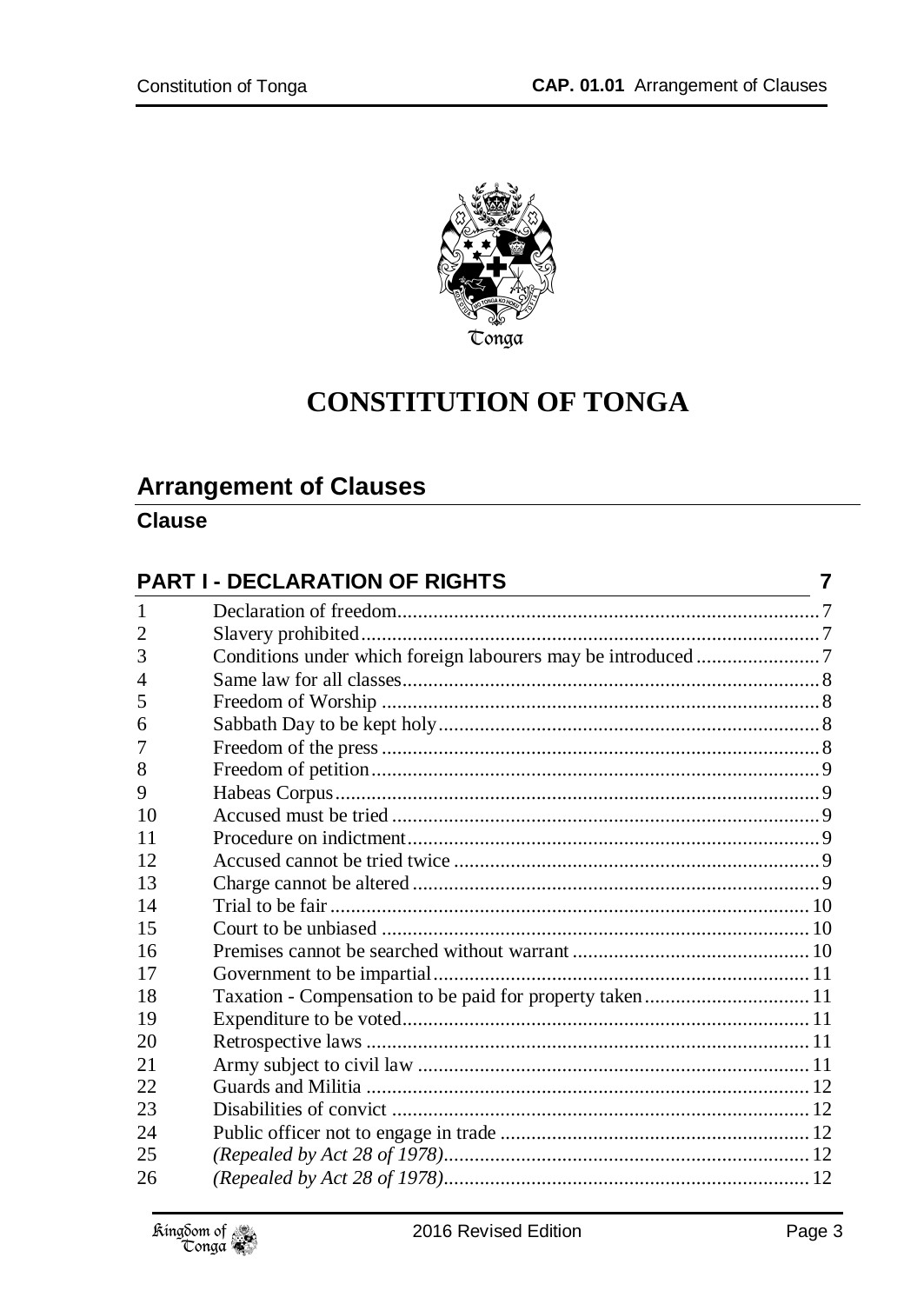| 27              |                                     |    |
|-----------------|-------------------------------------|----|
| 28              |                                     |    |
| 29              |                                     |    |
| 29A             |                                     |    |
|                 |                                     |    |
|                 | <b>PART II - FORM OF GOVERNMENT</b> | 13 |
| 30              |                                     |    |
| 31              |                                     |    |
| 31A             |                                     |    |
| 32              |                                     |    |
| 33              |                                     |    |
| 34              |                                     |    |
| 35              |                                     |    |
| 36              |                                     |    |
| 37              |                                     |    |
| 38              |                                     |    |
| 39              |                                     |    |
| 40              |                                     |    |
| 41              |                                     |    |
| 42              |                                     |    |
| 43              |                                     |    |
| 44              |                                     |    |
| 45              |                                     |    |
| 46              |                                     |    |
| 47              |                                     |    |
| 48              |                                     |    |
| 49              |                                     |    |
|                 |                                     |    |
|                 | <b>PRIVY COUNCIL</b>                | 18 |
| 50              |                                     |    |
|                 | THE PRIME MINISTER                  | 18 |
| 50A             |                                     |    |
| 50 <sub>B</sub> |                                     |    |
| <b>CABINET</b>  | $\sim$ 20                           |    |
| 51              |                                     |    |
| 52              |                                     |    |
|                 |                                     |    |
| 53              |                                     |    |
| 54              |                                     |    |
| 55              |                                     |    |
|                 | THE LEGISLATIVE ASSEMBLY            | 21 |
| 56              |                                     |    |
| 57              |                                     |    |
| 58              |                                     |    |
| 59              |                                     |    |

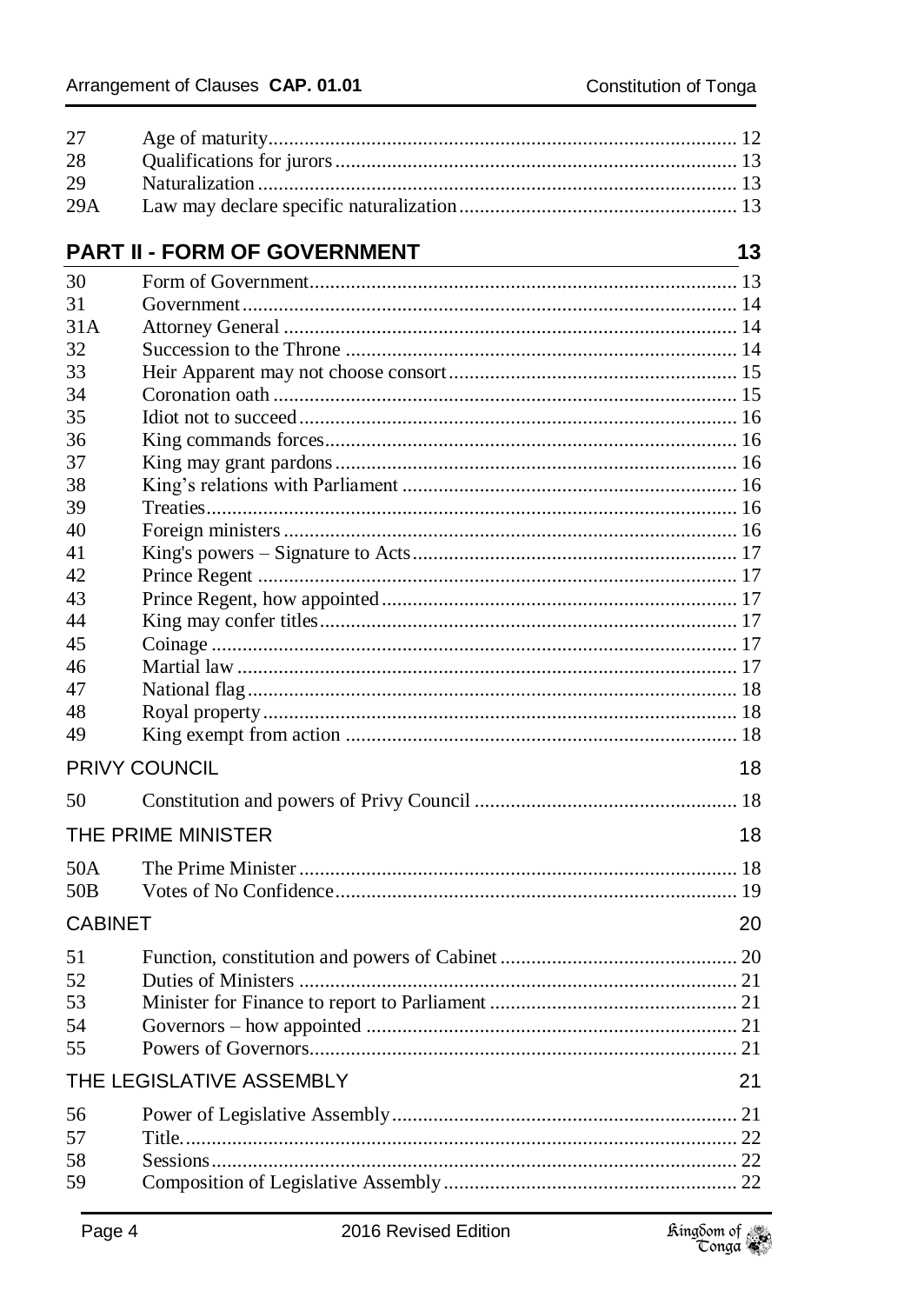| 60  |                      |    |
|-----|----------------------|----|
| 61  |                      |    |
| 62  |                      |    |
| 63  |                      |    |
| 64  |                      |    |
| 65  |                      |    |
| 66  |                      |    |
| 67  |                      |    |
| 68  |                      |    |
| 69  |                      |    |
| 70  |                      |    |
| 71  |                      |    |
| 72  |                      |    |
| 73  |                      |    |
| 74  |                      |    |
| 75  |                      |    |
| 76  |                      |    |
| 77  |                      |    |
| 78  |                      |    |
| 79  |                      |    |
| 80  |                      |    |
| 81  |                      |    |
| 82  |                      |    |
| 83  |                      |    |
|     |                      |    |
|     | <b>THE JUDICIARY</b> | 29 |
| 83A |                      |    |
| 83B |                      |    |
| 83C |                      |    |
| 84  |                      |    |
| 85  |                      |    |
| 86  |                      |    |
| 86A |                      |    |
| 87  |                      |    |
| 88  |                      |    |
| 89  |                      |    |
| 90  |                      |    |
| 91  |                      |    |
| 92  |                      |    |
|     |                      |    |
| 93  |                      |    |
| 94  |                      |    |
| 95  |                      |    |
| 96  |                      |    |
| 97  |                      |    |
| 98  |                      |    |
| 99  |                      |    |
| 100 |                      |    |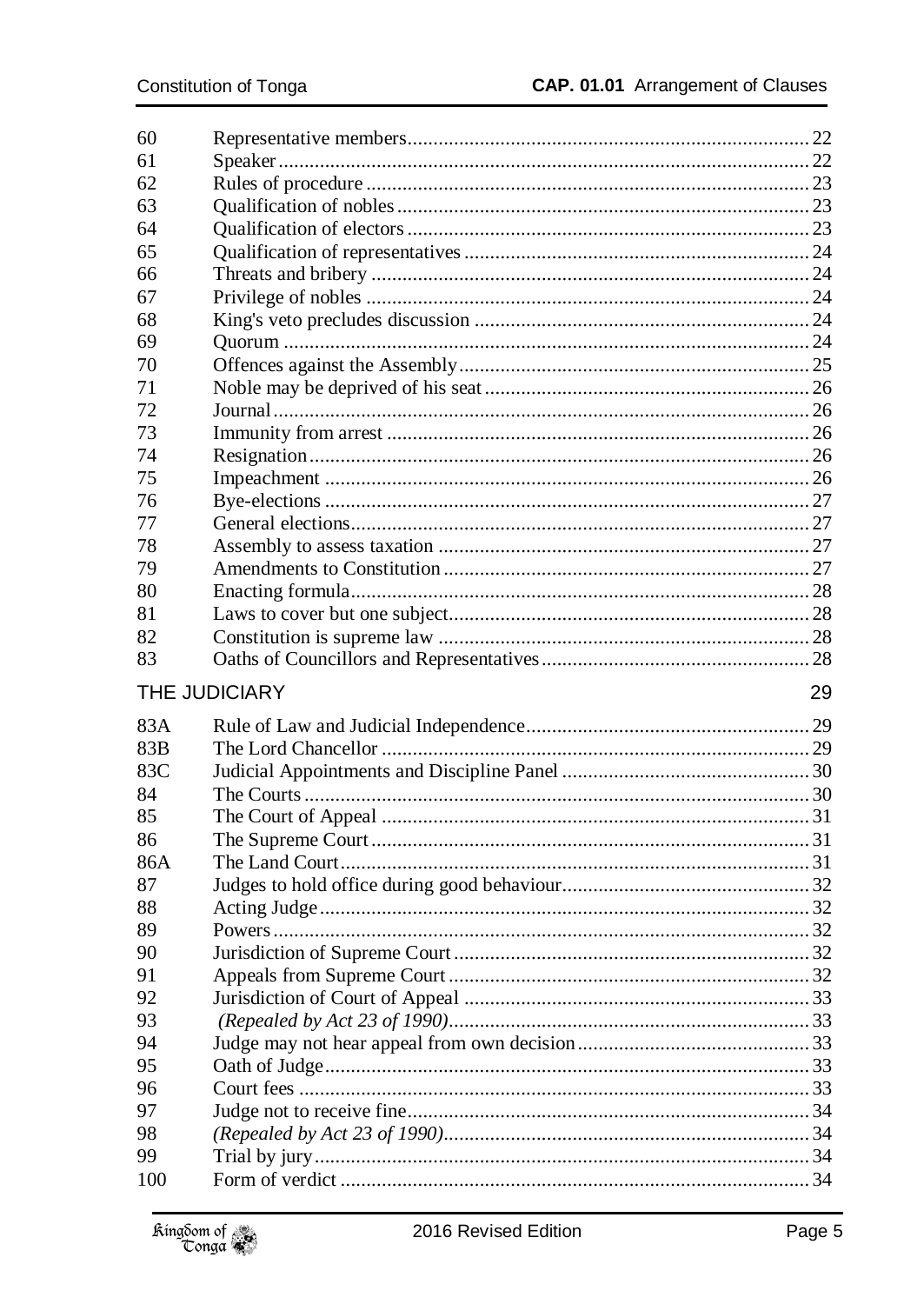| 101  |                                                                                                                                                     |    |
|------|-----------------------------------------------------------------------------------------------------------------------------------------------------|----|
| 102  |                                                                                                                                                     |    |
| 103  |                                                                                                                                                     |    |
| 103A |                                                                                                                                                     |    |
|      | <b>PART III - THE LAND</b><br><u> 1989 - Johann Harry Harry Harry Harry Harry Harry Harry Harry Harry Harry Harry Harry Harry Harry Harry Harry</u> | 35 |
| 104  |                                                                                                                                                     |    |
| 105  |                                                                                                                                                     |    |
| 106  |                                                                                                                                                     |    |
| 107  |                                                                                                                                                     |    |
| 108  |                                                                                                                                                     |    |
| 109  |                                                                                                                                                     |    |
| 110  |                                                                                                                                                     |    |
| 111  |                                                                                                                                                     |    |
| 112  |                                                                                                                                                     |    |
| 113  |                                                                                                                                                     |    |
| 114  |                                                                                                                                                     |    |
| 115  |                                                                                                                                                     |    |
|      | <b>SCHEDULE</b>                                                                                                                                     | 39 |
|      | <b>PROCEDURE FOR APPOINTING A PRIME MINISTER</b>                                                                                                    | 39 |
|      | <b>ENDNOTES</b>                                                                                                                                     | 41 |
|      |                                                                                                                                                     |    |

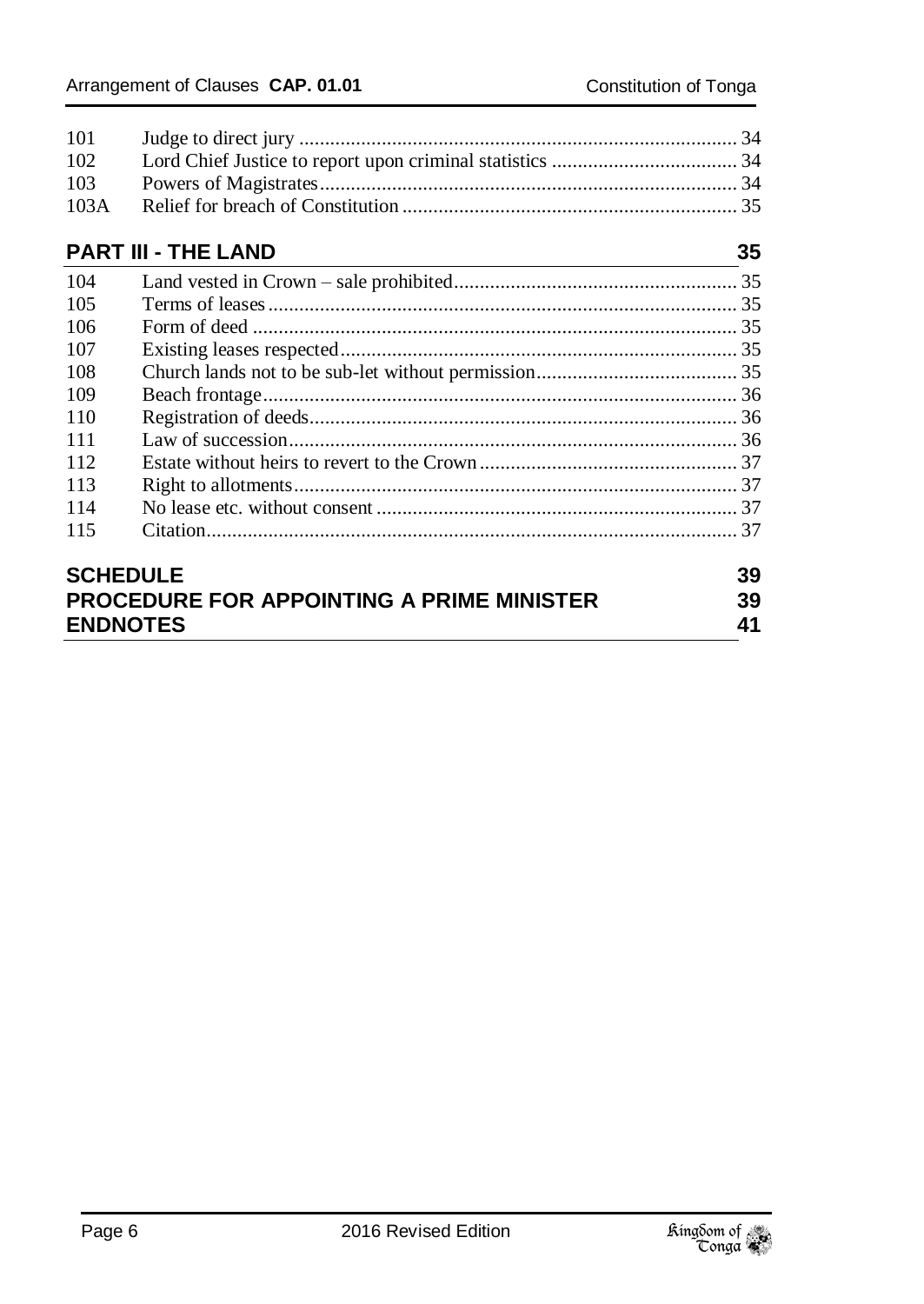

# **CONSTITUTION OF TONGA**

# <span id="page-6-4"></span>**THE CONSTITUTION OF TONG[A](#page-40-1)<sup>1</sup>**

<span id="page-6-0"></span>*Granted by His Majesty King George Tupou I on the fourth day of November One thousand eight hundred and seventy-five and since amended in accordance with the law on divers dates mentioned in the endnotes to this revised edition.*

# **PART I - DECLARATION OF RIGHTS**

#### <span id="page-6-1"></span>**1 Declaration of freedom**

Since it appears to be the will of God that man should be free as He has made all men of one blood therefore shall the people of Tonga and all who sojourn or may sojourn in this Kingdom be free for ever. And all men may use their lives and persons and time to acquire and possess property and to dispose of their labour and the fruit of their hands and to use their own property as they will.

# <span id="page-6-2"></span>**2 Slavery prohibited**

<span id="page-6-5"></span>No person shall serve another against his will except he be undergoing punishment by law and any slave who may escape from a foreign country to Tonga (unless he be escaping from justice being guilty of homicide or theft or any great crime or involved in debt) shall be free from the moment he sets foot on Tongan soil for no person shall be in servitude under the protection of the flag of Tonga. $^2$  $^2$ 

#### <span id="page-6-3"></span>**3 Conditions under which foreign labourers may be introduced**

Whoever may wish to bring persons from other islands to work for him may make an agreement with them for the number of years they will work for him and a copy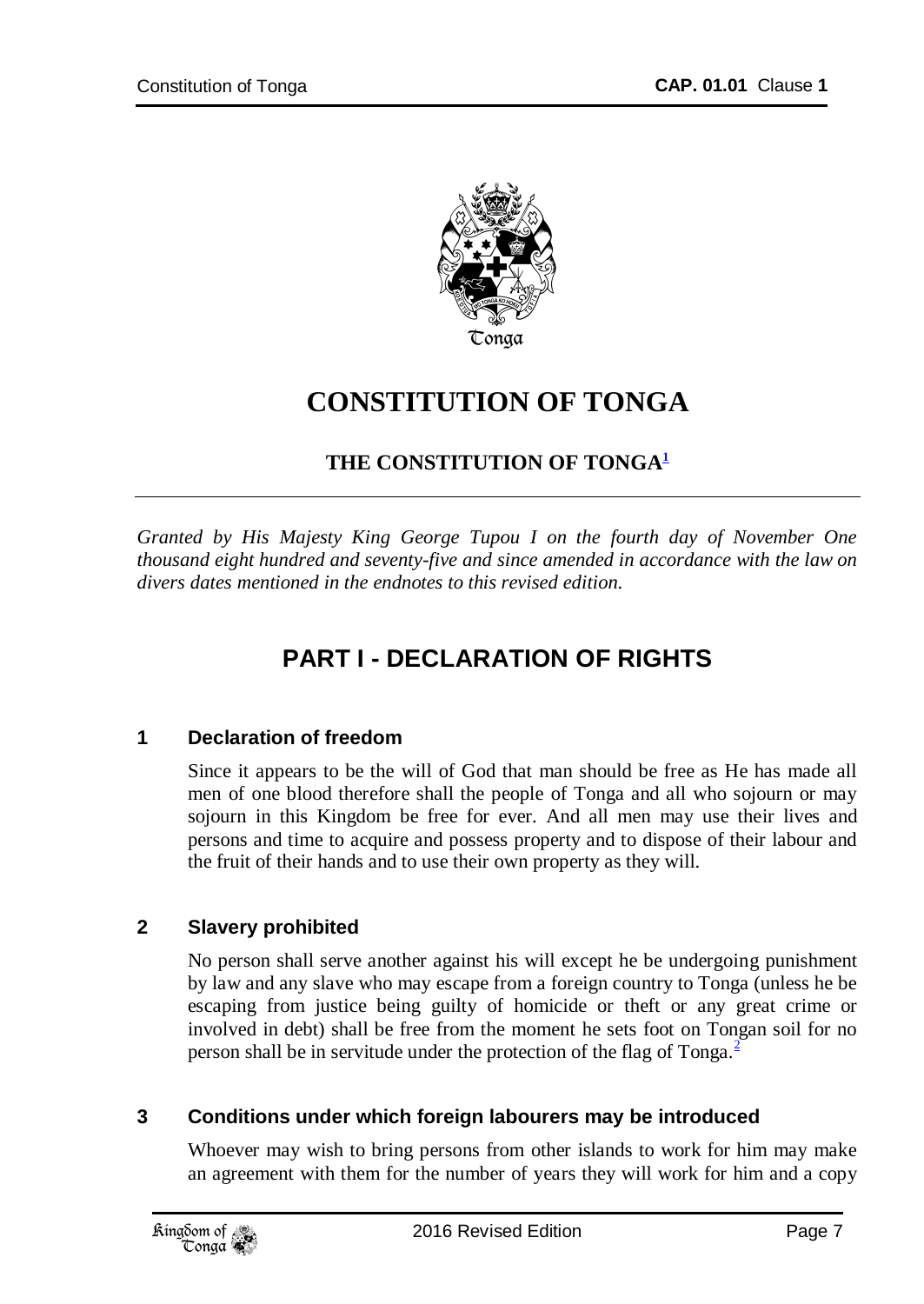of the written agreement he makes with them shall be deposited in the Public Offices stating the amount of payment they shall receive the period they shall work and a promise to take them back to their own land. And the Government shall cause such contract to be carried out both on behalf of those who engage and those who are engaged. And such persons being so introduced shall be subject to the laws of the land and shall pay the same Customs duties as all the people in the Kingdom and taxes as shall be ordained by the King and his Cabinet[.](#page-40-3) $3$ 

# <span id="page-7-0"></span>**4 Same law for all classes**

<span id="page-7-5"></span><span id="page-7-4"></span>There shall be but one law in Tonga for chiefs and commoners for non-Tongans and Tongans. No laws shall be enacted for one class and not for another class but the law shall be the same for all the people of this land. $\frac{4}{3}$  $\frac{4}{3}$  $\frac{4}{3}$ 

#### <span id="page-7-1"></span>**5 Freedom of Worship**

All men are free to practise their religion and to worship God as they may deem fit in accordance with the dictates of their own worship consciences and to assemble for religious service in such places as they may appoint. But it shall not be lawful to use this freedom to commit evil and licentious acts or under the name of worship to do what is contrary to the law and peace of the land.

# <span id="page-7-2"></span>**6 Sabbath Day to be kept holy**

<span id="page-7-6"></span>The Sabbath Day shall be kept holy in Tonga and no person shall practise his trade or profession or conduct any commercial undertaking on the Sabbath Day except according to law; and any agreement made or witnessed on that day shall be null and void and of no legal effect*[.](#page-40-5)* 5

# <span id="page-7-3"></span>**7 Freedom of the press**

- (1) It shall be lawful for all people to speak write and print their opinions and no law shall ever be enacted to restrict this liberty. There shall be freedom of speech and of the press for ever but nothing in this clause shall be held to outweigh the law of defamation, official secrets or the laws for the protection of the King and the Royal Family.<sup>[6](#page-40-6)</sup>
- <span id="page-7-7"></span>(2) It shall be lawful, in addition to the exceptions set out in sub-clause (1), to enact such laws as are considered necessary or expedient in the public interest, national security, public order, morality, cultural traditions of the Kingdom, or privileges of the Legislative Assembly and to provide for contempt of Court and the commission of any offence. $\frac{7}{1}$  $\frac{7}{1}$  $\frac{7}{1}$
- <span id="page-7-9"></span><span id="page-7-8"></span>(3) It shall be lawful to enact laws to regulate the operation of any media.<sup>[8](#page-41-0)</sup>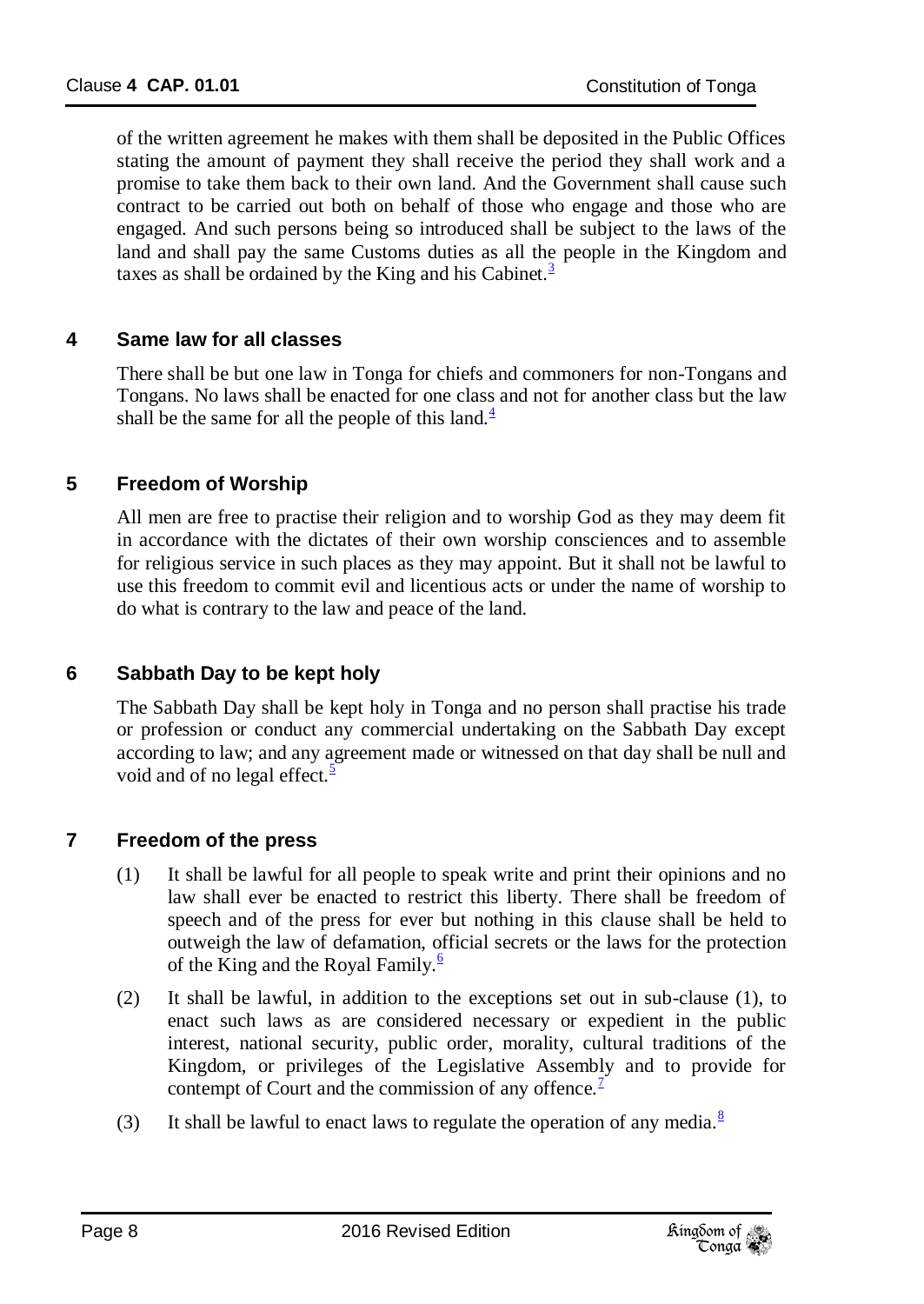### <span id="page-8-0"></span>**8 Freedom of petition**

All people shall be free to send letters or petitions to the King or Legislative Assembly and to meet and consult concerning matters about which they think it right to petition the King or Legislative Assembly to pass or repeal enactments provided that they meet peaceably without arms and without disorder.

### <span id="page-8-1"></span>**9 Habeas Corpus**

The law of the writ of Habeas Corpus shall apply to all people and it shall never be suspended excepting in the case of war or rebellion in the land when it shall be lawful for the King to suspend it.

#### <span id="page-8-2"></span>**10 Accused must be tried**

<span id="page-8-6"></span>No one shall be punished because of any offence he may have committed until he has been sentenced according to law before a Court having jurisdiction in the case. $\frac{9}{2}$  $\frac{9}{2}$  $\frac{9}{2}$ 

#### <span id="page-8-3"></span>**11 Procedure on indictment**

No one shall be tried or summoned to appear before any court or punished for failing to appear unless he have first received a written indictment (except in cases of impeachment or for offences within the jurisdiction of the magistrate or for contempt of court while the court is sitting). Such written indictment shall clearly state the offence charged against him and the grounds for the charge. And at his trial the witnesses against him shall be brought face to face with him (except according to law) and he shall hear their evidence and shall be allowed to question them and to bring forward any witness of his own and to make his own statement regarding the charge preferred against him. But whoever shall be indicted for any offence if he shall so elect shall be tried by jury and this law shall never be repealed. And all claims for large amounts shall be decided by a jury and the Legislative Assembly shall determine what shall be the amount of claim that may be decided without a jury. $\frac{10}{10}$  $\frac{10}{10}$  $\frac{10}{10}$ 

#### <span id="page-8-4"></span>**12 Accused cannot be tried twice**

<span id="page-8-7"></span>No one shall be tried again for any offence for which he has already been tried whether he was acquitted or convicted except in cases where the accused shall confess after having been acquitted by the Court and when there is sufficient evidence to prove the truth of his confession.

# <span id="page-8-5"></span>**13 Charge cannot be altered[11](#page-41-3)**

<span id="page-8-8"></span>No one shall be tried on any charge but that which appears in the indictment, summons or warrant for which he is being brought to trial: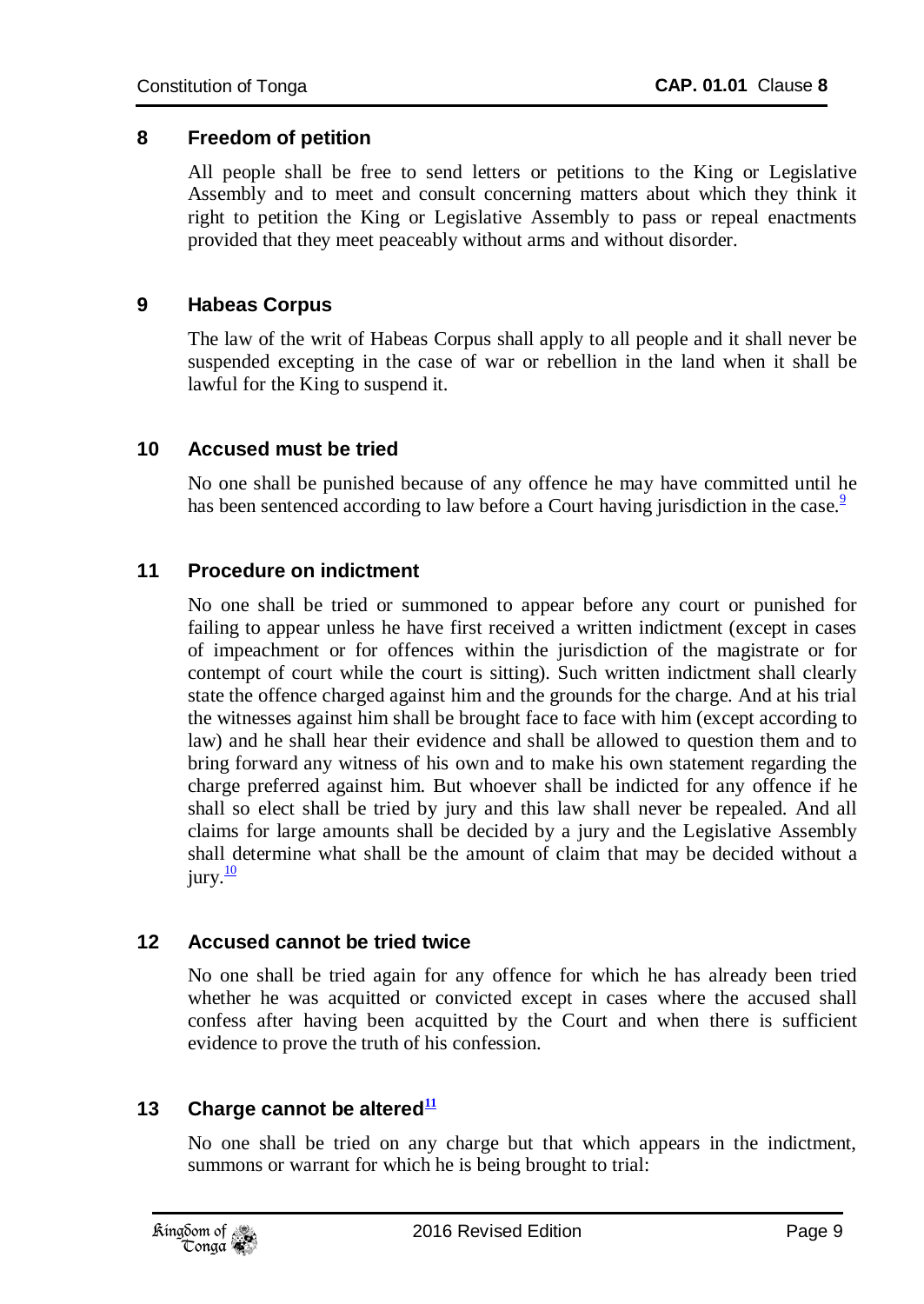Save and except that —

- (a) where the complete commission of the offence charged is not proved but the evidence establishes an attempt to commit that offence the accused may be convicted of this attempt and punished accordingly; and
- (b) where an attempt to commit an offence is charged but the evidence establishes the commission of the full offence the accused may be convicted of the attempt; and
- (c) on the trial of any person for embezzlement or fraudulent conversion the jury shall be at liberty to find such person not guilty of embezzlement or fraudulent conversion but guilty of theft and on the trial of any person for theft the jury shall be at liberty to find such person guilty of embezzlement or fraudulent conversion.
- (d) any Act may provide that a person charged with an offence may be convicted of another offence (not being a more serious offence) arising out of the same circumstances.

#### <span id="page-9-0"></span>**14 Trial to be fair**

No one shall be intimidated into giving evidence against himself nor shall the life or property or liberty of anyone be taken away except according to law.

#### <span id="page-9-1"></span>**15 Court to be unbiased**

It shall not be lawful for any judge or magistrate to adjudicate or for any juryman to sit in any case in which one of his relations is concerned either as a plaintiff, defendant or witness: Nor shall any judge or magistrate sit in any case which concerns himself: Nor shall any judge or magistrate or juryman on any pretence receive any present or money or anything else from anyone who is about to be tried nor from any of the defendant's friends but all judges magistrates and jurymen shall be entirely free and shall in no case whatever be interested or biased on the discharge of their duties.

#### <span id="page-9-2"></span>**16 Premises cannot be searched without warrant**

It shall not be lawful for anyone to enter forcibly the houses or premises of another or to search for anything or to take anything the property of another except according to law: And should any person lose any property and believe it to be concealed in any place whether house or premises it shall be lawful for him to make an affidavit before a magistrate that he believes it to be concealed in that place and he shall describe particularly the property so concealed and the place in which he believes it to be concealed and the magistrate shall issue a search warrant to the police to search for the property according to the affidavit so made.<sup>[12](#page-41-4)</sup>

<span id="page-9-3"></span>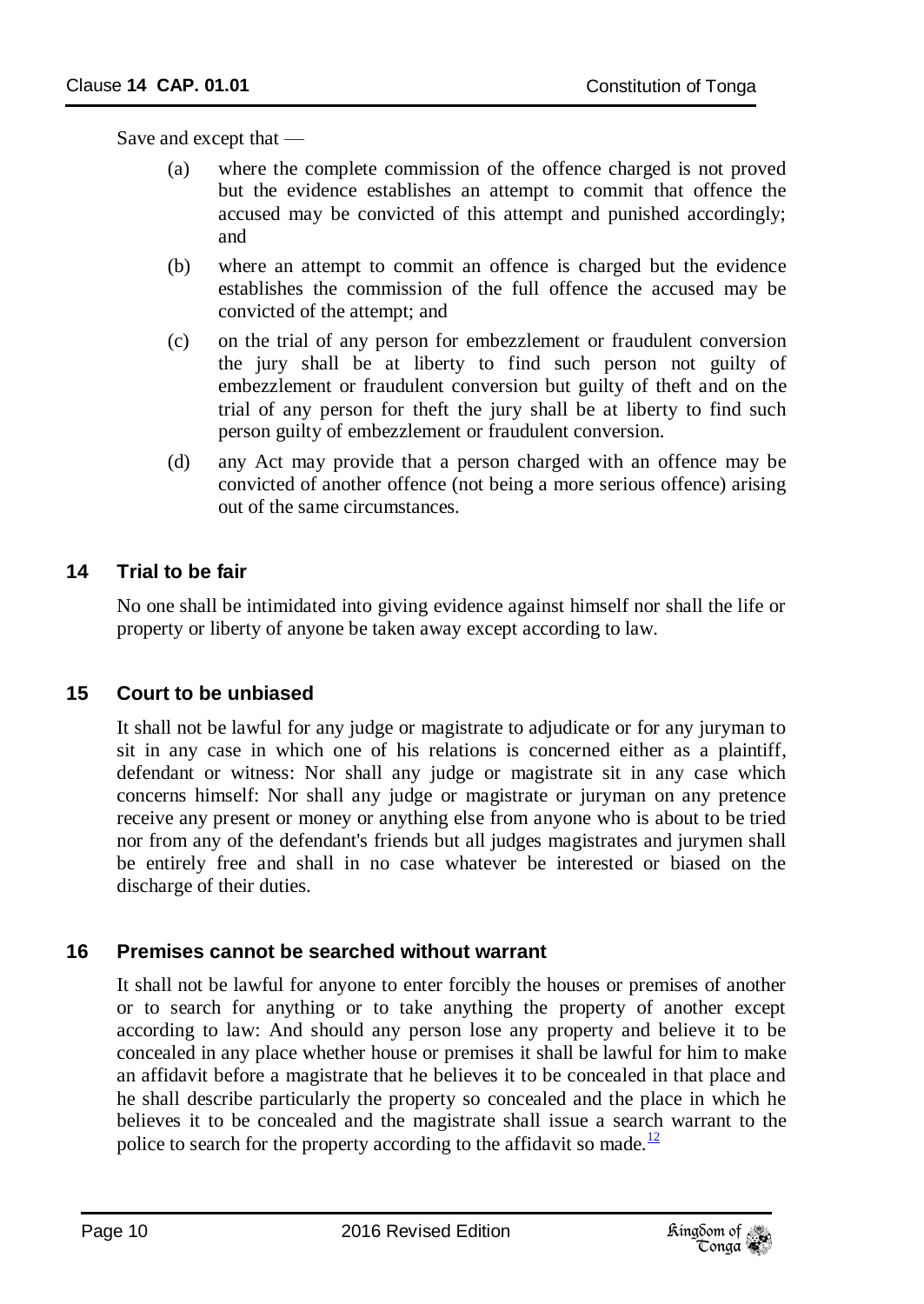#### <span id="page-10-0"></span>**17 Government to be impartial**

<span id="page-10-5"></span>The King shall reign on behalf of all his people and not so as to enrich or benefit any one man or any one family or any one class but without partiality for the good of all the people of his Kingdom. $\frac{13}{2}$  $\frac{13}{2}$  $\frac{13}{2}$ 

#### <span id="page-10-1"></span>**18 Taxation - Compensation to be paid for property taken**

All the people have the right to expect that the Government will protect their life liberty and property and therefore it is right for all the people to support and contribute to the Government according to law. And if at any time there should be a war in the land and the Government should take the property of anyone the Government shall pay the fair value of such property to the owner. And if the Legislature shall resolve to take from any person or persons their premises or a part of their premises or their houses for the purpose of making Government roads or other work of benefit to the Government the Government shall pay the fair value.<sup>[14](#page-41-6)</sup>

#### <span id="page-10-2"></span>**19 Expenditure to be voted[15](#page-41-7)**

No money shall be paid out of the Treasury nor borrowed nor debts contracted by the Government but by the prior vote of the Legislative Assembly, except in the following cases:

- <span id="page-10-7"></span><span id="page-10-6"></span>(i) Where an Act duly passed by the Legislative Assembly gives power to pay out money or borrow or contract debts, then money may be paid out, or borrowing carried out or debts contracted in terms of that Act; and
- (ii) In cases of war or rebellion or dangerous epidemic or a similar emergency, then it may be done by the Minister for Finance with the consent of Cabinet, and the King shall at once convoke the Legislative Assembly and the Minister for Finance shall state the grounds for the expenditure and the amount.

#### <span id="page-10-3"></span>**20 Retrospective laws**

<span id="page-10-8"></span>It shall not be lawful to enact any retrospective laws in so far as they may curtail or take away or affect rights or privileges existing at the time of the passing of such  $laws.$ <sup>[16](#page-41-8)</sup>

# <span id="page-10-4"></span>**21 Army subject to civil law**

Every soldier shall be subject to the laws of the land whether he belong to the Guards, the Artillery or to the Militia in accordance with the twenty-second clause and any soldier who breaks the law of the land shall be tried in the courts as any other person. And it shall not be lawful for any officer to quarter any soldier upon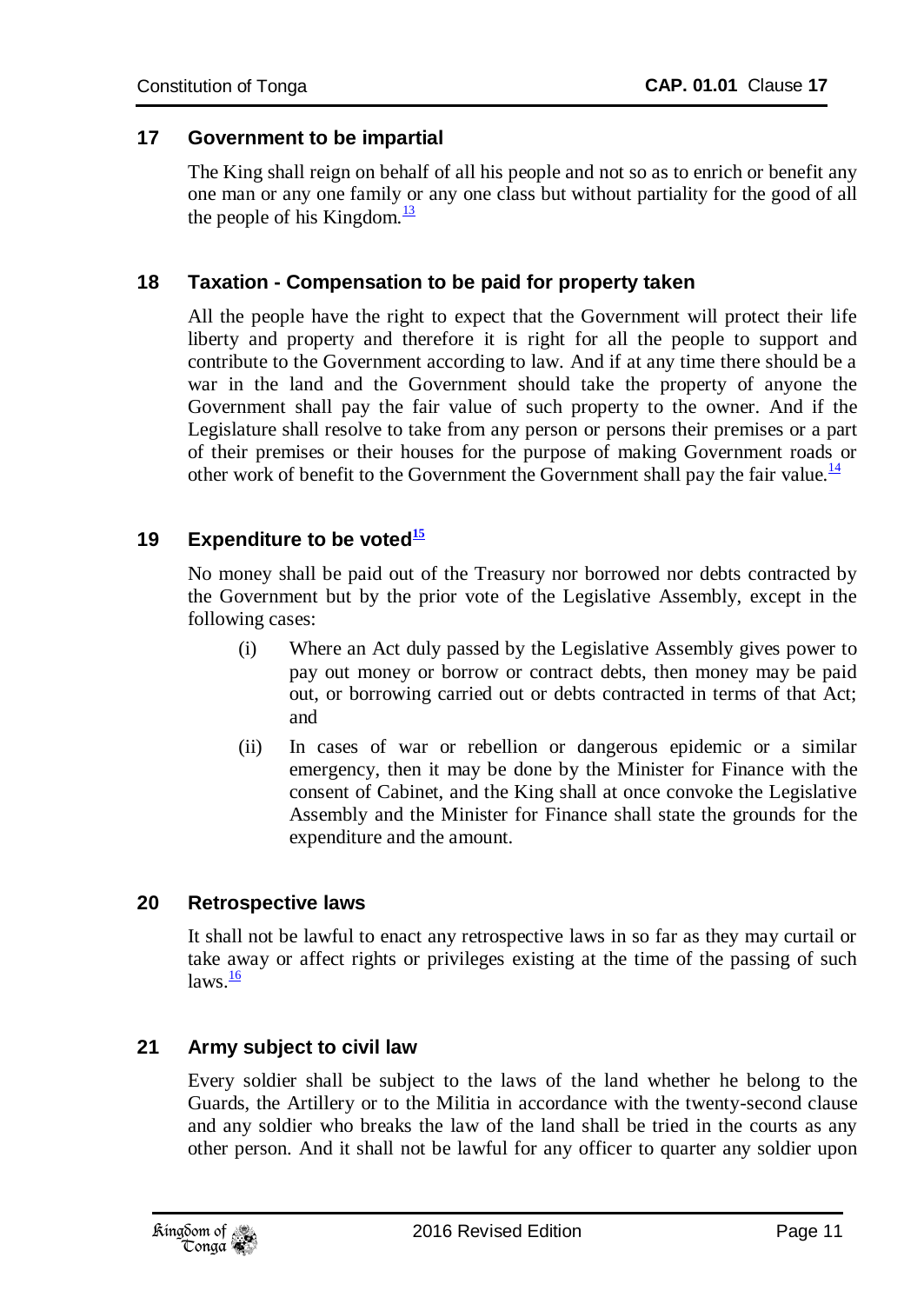the premises of anyone except in time of war and then only as may be resolved by the Legislative Assembly.

#### <span id="page-11-0"></span>**22 Guards and Militia**

<span id="page-11-6"></span>It shall be lawful for the King to command any taxpayer to join the militia for the purpose of instruction or for parade on public occasions should he think fit and also in time of war to call out all those capable of bearing arms and to make orders and regulations for their control and provisioning. $\frac{17}{17}$  $\frac{17}{17}$  $\frac{17}{17}$ 

#### <span id="page-11-1"></span>**23 Disabilities of convict**

No person having been convicted of a criminal offence and sentenced to imprisonment for more than two years, shall hold any office under the Government whether of emolument or honour nor shall he be qualified to vote for nor to be elected a representative of the Legislative Assembly unless he has received from the King a pardon together with a declaration that he is freed from the disabilities to which he would otherwise be subject under the provisions of this clause:

Provided that the operation of this clause shall be suspended in any case until the expiration of 42 days after the date of the conviction; and in cases where notice of appeal or leave to appeal is given within 42 days after the date of conviction, until the determination of the appeal; and if the conviction is quashed on appeal or the sentence reduced to no more than 2 years imprisonment then this clause shall not have effect. $\frac{18}{5}$  $\frac{18}{5}$  $\frac{18}{5}$ 

#### <span id="page-11-2"></span>**24 Public officer not to engage in trade**

<span id="page-11-8"></span><span id="page-11-7"></span>It shall not be lawful for anyone holding any office under the Government whether of emolument or otherwise to hold any appointment from another Government without first obtaining permission from Cabinet. And it shall not be lawful for anyone holding an office of emolument under the Government to engage in trade or work for anyone else, except with the prior consent of Cabinet.<sup>[19](#page-41-11)</sup>

- <span id="page-11-4"></span><span id="page-11-3"></span>**25** *(Repealed by Act 28 of 1978)*
- <span id="page-11-5"></span>**26** *(Repealed by Act 28 of 1978)*

# **27 Age of maturity**

<span id="page-11-9"></span>No person may succeed to any tofi'a or any title until he has attained the age of twenty one years, save for members of the Royal Family who shall be deemed to have attained maturity at eighteen years of age. $\frac{20}{20}$  $\frac{20}{20}$  $\frac{20}{20}$ 

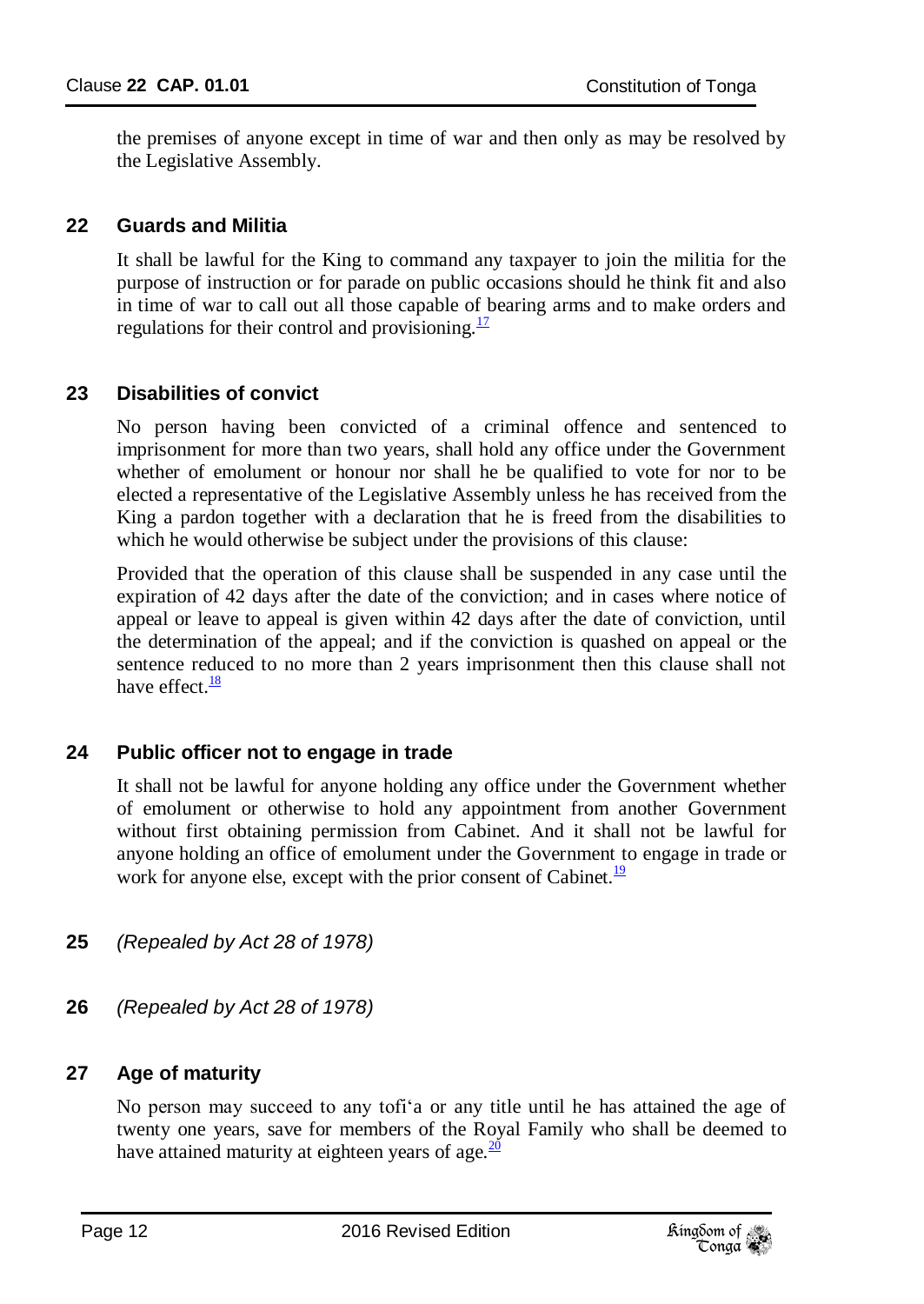### <span id="page-12-0"></span>**28 Qualifications for jurors**

Every Tongan who has arrived at the age of 21 years and can read and write and is not disabled by the twenty third clause of this Constitution shall be liable to serve on juries and the names of all those who are liable to serve shall be published once every year and anyone who neglects to serve shall be punished as shall be enacted by the Legislature. Ministers of the Crown and the Governors, Members of the Legislative Assembly, Judges and Magistrates, heads of Government Departments or Ministries, law practitioners, members of the police force and of the armed forces of Tonga, officers of the Supreme Court, of the Magistrates Courts or of any prison, ministers of religion, persons of unsound mind or persons incapable of serving by reason of blindness, deafness or any other permanent physical infirmity shall be exempt from serving on juries. $\frac{21}{2}$  $\frac{21}{2}$  $\frac{21}{2}$ 

#### <span id="page-12-1"></span>**29 Naturalization**

<span id="page-12-5"></span>Any foreigner after he has resided in the Kingdom for the space of five years or more may with the consent of the King take the oath of allegiance and he may be granted a Certificate of Naturalization and all naturalized subjects shall have the same rights and privileges as native born subjects of Tonga with the exception that they shall not be entitled to the rights of hereditary tax allotments or town allotments. $\frac{22}{2}$  $\frac{22}{2}$  $\frac{22}{2}$ 

#### <span id="page-12-2"></span>**29A Law may declare specific naturalization[23](#page-41-15)**

- <span id="page-12-7"></span><span id="page-12-6"></span>(1) Notwithstanding clause 29 of this Constitution it shall be lawful for the King and the Legislative Assembly to enact specific laws declaring any persons whether or not they have ever resided in Tonga to be or to have become naturalized subjects of Tonga from any date. All persons who are declared to be naturalized subjects of Tonga by any such legislation shall have, and shall be deemed to have had from the effective dates of their naturalizations, the same rights and privileges as other foreigners becoming naturalized subjects of Tonga by the grant to them of Certificates of Naturalization.
- <span id="page-12-3"></span>(2) For the avoidance of doubt, Clause 20 of this Constitution shall not apply to any laws enacted in pursuance of sub-clause (1).

# <span id="page-12-8"></span>**PART II - FORM OF GOVERNMENT**

#### <span id="page-12-4"></span>**30 Form of Government**

The form of government for this Kingdom is a Constitutional Monarchy under His Majesty King Tupou VI and his successors. $\frac{24}{3}$  $\frac{24}{3}$  $\frac{24}{3}$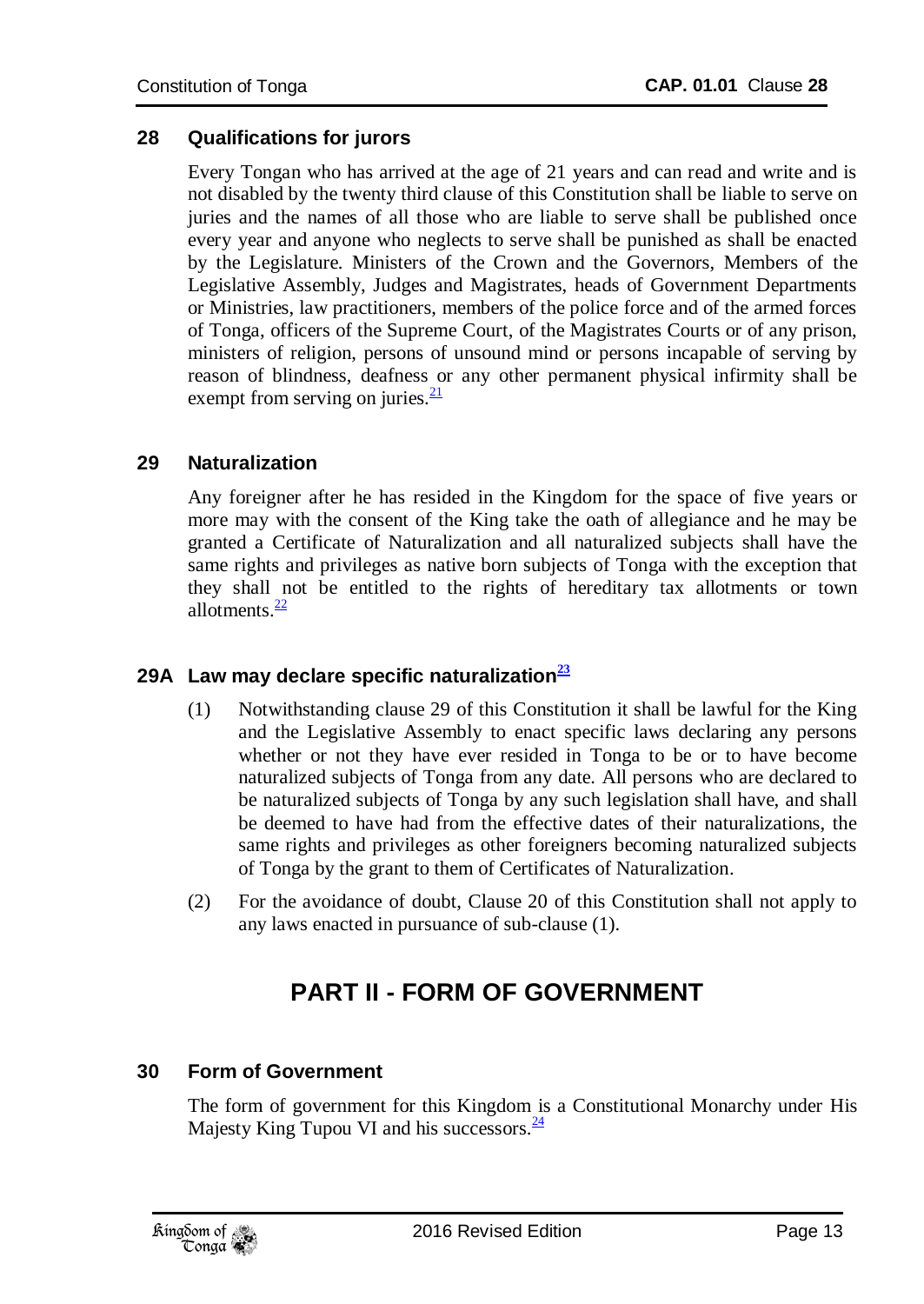#### <span id="page-13-0"></span>**31 Government[25](#page-41-17)**

The Government of this Kingdom is divided into three Bodies—

<span id="page-13-3"></span>1st. The Cabinet;

2nd. The Legislative Assembly;

<span id="page-13-4"></span>3rd. The Judiciary.

# <span id="page-13-1"></span>**31A Attorney General[26](#page-41-18)**

- (1) The King in Privy Council, after receiving advice from the Judicial Appointments and Discipline Panel, shall appoint an Attorney General, who shall:
	- (a) be the principal legal advisor to Cabinet and Government;
	- (b) be in charge of all criminal proceedings on behalf of the Crown; and
	- (c) perform any other functions and duties required under law.
- (2) The Attorney General shall, unless otherwise provided by law, have complete discretion to exercise his legal powers and duties, independently without any interference whatsoever from any person or authority.
- (3) The Attorney General shall be a person who is qualified to be a Judge of the Supreme Court and he shall, subject to any contractual arrangements, hold office during good behaviour.
- (4) The King in Privy Council, after receiving advice from the Judicial Appointments and Discipline Panel, shall determine the terms of appointment of the Attorney General, and shall have the power to dismiss him.
- (5) In the event of a vacancy in the office of the Attorney General, and pending the appointment of an Attorney General under sub-clause (1), the King in Privy Council may appoint a suitably qualified person to be Attorney General ad interim, to hold office until a substantive appointment has been made. Any such appointee shall have all the powers and privileges and perform all the duties of Attorney General as set forth in this clause. $\frac{27}{27}$  $\frac{27}{27}$  $\frac{27}{27}$

# <span id="page-13-2"></span>**32 Succession to the Throne**

The right and title of King George Tupou I to the Crown and the Throne of this Kingdom were confirmed by the Constitution of 1875 and it was further declared in the said Constitution that the succession to the Crown and Throne should devolve upon David Uga and then upon Wellington Gu and then upon them begotten by him in marriage and if at any time there be no heirs of Wellington Gu the Crown and Throne shall descend in accordance with the following law of succession:

It shall be lawful only for those born in marriage to succeed.

<span id="page-13-5"></span>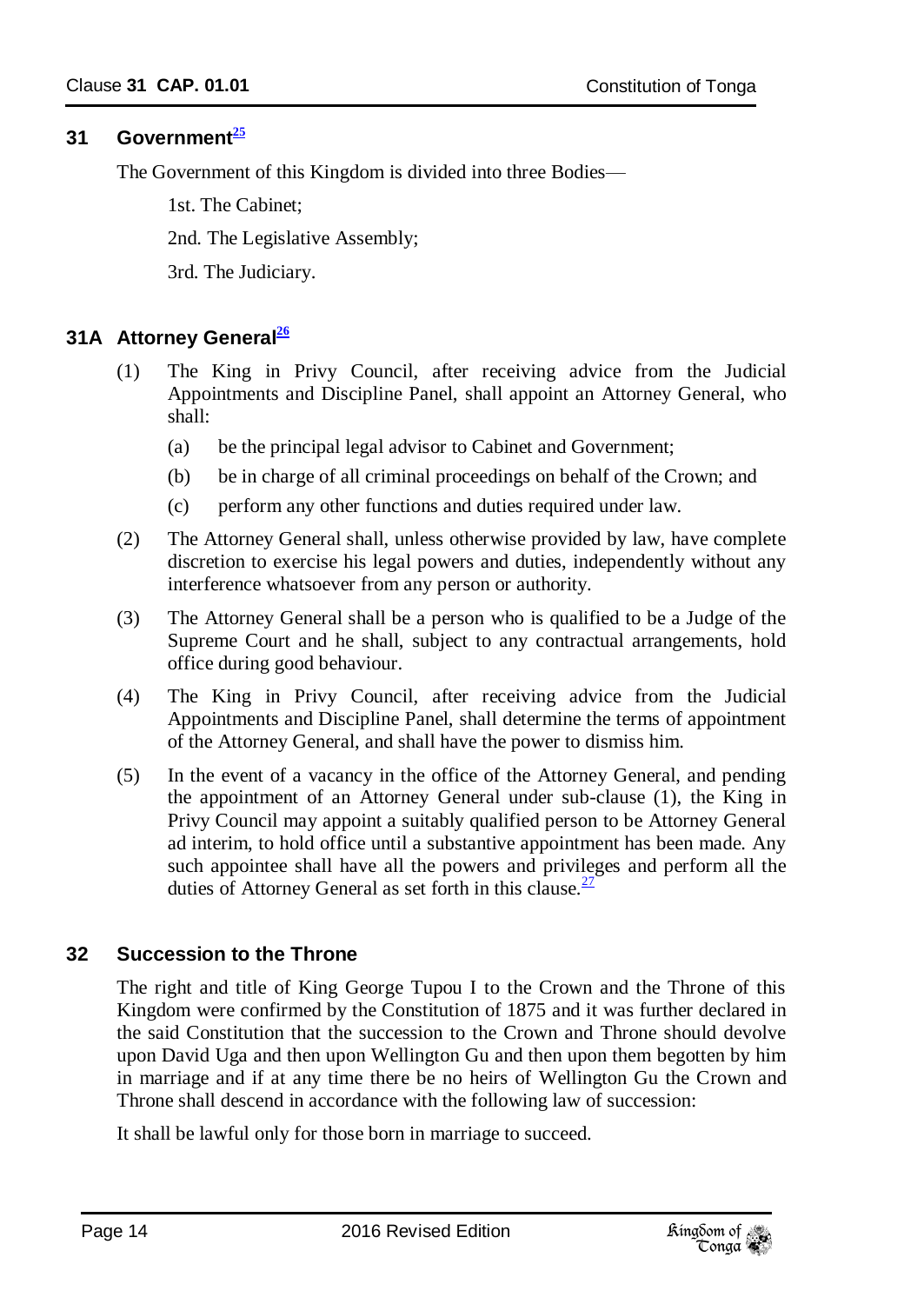The succession shall be to the eldest male child and the heirs of his body but if he should have no children to the second male child and the heirs of his body and so on until all the male line shall be ended.

Should there be no male child the eldest female child shall succeed and the heirs of her body and if she should have no children it shall descend to the second female child and the heirs of her body until the female line is ended.

And if there shall be none of this line of David Uga lawful descendants by marriage to succeed to the Crown of Tonga it shall descend to William Tungi and his lawful heirs begotten by him in marriage and to their heirs begotten by them.

And if there should be no lawful heir the King shall appoint his heir if the House of Nobles consent to it (the representatives of the people having no voice in the matter) and he shall be publicly declared heir to the Crown during the King's life.

Should there be no heir to the Crown or successor who has been so publicly proclaimed the Prime Minister or in his absence the Cabinet ministers shall convoke the nobles of the Legislative Assembly (the representatives of the people having no voice in the matter) and when they meet the House of Nobles shall choose by ballot some one of the chiefs whom they wish to succeed as King. And he shall succeed as the first of a new dynasty and he and the heirs of his body born in marriage shall possess the Crown according to law.

And in the event of there being none to succeed according to this law the Prime Minister or in his absence the Cabinet ministers shall again convoke the nobles of the Legislative Assembly in accordance with this law and they shall choose one to succeed to the Throne as the first of a new dynasty and so on according to this law for ever.

# <span id="page-14-0"></span>**33 Heir Apparent may not choose consort**

- <span id="page-14-2"></span>(1) It shall not be lawful for any member of the Royal Family who is likely to succeed to the throne to marry any person without the consent of the King. And if any person should thus marry the marriage shall not be considered  $\text{legal}^{28}$  $\text{legal}^{28}$  $\text{legal}^{28}$  and it shall be lawful for the King to cancel the right of such person and his heirs to succeed to the Crown of Tonga. $29$  And the next person in succession to him who so marries shall be declared the heir and the offender shall be regarded as dead.
- <span id="page-14-4"></span><span id="page-14-3"></span>(2) The expression "any member of the Royal Family who is likely to succeed to the throne" in the last preceding sub-clause shall be construed to include all persons born in lawful marriage and related by descent either lineally or collaterally to the King but not more than twenty times removed from the King. $\frac{30}{2}$  $\frac{30}{2}$  $\frac{30}{2}$

#### <span id="page-14-1"></span>**34 Coronation oath**

The following oath shall be taken by those who shall succeed to the throne—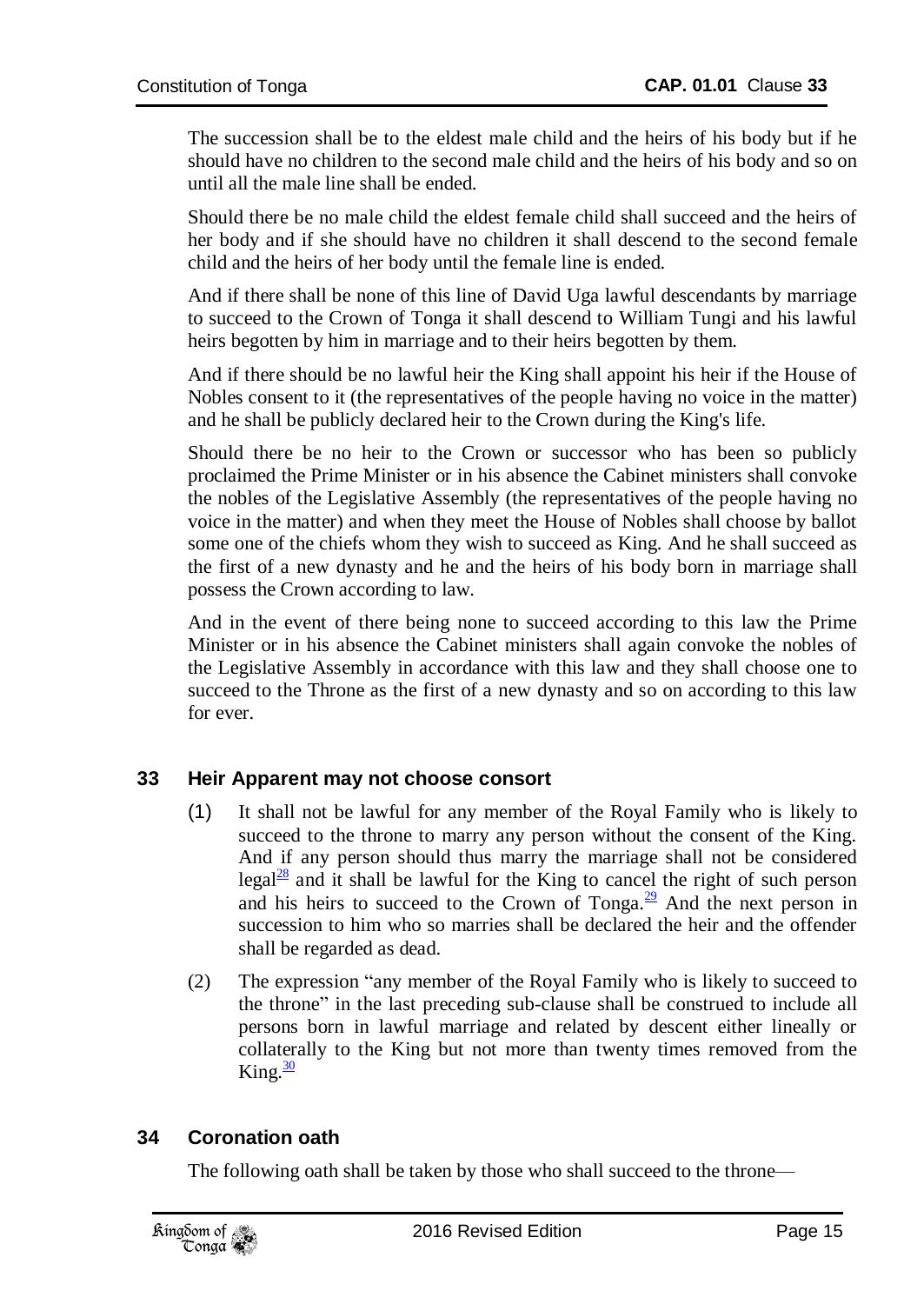"I solemnly swear before Almighty God to keep in its integrity the Constitution of Tonga and to govern in conformity with the laws thereof.".

#### <span id="page-15-0"></span>**35 Idiot not to succeed**

<span id="page-15-6"></span>No person shall succeed to the Crown of Tonga who has been found guilty of an offence punishable by imprisonment for more than two years or who is insane or imbecile $\frac{31}{2}$  $\frac{31}{2}$  $\frac{31}{2}$ 

#### <span id="page-15-1"></span>**36 King commands forces**

<span id="page-15-7"></span>The King is the Commander-in-Chief of the armed forces of Tonga. He shall appoint all officers and make such regulations for the training and control of the forces as he may think best for the welfare of the country but it shall not be lawful for the King to make war without the consent of the Legislative Assembly. $\frac{32}{2}$  $\frac{32}{2}$  $\frac{32}{2}$ 

#### <span id="page-15-2"></span>**37 King may grant pardons**

<span id="page-15-8"></span>It shall be lawful for the King in Privy Council to grant a Royal Pardon to any person for a breach of law (including any person who has been convicted of a breach of law) except in cases of impeachment. $\frac{33}{2}$  $\frac{33}{2}$  $\frac{33}{2}$ 

#### <span id="page-15-3"></span>**38 King's relations with Parliament**

<span id="page-15-9"></span>The King may convoke the Legislative Assembly at any time and may dissolve it at his pleasure and command that new representatives of the nobles and people be elected to enter the Assembly. But it shall not be lawful for the Kingdom to remain without a meeting of the Assembly for a longer period than one year. The Assembly shall always meet at Nuku'alofa and at no other place except in time of war.  $\frac{34}{3}$  $\frac{34}{3}$  $\frac{34}{3}$ 

# <span id="page-15-4"></span>**39 Treaties**

<span id="page-15-10"></span>It shall be lawful for the King to make treaties with Foreign States provided that such treaties shall be in accordance with the laws of the Kingdom. The King may appoint his representatives to other nations according to the custom of nations.  $\frac{35}{25}$  $\frac{35}{25}$  $\frac{35}{25}$ 

#### <span id="page-15-5"></span>**40 Foreign ministers**

The King shall receive Foreign Ministers and may address the Legislative Assembly in writing regarding the affairs of the Kingdom and matters which he may wish to bring before the Assembly for deliberation.

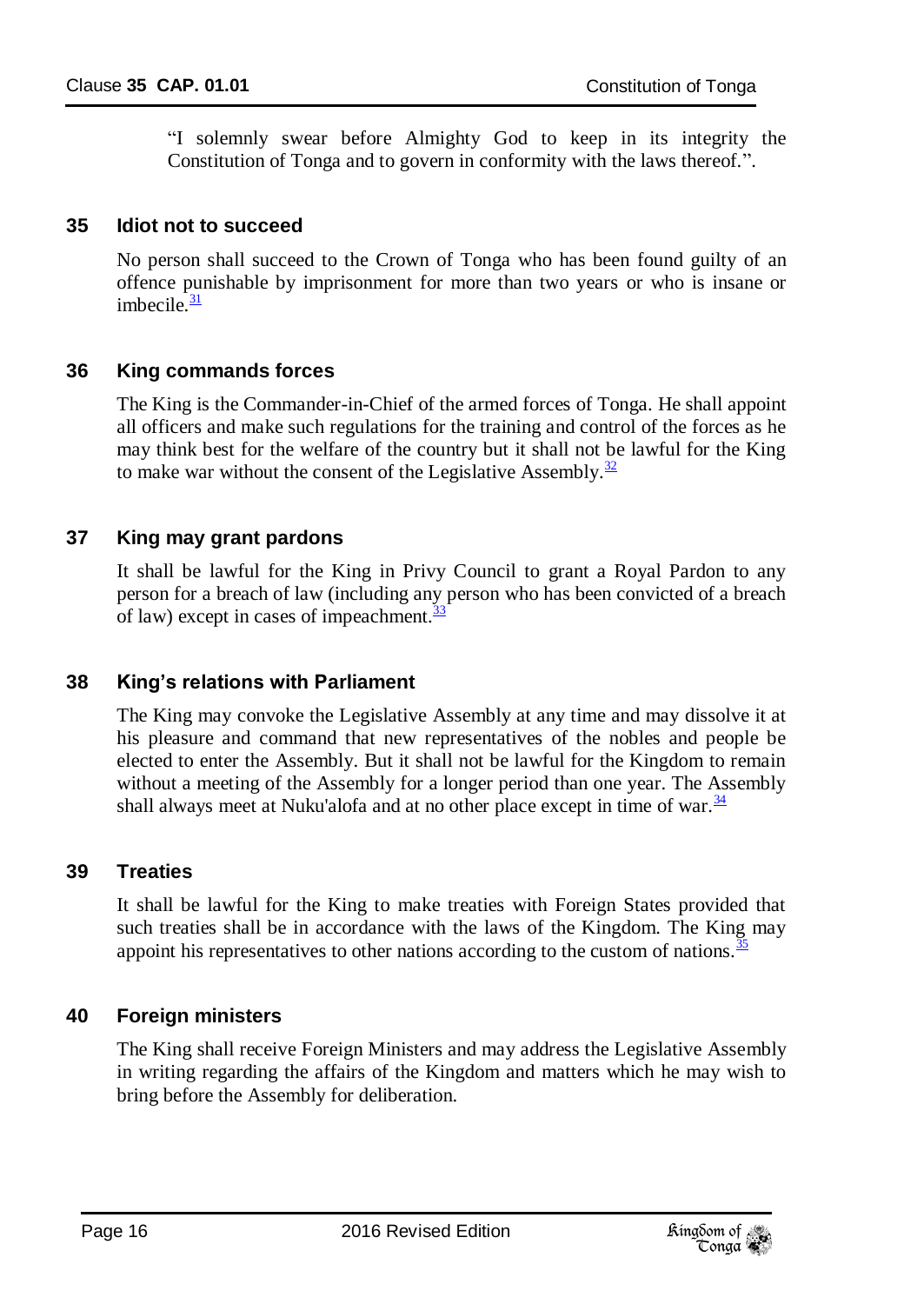#### <span id="page-16-0"></span>**41 King's powers – Signature to Acts**

<span id="page-16-6"></span>The King is the Sovereign of all the Chiefs and all the people. The person of the King is sacred. He reigns the country but ministers are responsible. All Acts that have passed the Legislative Assembly must bear the King's signature before they become law $\frac{36}{2}$  $\frac{36}{2}$  $\frac{36}{2}$ 

#### <span id="page-16-1"></span>**42 Prince Regent**

Should the King die before his heir is eighteen years of age a Prince Regent shall be appointed in accordance with the forty-third clause.

#### <span id="page-16-2"></span>**43 Prince Regent, how appointed**

Should the King wish to travel abroad it shall be lawful for him to appoint a Prince Regent who shall administer the affairs of the Kingdom during his absence. And if the King should die whilst his heir is not yet arrived at the age of eighteen years and he has not declared in his will his wishes regarding a Prince Regent during his heir's minority the Prime Minister of the Cabinet shall at once convoke the Legislative Assembly and they shall choose by ballot a Prince Regent who shall administer the affairs of the Kingdom in the name of the King until the heir shall have attained his majority (but the representatives of the people shall have no voice in such election).

# <span id="page-16-3"></span>**44 King may confer titles**

It is the King's prerogative to give titles of honour and to confer honourable distinctions but it shall not be lawful for him to deprive anyone who has an hereditary title of his title such as chiefs of hereditary lands and nobles of the Legislative Assembly who possess hereditary lands except in cases of treason. And if anyone shall be tried and found guilty of treason the King shall appoint a member of that family to succeed to the name and inheritance of the guilty person.

# <span id="page-16-4"></span>**45 Coinage**

It is the prerogative of the King with the advice of his Cabinet to decree the coinage which shall be legal tender in this Kingdom and to make regulations for the coining of money.

#### <span id="page-16-5"></span>**46 Martial law**

In the event of civil war or war with a foreign state it shall be lawful for the King to proclaim martial law over any part or over the whole of the country.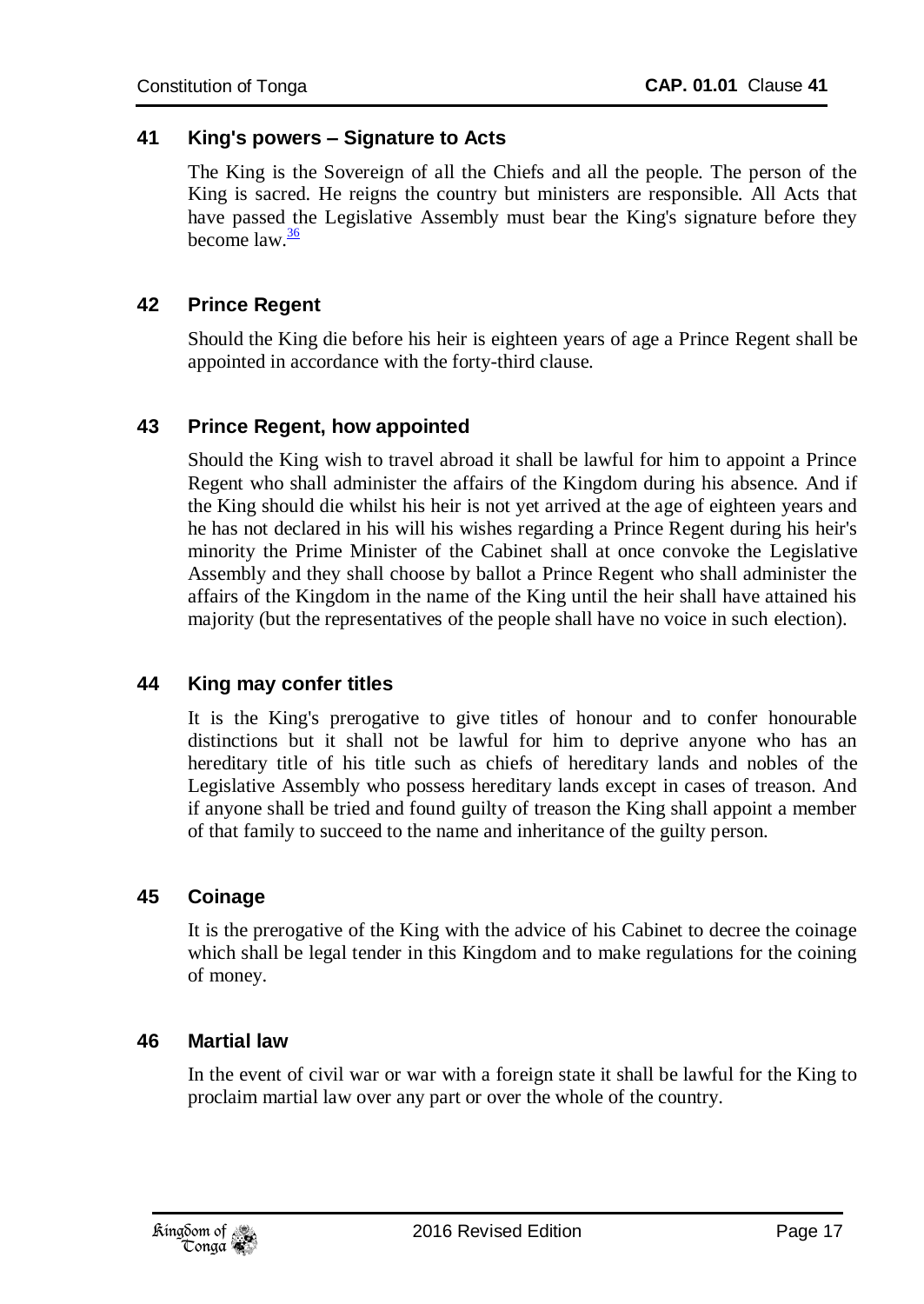#### <span id="page-17-0"></span>**47 National flag**

The Flag of Tonga (the flag of King George) shall never be altered but shall always be the flag of this Kingdom and the present Royal Ensign shall always be the ensign of the Royal Family of Tonga.

#### <span id="page-17-1"></span>**48 Royal property**

The lands of the King and the property of the King are his to dispose of as he pleases. The Government shall not touch them nor shall they be liable for any Government debt. But the houses built for him by the Government and any inheritances which may be given to him as King shall descend to his successors as the property and inheritance of the Royal line.

#### <span id="page-17-2"></span>**49 King exempt from action**

<span id="page-17-3"></span>It shall not be lawful to sue the King in any court for a debt without the consent of the Cabinet.

# <span id="page-17-7"></span>PRIVY COUNCIL

# <span id="page-17-4"></span>**50 Constitution and powers of Privy Council[37](#page-42-7)**

- (1) The King shall appoint a Privy Council to provide him with advice. The Privy Council shall be composed of such people whom the King shall see fit to call to his Council.
- (2) If any case shall be heard in the Land Court relating to the determination of hereditary estates and titles, it shall be lawful for either party thereto to appeal to the King in Privy Council which shall determine how the appeal shall proceed and the judgment of the King in Privy Council shall be final.
- (3) Privy Council may by Order in Council regulate its own procedures.

# <span id="page-17-8"></span>THE PRIME MINISTER

#### <span id="page-17-6"></span><span id="page-17-5"></span>**50A The Prime Minister[38](#page-42-8)**

- (1) The King shall appoint from amongst the elected representatives a Prime Minister who is recommended by the Legislative Assembly in accordance with the procedure set out in the Schedule to, or clause 50B of, this Constitution.
- (2) The Prime Minister shall hold office until
	- (a) another Prime Minister is appointed in accordance with this Constitution;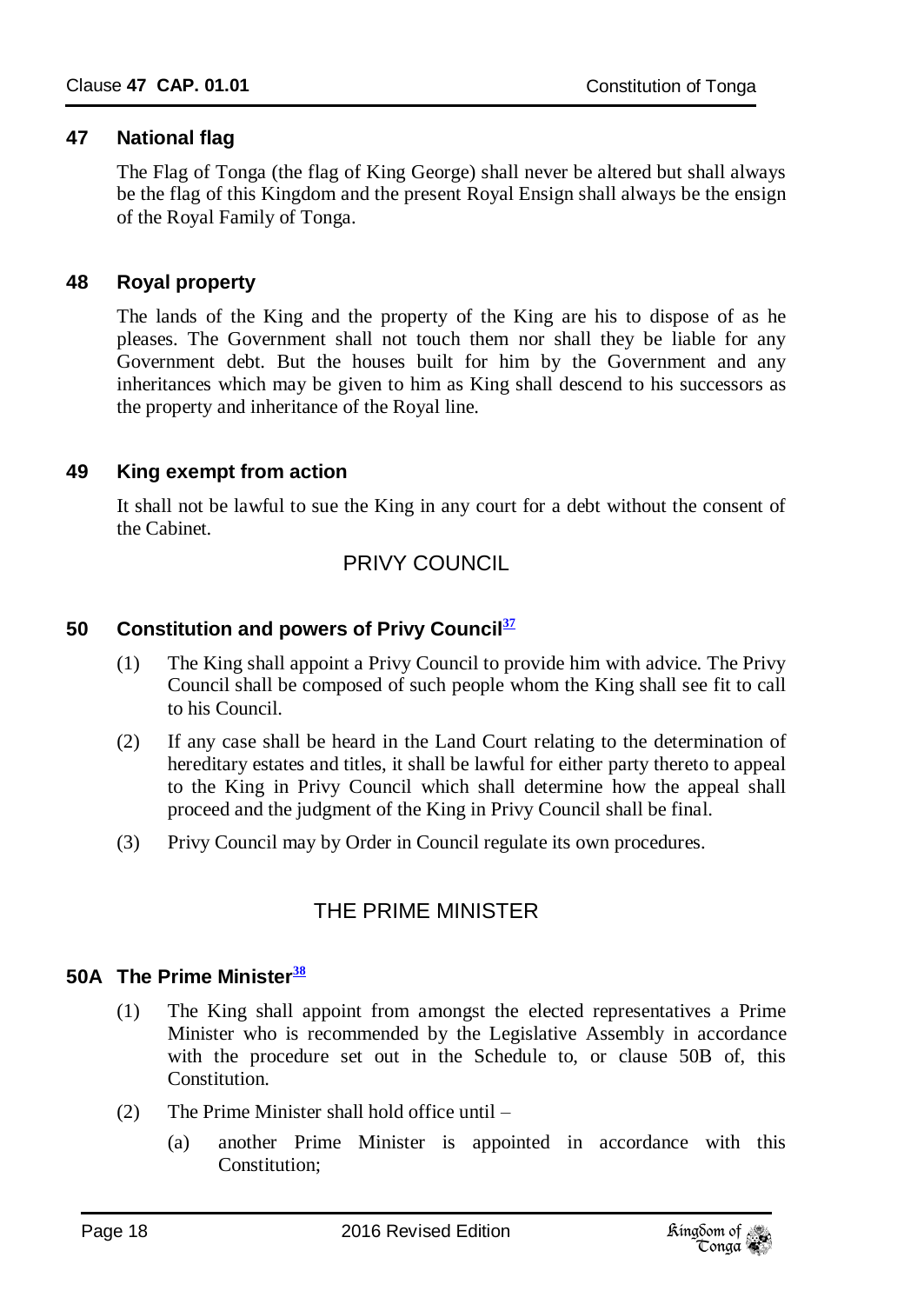- (b) his appointment is revoked under clause 50B;
- (c) he dies, resigns, or his appointment is revoked after he ceases to be an elected representative for any reason other than the dissolution of the Legislative Assembly; or
- <span id="page-18-1"></span>(d) he becomes ineligible to hold the office in accordance with this Constitution or any other law.
- (3) The Prime Minister shall regularly and as required report to the King upon matters that have arisen with the government and upon the state of the country.

### <span id="page-18-0"></span>**50B Votes of No Confidence[39](#page-42-9)**

- (1) If the Legislative Assembly passes a motion described as a "Vote of no confidence in the Prime Minister" in accordance with this clause, then upon delivery of that resolution to the King by the Speaker, the Prime Minister and all Ministers shall be deemed to have resigned and their appointments revoked.
- (2) A vote of no confidence in the Prime Minister
	- (a) shall not be moved unless at least 5 working days' notice of the intention to move such a motion has been given to the Speaker; and
	- (b) shall be of no effect if made within 18 months after a general election has been held, nor within 6 months before the date by which an election shall be held in accordance with clause 77(1), or within 12 months after the date on which the last such motion was voted upon in the Legislative Assembly.
- (3) If within 48 hours of the revocation of the appointment of the Prime Minister and all Ministers in accordance with sub-clause (1) following a vote of no confidence in the Prime Minister, the Legislative Assembly passes a motion that recommends the appointment of another elected representative as Prime Minister, then upon delivery of that resolution to the King by the Speaker, the King shall appoint the person so nominated as the Prime Minister.
- (4) If no recommendation is delivered to him in accordance with sub-clause (3) following a vote of no confidence in the Prime Minister, the King shall –
	- (a) dissolve the Legislative Assembly and command that a general election be held on a date not more than 90 days thereafter;
	- (b) appoint as interim Prime Minister the elected representative who the King considers best able to lead an interim government, who shall not be the Prime Minister in respect of whom a motion of no confidence was passed in the Legislative Assembly, until a Prime Minister is appointed after the general election; and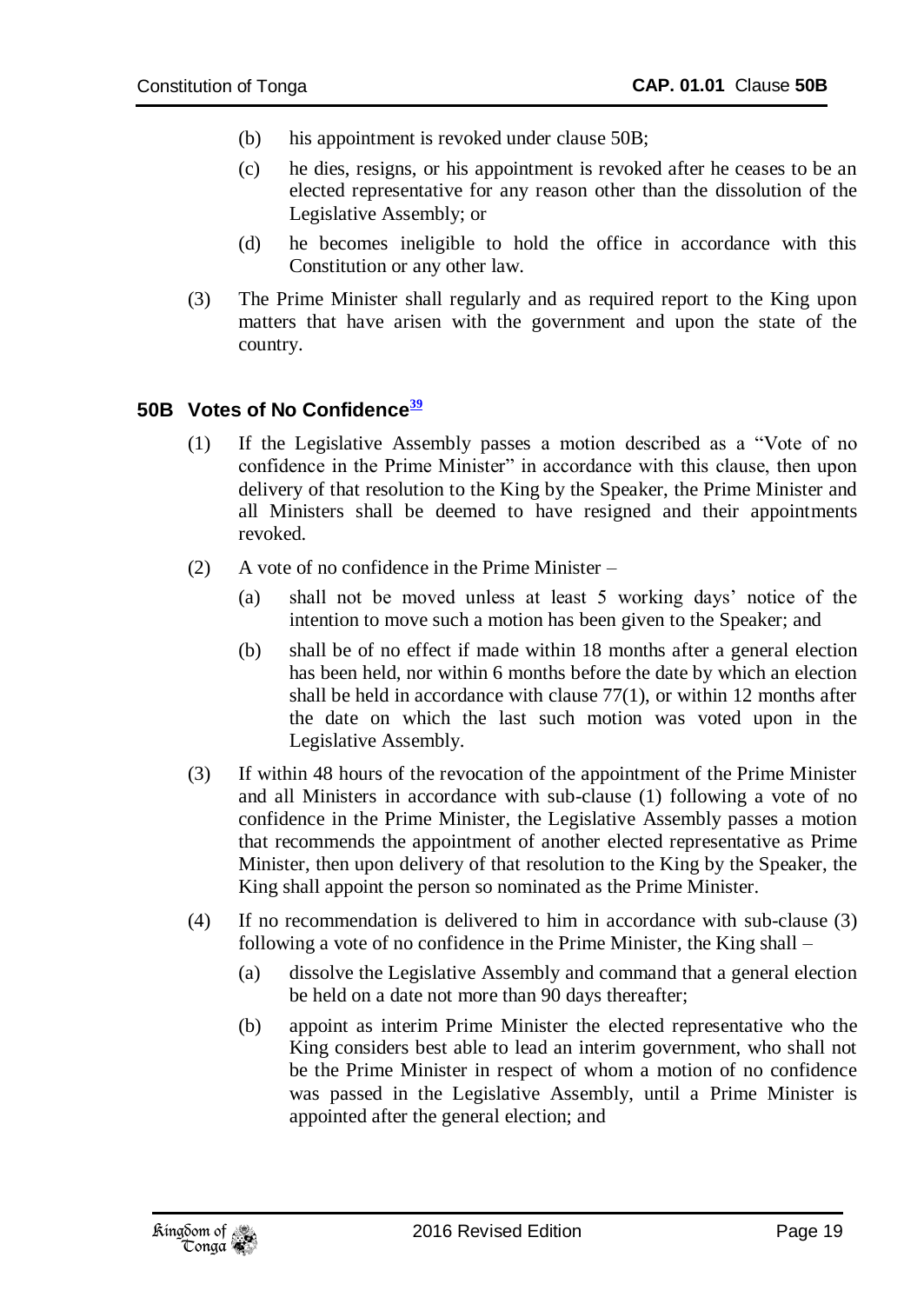(c) in consultation with the interim Prime Minister, appoint interim Ministers to hold office until Ministers are appointed after the general election.

# <span id="page-19-2"></span>**CABINET**

#### <span id="page-19-1"></span><span id="page-19-0"></span>**51 Function, constitution and powers of Cabinet[40](#page-42-10)**

- (1) The executive authority of the Kingdom shall vest in the Cabinet, which shall be collectively responsible to the Legislative Assembly for the executive functions of the Government.
- (2) The Cabinet shall consist of the Prime Minister and such other Ministers who are nominated by the Prime Minister and appointed by the King: Provided that –
	- (a) the Prime Minister may nominate as Cabinet Ministers not more than 4 persons who are not elected representatives;
	- (b) the Prime Minister and Cabinet shall be fewer in number than half of the number of elected members of the Legislative Assembly excluding the Speaker.
- (3) A Minister shall retain his position as Minister until
	- (a) his appointment is revoked by the King on the recommendation of the Prime Minister or in accordance with clause 50B;
	- (b) he dies, resigns or is dismissed from office following impeachment under clause 75; or
	- (c) he becomes ineligible to hold the office in accordance with this Constitution or any other law:

PROVIDED THAT: Following a general election, and when appointed under clause 50B(4)(c), Ministers shall be and remain as caretaker Ministers until their appointments are revoked or continued on the recommendation of the newly appointed Prime Minister; and during such period caretaker Ministers shall not incur any unusual or unnecessary expenditure without the written approval of the caretaker Minister for Finance.

- (4) The Prime Minister may assign and re-assign ministries to and amongst the Cabinet Ministers.
- (5) Each Minister shall draw up an annual report to the Legislative Assembly advising of the activities and plans of his ministry and if the Legislative Assembly shall wish to know anything concerning the ministry of any Minister he shall answer all questions put to him by the Legislative Assembly and report everything in connection with his ministry.
- (6) A Minister who is not an elected representative shall sit and vote in the Legislative Assembly and shall, unless otherwise provided in any Act, have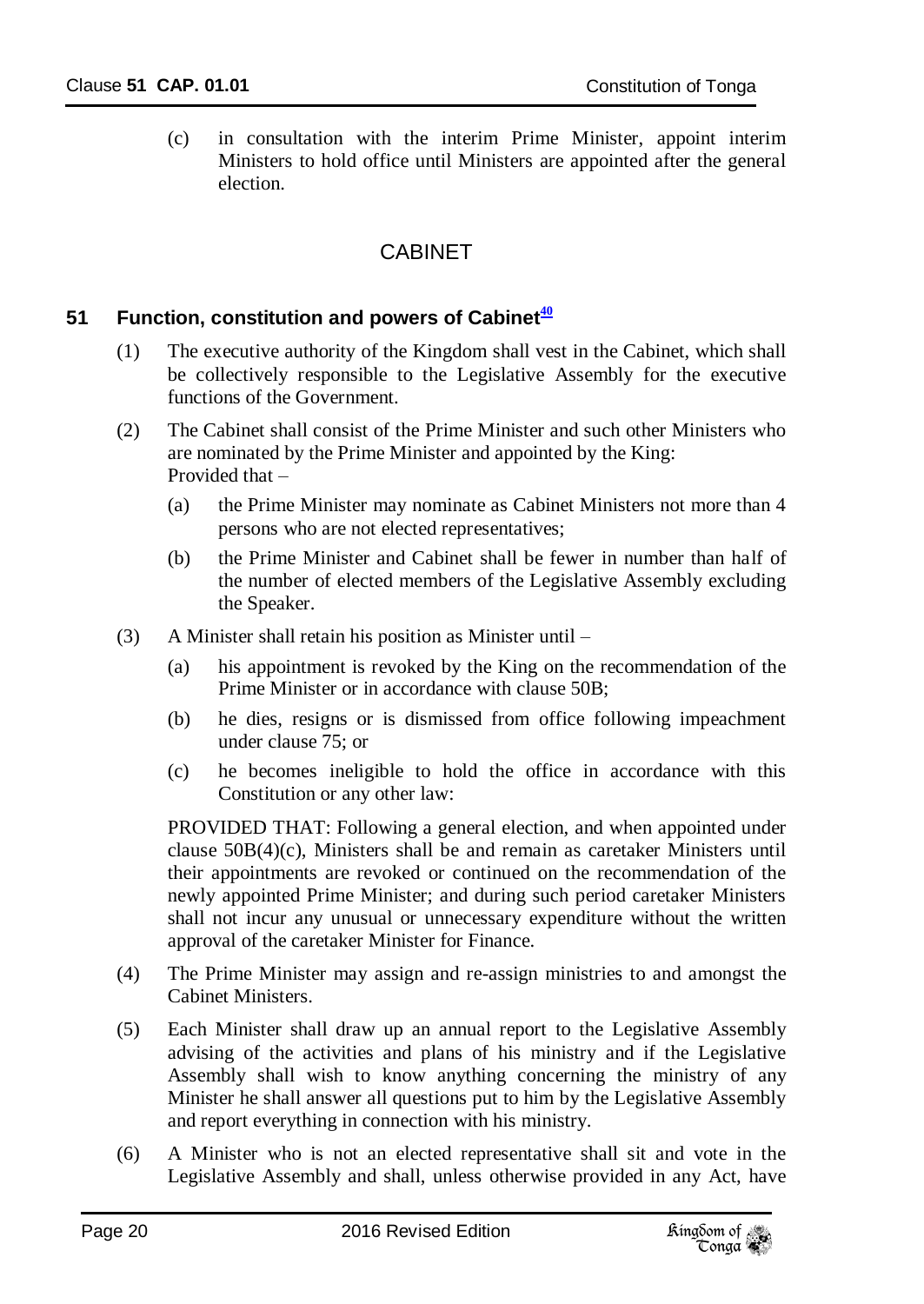all the rights, duties and responsibilities of an elected representative except that he shall not be entitled to vote in any vote of no confidence in the Prime Minister under clause 50B.

(7) The term "executive authority" in sub-clause (1) excludes all powers vested in the King or the King in Council, whether by this Constitution, or any Act of the Legislative Assembly, any subordinate legislation, and Royal Prerogatives.

#### <span id="page-20-0"></span>**52 Duties of Ministers**

Each member of the Cabinet shall have an office in Nuku'alofa the capital of the Kingdom and he shall satisfy himself that all the subordinates in his department faithfully perform their duties. And the Government shall build or rent offices suitable for the work of each minister

#### <span id="page-20-1"></span>**53 Minister for Finance to report to Parliament**

When the Legislative Assembly shall meet the Treasurer shall present to the Legislative Assembly on behalf of the Cabinet an account of all moneys which have been received and expended during the current year or since the last meeting of the Assembly and the nature of the receipts and expenditure. $\frac{41}{41}$  $\frac{41}{41}$  $\frac{41}{41}$ 

# <span id="page-20-2"></span>**54 Governors – how appointed**

<span id="page-20-7"></span>The King shall appoint Governors to Ha'apai and Vava'u on the advice of the Prime Minister.<sup>[42](#page-42-12)</sup>

# <span id="page-20-3"></span>**55 Powers of Governors**

<span id="page-20-4"></span>It shall not be lawful for a Governor to enact any law but he shall be responsible that the law is enforced in his district.<sup>[43](#page-42-13)</sup>

# <span id="page-20-9"></span><span id="page-20-8"></span><span id="page-20-6"></span>THE LEGISLATIVE ASSEMBLY

#### <span id="page-20-5"></span>**56 Power of Legislative Assembly**

The King and the Legislative Assembly shall have power to enact laws, and the representatives of the nobles and the representatives of the people shall sit as one House. When the Legislative Assembly shall have agreed upon any Bill which has been read and voted for by a majority three times it shall be presented to the King for his sanction and after receiving his sanction and signature it shall become law upon publication. Votes shall be given by raising the hand or by standing up in division or by saying "Aye" or "No".<sup>[44](#page-42-14)</sup>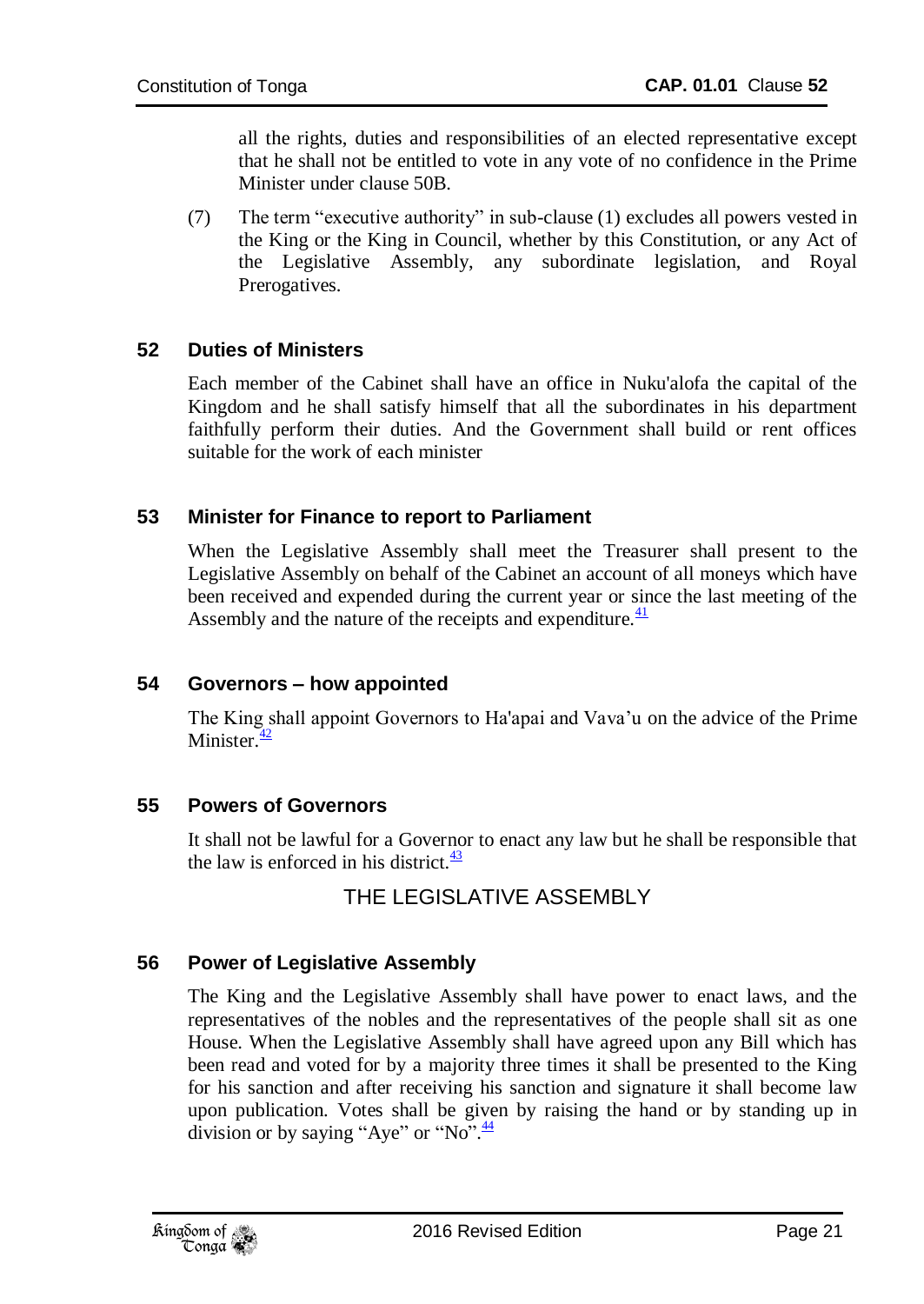#### <span id="page-21-0"></span>**57 Title.**

The Legislative Assembly shall be called the Legislative Assembly of Tonga.

#### <span id="page-21-1"></span>**58 Sessions**

<span id="page-21-6"></span><span id="page-21-5"></span>The Legislative Assembly shall meet at least once in every twelve calendar months but it shall be lawful to summon the same at any time. $\frac{45}{5}$  $\frac{45}{5}$  $\frac{45}{5}$ 

# <span id="page-21-2"></span>**59 Composition of Legislative Assembly[46](#page-42-16)**

- (1) The Legislative Assembly shall be composed of
	- (a) the representatives of the nobles;
	- (b) the representatives of the people; and
	- (c) all members of the Cabinet.
- (2) Cabinet Ministers who are elected representatives shall, unless dismissed after impeachment under clause 75, remain as members of the Legislative Assembly and representatives in their respective electoral constituency during their appointment as Minister.

#### <span id="page-21-3"></span>**60 Representative members**

There shall be elected by the nobles of the Kingdom from their number nine nobles as representatives of the nobles and there shall be elected by electors duly qualified seventeen representatives of the people. The Legislative Assembly shall determine the boundaries of electoral districts for the election of representatives of the nobles and shall establish an independent Commission to determine the boundaries of the electoral constituencies for the election of representatives of the people:

<span id="page-21-8"></span><span id="page-21-7"></span>Provided that the constituency boundaries for the general election of 2010 shall be based on the recommendations of the Royal Constituency Boundaries Commission as approved by the Legislative Assembly. $\frac{47}{1}$  $\frac{47}{1}$  $\frac{47}{1}$ 

# <span id="page-21-4"></span>**61 Speaker[48](#page-42-18)**

- (1) The King shall, within 5 days after the appointment of a Prime Minister in accordance with clause 50A following a general election, appoint one of the elected representatives of the nobles on the recommendation of the Legislative Assembly, to be the Speaker of the Legislative Assembly.
- (2) The Speaker shall remain in office until
	- (a) the King appoints an Interim Speaker following the next general election in accordance with subsection (8) of the Schedule to this Constitution;
	- (b) his appointment is revoked under sub-clause (3); or

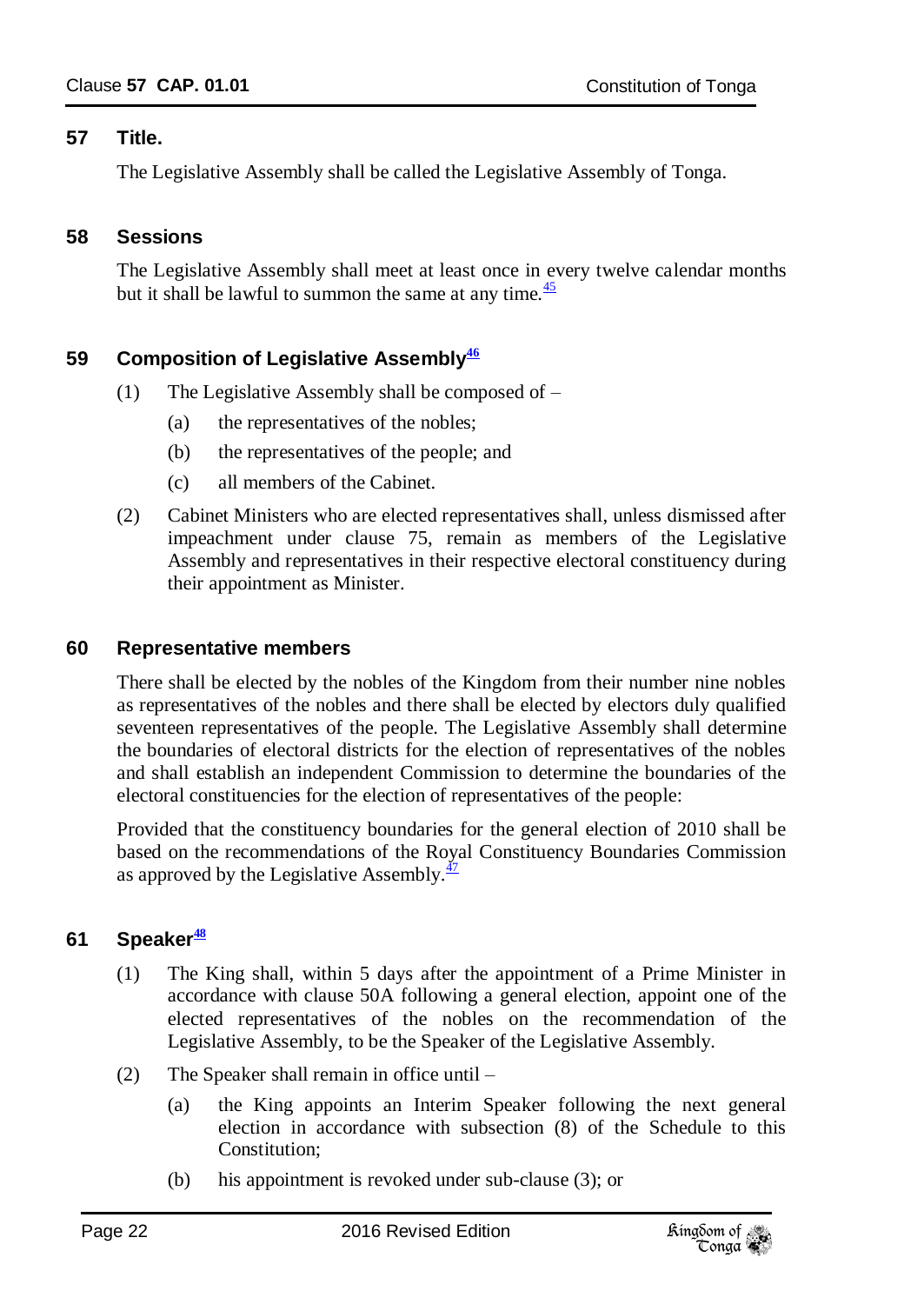- (c) he dies, resigns or his appointment is revoked after he ceases to be an elected representative of the nobles for any reason other than the dissolution of the Legislative Assembly.
- (3) If the Prime Minister, with the approval of at least half of the members of the Legislative Assembly, recommends to the King that the Speaker be removed from office, the King shall revoke the Speaker's appointment and appoint a new Speaker on the recommendation of the Legislative Assembly.
- <span id="page-22-3"></span>(4) The King shall appoint a Speaker within 7 days of the occurrence of a vacancy.

#### <span id="page-22-0"></span>**62 Rules of procedure[49](#page-42-19)**

- (1) The Legislative Assembly shall make its own rules of procedure for the conduct of its meetings.
- (2) Any member of the Legislative Assembly may, in accordance with its rules of procedure –
	- (a) introduce a Bill in the Assembly;
	- (b) propose a motion for debate in the Assembly; or
	- (c) present a petition to the Assembly,

and it shall be dealt with in accordance with the Assembly's rules of procedure.

#### <span id="page-22-1"></span>**63 Qualification of nobles**

- (1) No person shall succeed to the position of a noble who is insane or imbecile or who is disabled by the twenty-third clause.
- (2) Every noble shall be competent to vote in an election for representatives of the nobles and to sit in the Assembly if chosen according to law.

#### <span id="page-22-2"></span>**64 Qualification of electors**

<span id="page-22-4"></span>Every Tongan subject of twenty-one years of age or more who is not a noble, is not insane or imbecile and is not disabled by the twenty-third clause shall, if registered as an elector, be entitled to vote in an election for representatives of the people to the Legislative Assembly and on the day appointed for election shall be exempt from summons for debt. A person resident outside of Tonga who is qualified to be an elector may vote at an election only if he is registered as an elector and present in Tonga for the election. $\frac{50}{20}$  $\frac{50}{20}$  $\frac{50}{20}$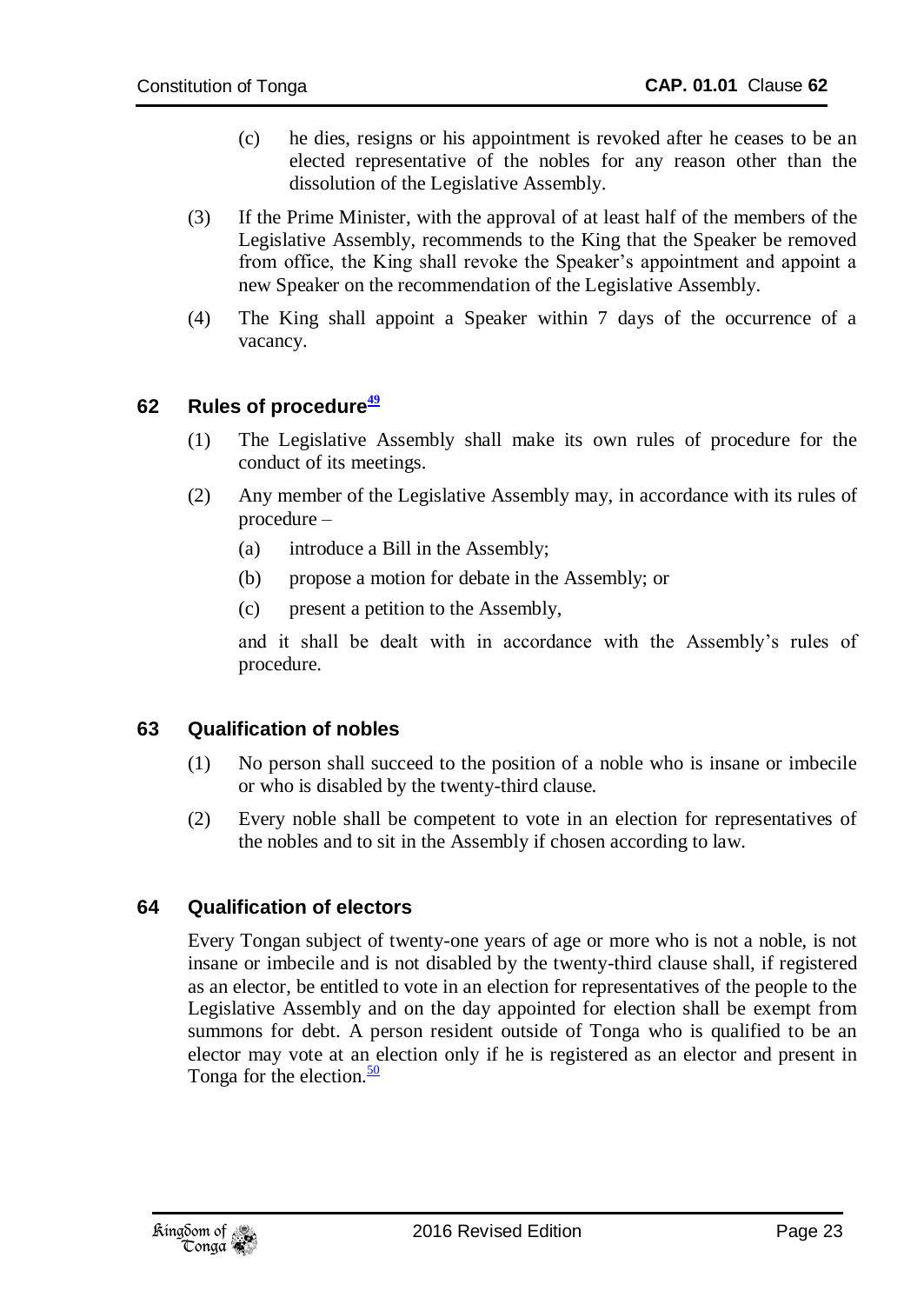#### <span id="page-23-0"></span>**65 Qualification of representatives**

Representatives of the people shall be chosen by ballot and any person who is qualified to be an elector may nominate as a candidate and be chosen as a representative for the electoral constituency in which he is registered, save that no person may be chosen against whom an order has been made in any court in the Kingdom for the payment of a specific sum of money the whole or any part of which remains outstanding or if ordered to pay by instalments the whole or any part of such instalments remain outstanding on the day on which such person submits his nomination paper to the Returning Officer:

<span id="page-23-5"></span>Provided that a person resident outside of Tonga who is qualified to be an elector will qualify as a candidate only if he is present in Tonga for a period of 3 months within the 6 months before the relevant election. $\frac{51}{2}$  $\frac{51}{2}$  $\frac{51}{2}$ 

#### <span id="page-23-1"></span>**66 Threats and bribery**

Any person elected as a representative who shall be proved to the satisfaction of the Assembly to have used threats or offered bribes for the purpose of persuading any person to vote for him shall be unseated by the Assembly.

#### <span id="page-23-2"></span>**67 Privilege of nobles**

<span id="page-23-6"></span>It shall be lawful for only the nobles of the Legislative Assembly to discuss or vote upon laws relating to the King or the Royal Family or the titles and inheritances of the nobles and after any such bill has been passed three times by a majority of the nobles of the Legislative Assembly it shall be submitted to the King for his sanction. $\frac{52}{5}$  $\frac{52}{5}$  $\frac{52}{5}$ 

# <span id="page-23-3"></span>**68 King's veto precludes discussion**

Should the King withhold his sanction from any law passed by the Legislative Assembly and submitted to him for approval it shall be unlawful for the Legislative Assembly again to discuss such law until the following session.

# <span id="page-23-4"></span>**69 Quorum**

It shall be lawful for the Legislative Assembly to pass judgment upon its members for their acts or conduct as members of the Legislative Assembly and although all the members may not be present it shall be lawful for the Legislative Assembly to discuss and pass laws and transact business should one-half of its members be present but should there be less than one-half present the Legislative Assembly shall stand adjourned to another day and if at such adjourned meeting there should be still less than half the members present it shall be lawful for the King or the Speaker of the Assembly to command the presence of all the members and if any fail to attend

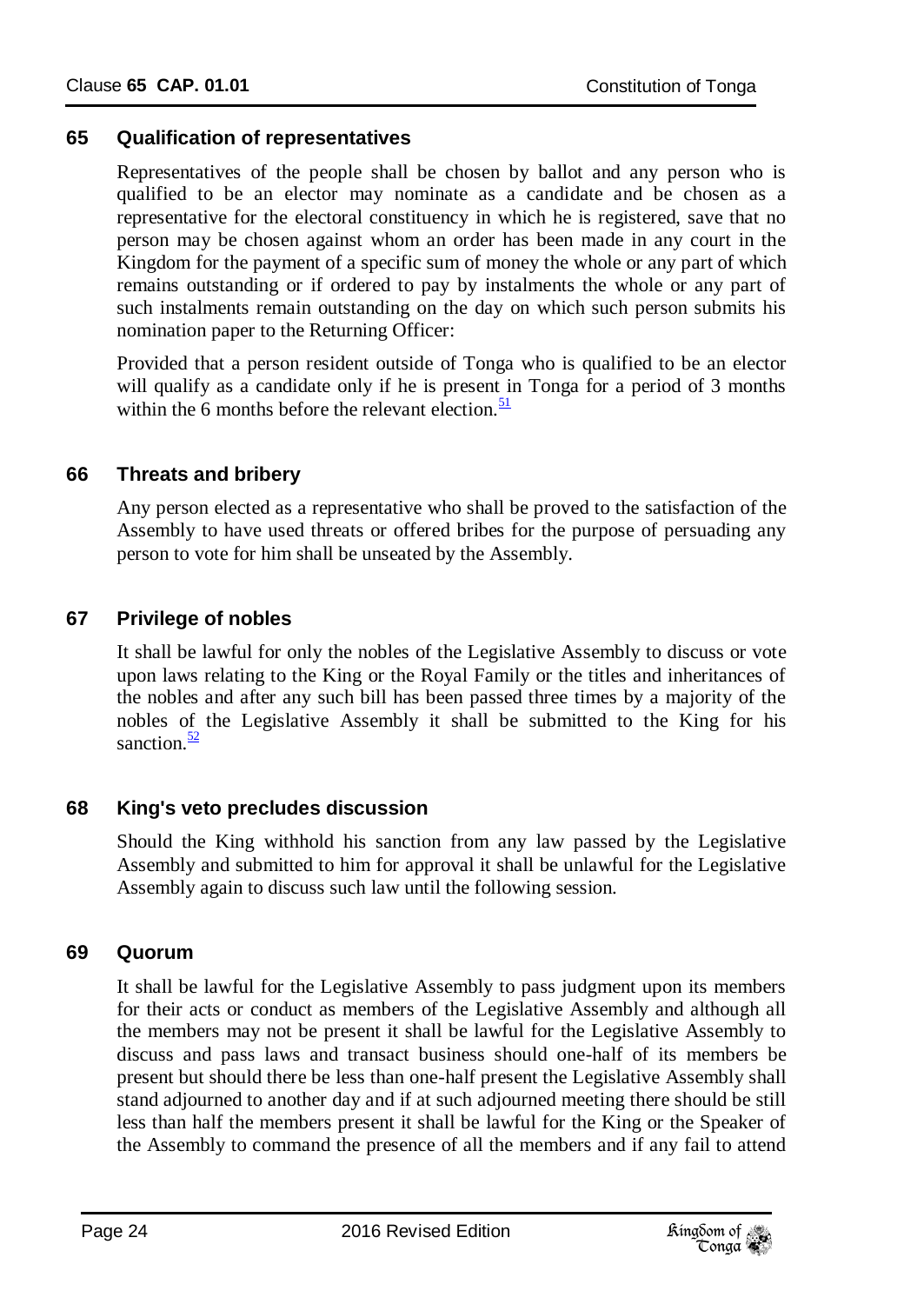<span id="page-24-2"></span><span id="page-24-1"></span>on such command it shall be lawful to inflict punishment for such disobedience such punishment to be determined by the Legislative Assembly. $\frac{53}{2}$  $\frac{53}{2}$  $\frac{53}{2}$ 

# <span id="page-24-0"></span>**70 Offences against the Assembly[54](#page-42-24)**

- (1) Any person who
	- (a) acts disrespectfully in the presence of the Legislative Assembly;
	- (b) by any act or omission, interferes with, obstructs or impedes the Legislative Assembly in the performance of its function;
	- (c) interferes with, obstructs or impedes any member or officer of the Legislative Assembly in the discharge of his duty;
	- (d) defames the Legislative Assembly;
	- (e) threatens any member or his property; or
	- (f) rescues a person whose arrest has been ordered by the Legislative Assembly,

may, by resolution of the Legislative Assembly, be imprisoned for any period not exceeding thirty days and if he is a member of the Assembly he may be suspended from the Assembly for up to thirty days in substitution for or in addition to any other penalty. $\frac{55}{2}$  $\frac{55}{2}$  $\frac{55}{2}$ 

(2)

- <span id="page-24-3"></span>(a) A penalty of imprisonment imposed in accordance with this clause is not affected by a prorogation, the dissolution or expiration of the Legislative Assembly.
- (b) A resolution of the Legislative Assembly ordering the imprisonment of a person in accordance with this clause may provide for the discharge of the person from imprisonment.
- (c) Notwithstanding the power to imprison under sub-clause (1) the Legislative Assembly may impose a fine —
	- (i) not exceeding \$5,000, in the case of a natural person; or
	- (ii) not exceeding \$50,000, in the case of a corporation,

for an offence against the Legislative Assembly determined by the Assembly to have been committed by that person under this clause.

- (d) It shall not be lawful to both imprison and fine a person for an offence under this clause.
- (e) The Legislative Assembly may give such directions and authorise the issue of such warrants as are necessary or convenient for carrying this clause into effect.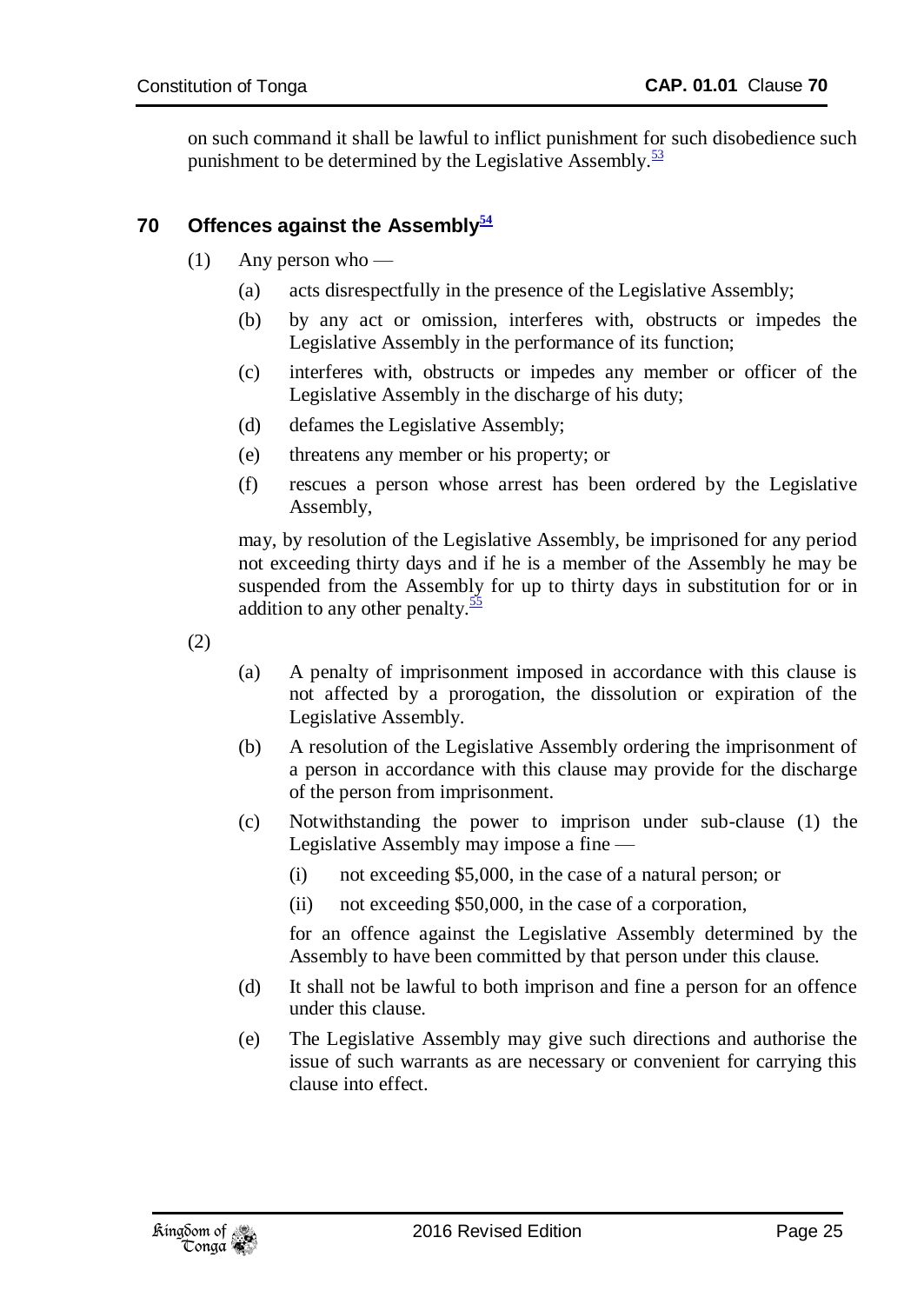#### <span id="page-25-0"></span>**71 Noble may be deprived of his seat**

<span id="page-25-5"></span>Should any representative of the nobles be deprived of his seat another noble shall be elected to succeed to his seat in the Legislative Assembly but his title and hereditary estates shall not be confiscated except for treason or sedition.<sup>[56](#page-42-26)</sup>

# <span id="page-25-1"></span>**72 Journal**

<span id="page-25-6"></span>A journal of the proceedings of the Legislative Assembly shall be kept and the votes of each member present for and against every motion or resolution shall be recorded in the journal. $\frac{57}{2}$  $\frac{57}{2}$  $\frac{57}{2}$ 

#### <span id="page-25-2"></span>**73 Immunity from arrest**

<span id="page-25-7"></span>The members of the Legislative Assembly shall be free from arrest and judgment whilst it is sitting except for indictable offences and no member of the House shall be liable for anything he may have said or published in the Legislative Assembly.<sup>[58](#page-42-28)</sup>

# <span id="page-25-3"></span>**74 Resignation**

<span id="page-25-8"></span>Any representative of the nobles or of the people who may wish to resign his seat in the Legislative Assembly may tender his resignation in writing to the Speaker and his connection with the Legislative Assembly shall cease when he tenders his resignation. $\frac{59}{2}$  $\frac{59}{2}$  $\frac{59}{2}$ 

# <span id="page-25-4"></span>**75 Impeachment**

(1) It shall be lawful for a member of the Legislative Assembly, of his own volition or as the result of a written complaint made to him by any Tongan subject, to move the Assembly, in accordance with the rules of procedure, for the impeachment of any Minister or representative of the nobles or of the people for any of the following offences—

Breach of the laws or the resolutions of the Legislative Assembly, maladministration, incompetency, destruction or embezzlement of Government property, or the performance of acts which may lead to difficulties between this and another country. $\frac{60}{60}$  $\frac{60}{60}$  $\frac{60}{60}$ 

- (2) The impeached person shall be given a copy of the accusation in writing seven days before the day of the trial.
- (3) The trial shall be conducted in accordance with the eleventh clause and the Lord Chief Justice shall preside.<sup>[61](#page-42-31)</sup>
- (4) After the witnesses have been heard the impeached person shall withdraw and the Assembly shall consider their decision and upon a decision being made he shall be brought before the Assembly and the decision announced to him. If he be found guilty it shall be lawful to dismiss him from office but if acquitted

<span id="page-25-10"></span><span id="page-25-9"></span>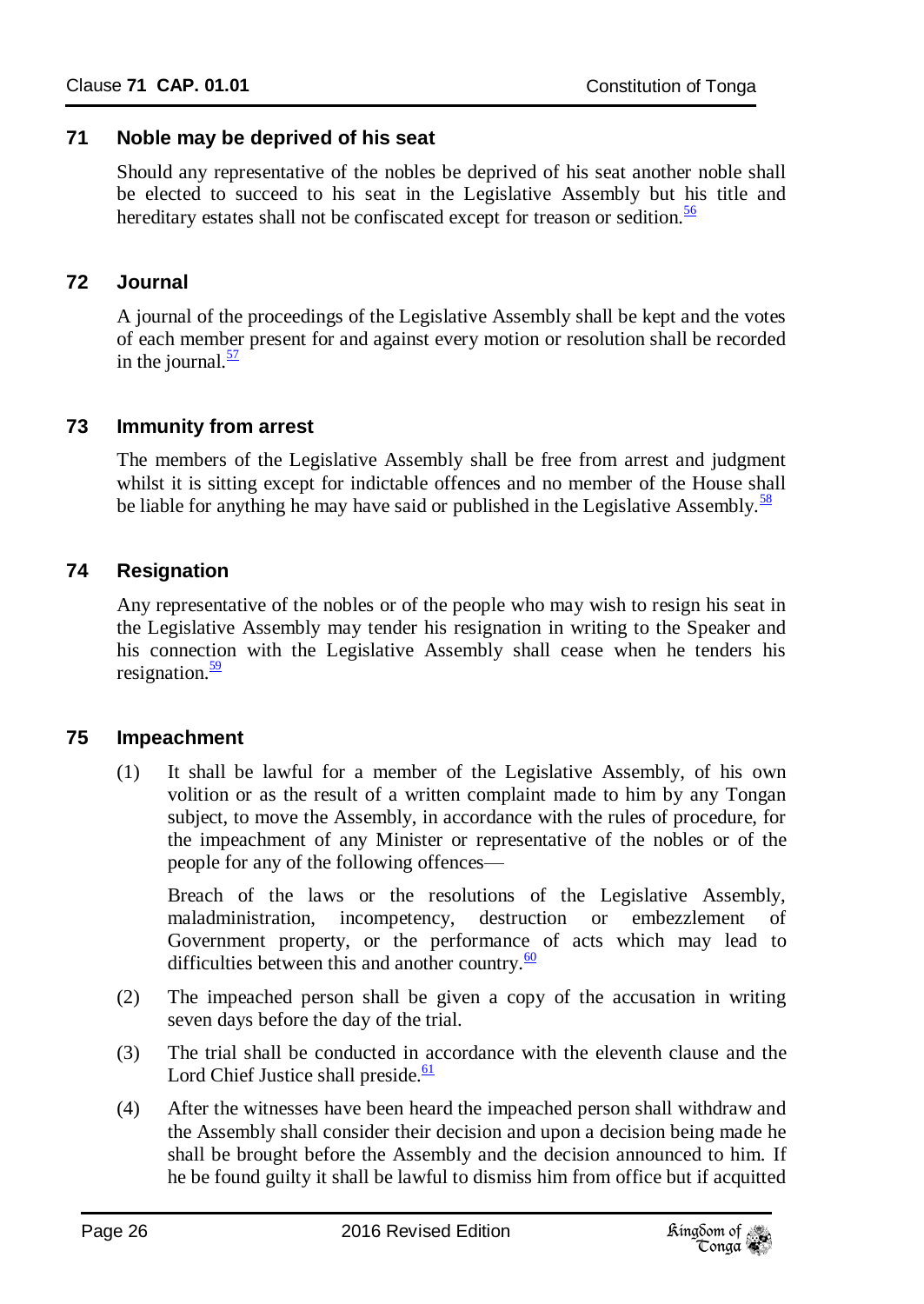<span id="page-26-4"></span>it shall not be lawful to impeach him again on the same charge as is provided in the twelfth clause.

# <span id="page-26-0"></span>**76 Bye-elections**

Upon the death or resignation of any representative of the nobles or of the people and when a member is deprived of his seat after impeachment, the Speaker shall immediately command that the nobles or the electors of the district which he represented shall elect a representative in his place. But the Legislative Assembly shall have the power to sit and act although its number be not complete.  $\frac{62}{5}$  $\frac{62}{5}$  $\frac{62}{5}$ 

# <span id="page-26-1"></span>**77 General elections[63](#page-43-1)**

- <span id="page-26-5"></span>(1) Elections shall ordinarily be held for all the representatives of the nobles and the people every four years, and if not earlier dissolved the Legislative Assembly shall stand dissolved at the expiration of four years from the date of the last general election.
- (2) It shall be lawful for the King, at his pleasure, to dissolve the Legislative Assembly at any time and command that new elections be held.
- (3) If the Legislative Assembly is dissolved by the King or by the operation of sub-clause (1), the King shall, after consultation with the Speaker of the Legislative Assembly, fix a date for a general election.

# <span id="page-26-2"></span>**78 Assembly to assess taxation**

The Legislative Assembly shall assess the amount of taxes to be paid by the people and the customs duties and fees for trading licences and shall pass the estimates of expenditure for the Public Service in accordance with the nineteenth clause. And upon the report of the Minister of Finance upon the expenditure and revenue received during the year succeeding the last meeting of the Assembly the Legislative Assembly shall determine the estimates for the expenditure of the Government until the next meeting of the Legislative Assembly. And the ministers shall be guided by the estimates of public expenditure so authorized by the Legislative Assembly.

# <span id="page-26-3"></span>**79 Amendments to Constitution**

<span id="page-26-6"></span>It shall be lawful for the Legislative Assembly to discuss amendments to the Constitution provided that such amendments shall not affect the law of liberty the succession to the Throne and the titles and hereditary estates of the nobles. And if the Legislative Assembly wish to amend any clause of the Constitution such amendment shall after it has passed the Legislative Assembly three times be submitted to the King and if His Majesty and the Cabinet are unanimously in favour of the amendment it shall be lawful for the King to assent and when signed by the King it shall become law.<sup>[64](#page-43-2)</sup>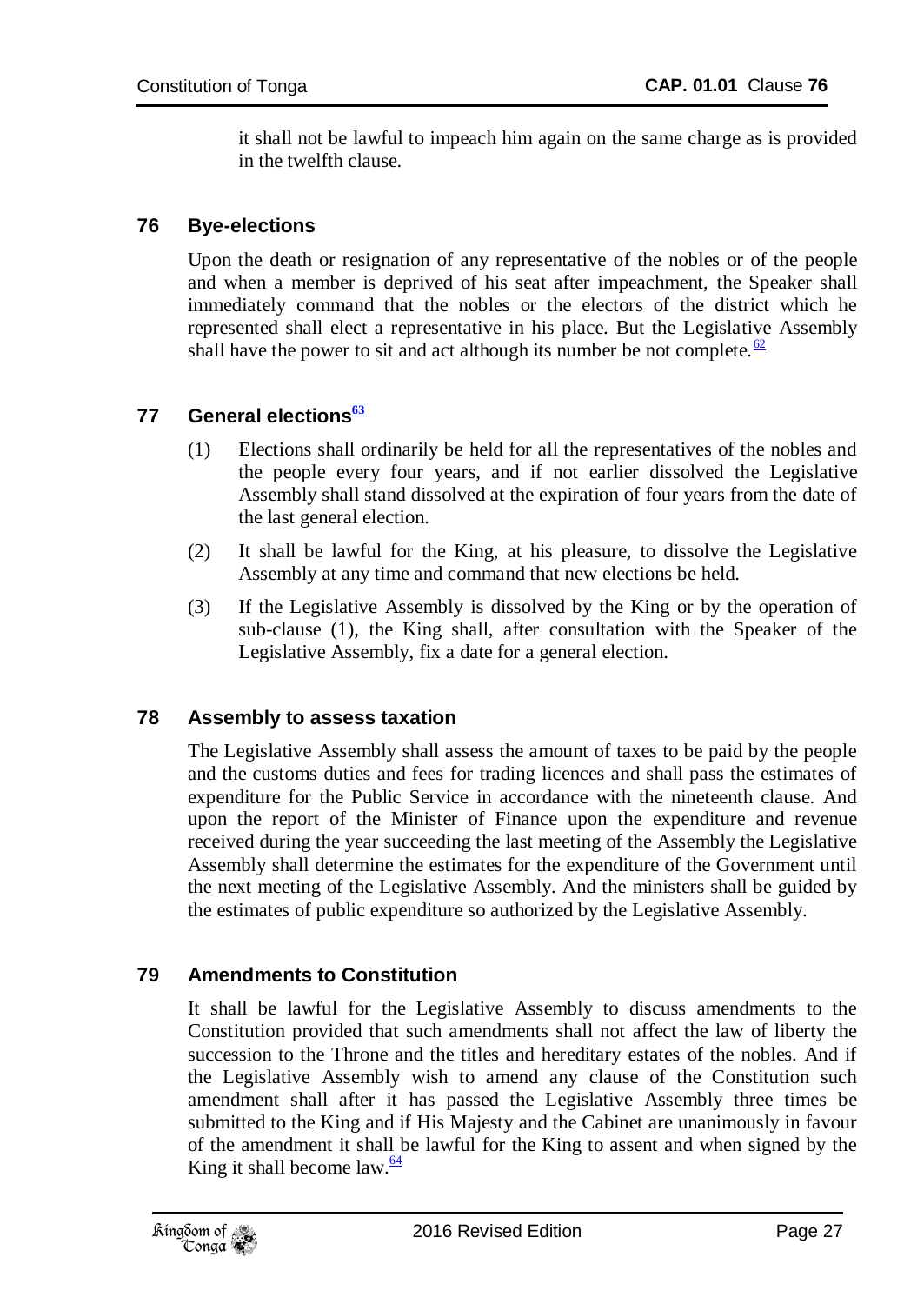#### <span id="page-27-0"></span>**80 Enacting formula**

The formula for enacting laws shall be "Be it enacted by the King and Legislative Assembly of Tonga in the Legislature of the Kingdom as follows:".

#### <span id="page-27-1"></span>**81 Laws to cover but one subject**

To avoid confusion in the making of laws every law shall embrace but one subject which shall be expressed by its title.

#### <span id="page-27-2"></span>**82 Constitution is supreme law**

<span id="page-27-4"></span>This Constitution is the supreme law of the Kingdom and if any other law is inconsistent with this Constitution, that other law shall, to the extent of the inconsistency, be void. $\frac{65}{6}$  $\frac{65}{6}$  $\frac{65}{6}$ 

# <span id="page-27-3"></span>**83 Oaths of Councillors and Representatives**

The following oath shall be taken by the members of the Privy Council:

"I solemnly swear before God that I will be truly loyal to His Majesty King Tupou VI the rightful King of Tonga and that I will keep righteously and perfectly the Constitution of Tonga and assist to the end of my power and ability in all things in connection with the Privy Council".

The following oath shall be taken by the ministers:

"I solemnly swear before God that I will be truly loyal to His Majesty King Tupou VI the rightful King of Tonga and that I will keep righteously and perfectly the Constitution of Tonga and discharge the duties of my department to the end of my ability for the benefit of the King and his Government".

The following oath shall be taken by the nobles and representatives of the people:

"I solemnly swear before God that I will be truly loyal to His Majesty King Tupou VI the rightful King of Tonga and that I will righteously and perfectly conform to and keep the Constitution of Tonga and zealously discharge my duties as a member of the Legislative Assembly".

<span id="page-27-5"></span>The members of the Privy Council shall sign their names to the oath and read it in the presence of the King. The ministers, the nobles and representatives of the people shall sign their names to the oath and read it in the presence of the Legislative Assembly. $\frac{66}{6}$  $\frac{66}{6}$  $\frac{66}{6}$ 

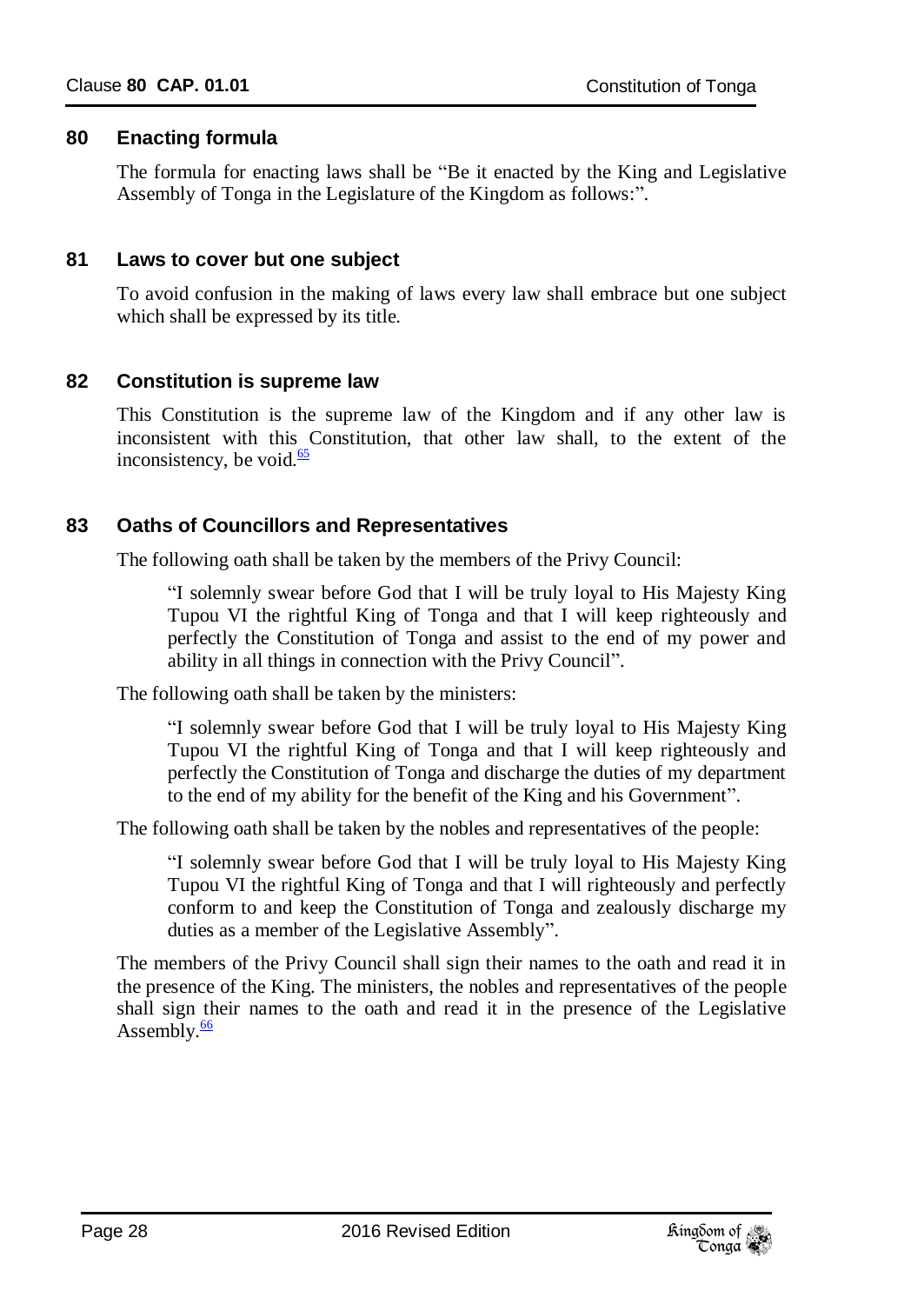# <span id="page-28-4"></span><span id="page-28-3"></span>THE JUDICIARY

#### <span id="page-28-1"></span><span id="page-28-0"></span>**83A Rule of Law and Judicial Independence**

The existing underlying constitutional principles of the Rule of Law and Judicial Independence shall always be maintained. $\frac{67}{2}$  $\frac{67}{2}$  $\frac{67}{2}$ 

### <span id="page-28-2"></span>**83B The Lord Chancellor[68](#page-43-6)**

- (1) The King in Privy Council, after receiving advice from the Judicial Appointments and Discipline Panel, shall appoint a Lord Chancellor who shall have primary responsibility for –
	- (a) the administration of the courts;
	- (b) all matters related to the Judiciary and its independence;
	- (c) the maintenance of the rule of law; and
	- (d) such related matters as are specified in this Constitution or any other Act.
- (2) The Lord Chancellor shall, unless otherwise provided by law, have complete discretion to exercise his functions, powers and duties, independently without any interference whatsoever from any person or authority.
- (3) The Lord Chancellor may, with the consent of the King in Privy Council, make regulations for the following purposes –
	- (a) to establish an age at which the Attorney General, a Judge, a Magistrate and the Lord Chancellor shall retire from office;
	- (b) to regulate a judicial pension scheme;
	- (c) to provide for administrative arrangements for and related to the Office of the Lord Chancellor.
- (4) The Lord Chancellor shall be a person who is qualified to be a Judge of the Supreme Court and he shall, subject to any contractual arrangements, hold office during good behaviour.
- (5) The King in Privy Council, after receiving advice from the Judicial Appointments and Discipline Panel, shall determine the terms of appointment of the Lord Chancellor, and shall have the power to dismiss him.
- <span id="page-28-5"></span>(6) In the event of a vacancy in the office of the Lord Chancellor, and pending the appointment of a Lord Chancellor under sub-clause (1), the King in Privy Council may appoint a suitably qualified person to be Lord Chancellor ad interim, to hold office only until a substantive appointment has been made. Any such appointee shall have all the powers and privileges and perform all the duties of the Lord Chancellor as set forth in this clause and the Lord Chancellor ad interim shall also be the Chairman of the Judicial Appointments and Discipline Panel constituted under clause  $83C \cdot$ <sup>[69](#page-43-7)</sup>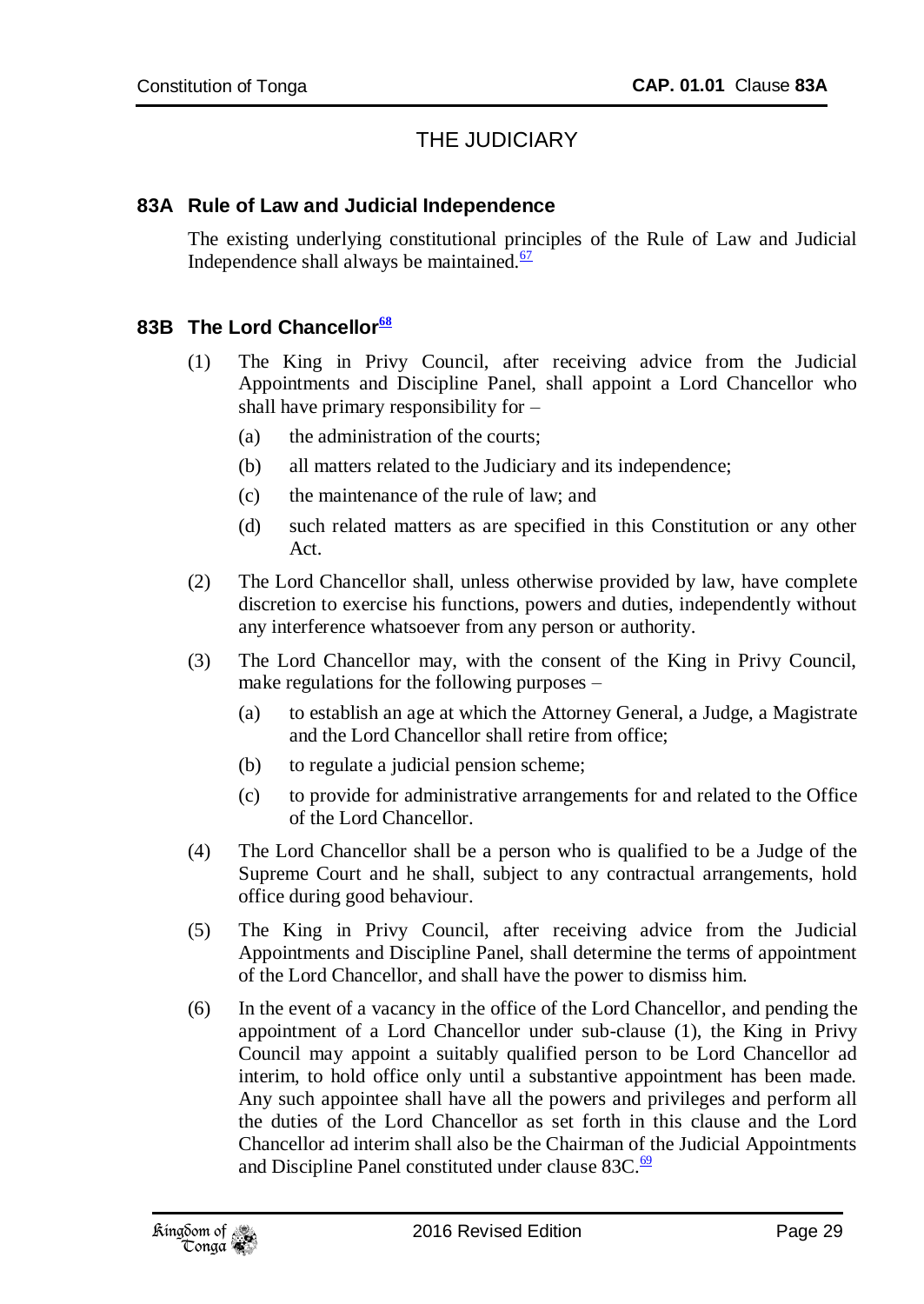### <span id="page-29-0"></span>**83C Judicial Appointments and Discipline Panel[70](#page-43-8)**

- <span id="page-29-2"></span>(1) There is hereby established, as a Committee of the Privy Council, a Judicial Appointments and Discipline Panel comprising –
	- (a) the Lord Chancellor, who shall be the Chairman;
	- (b) the Lord Chief Justice;
	- (c) the Attorney General; and
	- (d) the Law Lords, being such persons versed in the law as the King from time to time shall so appoint.
- (2) The Judicial Appointments and Discipline Panel shall recommend to the King in Privy Council –
	- (a) the appointment of eminently qualified persons to the Judiciary, and as Lord Chancellor and to any other office that the King requires;
	- (b) the disciplining of members of the Judiciary;
	- (c) the dismissal of members of the Judiciary for bad behaviour through gross misconduct or repeated breaches of the Code of Judicial Conduct;
	- (d) the remuneration and terms of service of members of the Judiciary;
	- (e) a Judicial Pensions Scheme;
	- (f) a Code of Judicial Conduct; and
	- (g) the appointment of assessors to the Panel of Land Court Assessors.
- <span id="page-29-3"></span>(3) At any meeting of the Judicial Appointments and Discipline Panel the quorum shall be three, namely the Lord Chancellor (or anyone appointed to act as Lord Chancellor ad interim); one of the Lord Chief Justice or the Attorney General (or anyone appointed to act as Attorney General ad interim); and not less than one of the Law Lords. $\frac{71}{2}$  $\frac{71}{2}$  $\frac{71}{2}$

# <span id="page-29-1"></span>**84 The Courts[72](#page-43-10)**

- <span id="page-29-4"></span>(1) The judicial power of the Kingdom shall be vested in the superior courts of the Kingdom (namely the Court of Appeal, the Supreme Court, and the Land Court) and a subordinate court namely the Magistrate's Court.
- (2) The Judiciary of the Kingdom shall comprise
	- (a) the Lord President of the Court of Appeal and Judges of the Court of Appeal;
	- (b) the Lord Chief Justice, who shall be the professional Head of the Judiciary, and Judges of the Supreme Court;
	- (c) the Lord President of the Land Court and Judges of the Land Court; and
	- (d) the Chief Magistrate and the Magistrates.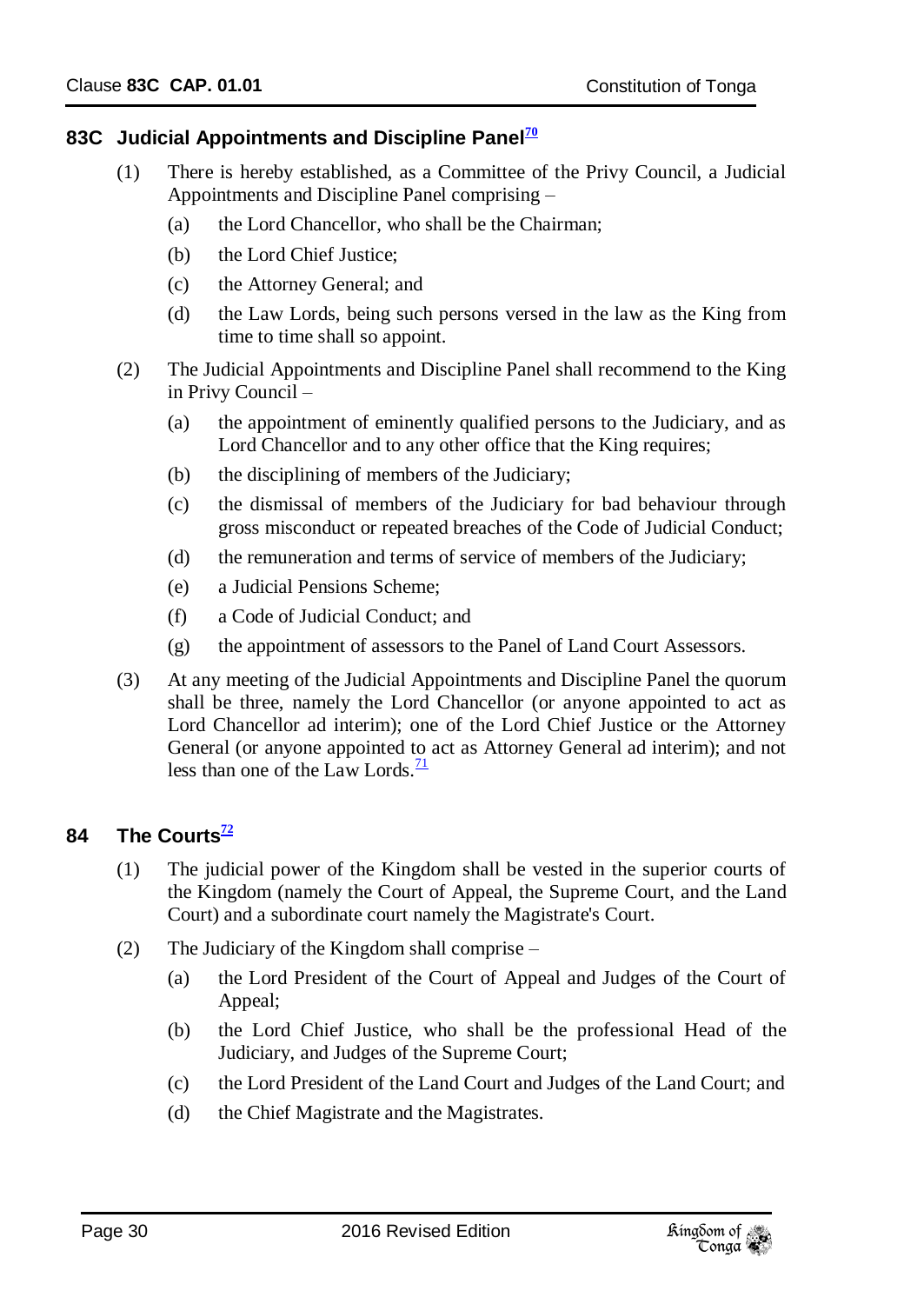### <span id="page-30-0"></span>**85 The Court of Appeal[73](#page-43-11)**

<span id="page-30-3"></span>(1) The Court of Appeal shall consist of the Lord President of the Court of Appeal and of such other judges as may be appointed from time to time by the King with the consent of Privy Council, after receiving advice from the Judicial Appointments and Discipline Panel:

Provided that no person shall be appointed unless—

- (a) he holds, or has held, high judicial office; or
- (b)
- (i) he is qualified to practise as an advocate in a court in some part of Her Britannic Majesty's dominions having unlimited jurisdiction in civil or criminal matters; and
- <span id="page-30-4"></span>(ii) he has been qualified so to practise for not less than ten years.
- (2) The King in Privy Council, after receiving advice from the Judicial Appointments and Discipline Panel, shall determine the terms of appointment of the Judges of the Court of Appeal and may dismiss them.

#### <span id="page-30-1"></span>**86 The Supreme Court[74](#page-43-12)**

(1) The Supreme Court shall consist of the Lord Chief Justice, who shall be the professional Head of the Judiciary, and such other judges as may be appointed from time to time by the King in Privy Council, after receiving advice from the Judicial Appointments and Discipline Panel:

Provided that no person shall be appointed unless —

- (a) he holds, or has held, high judicial office; or
- (b)
- (i) he is qualified to practise as an advocate in a court in some part of the Commonwealth having unlimited jurisdiction in civil or criminal matters; and
- <span id="page-30-5"></span>(ii) he has been qualified so to practise for not less than ten years.
- (2) The King in Privy Council, after receiving advice from the Judicial Appointments and Discipline Panel, shall determine the terms of appointment of the Lord Chief Justice and Judges of the Supreme Court, and may dismiss them.

# <span id="page-30-2"></span>**86A The Land Court[75](#page-43-13)**

(1) The Land Court shall consist of a Lord President and other Judges, assisted by assessors, as may be appointed from time to time by the King with the consent of Privy Council, after receiving advice from the Judicial Appointments and Discipline Panel.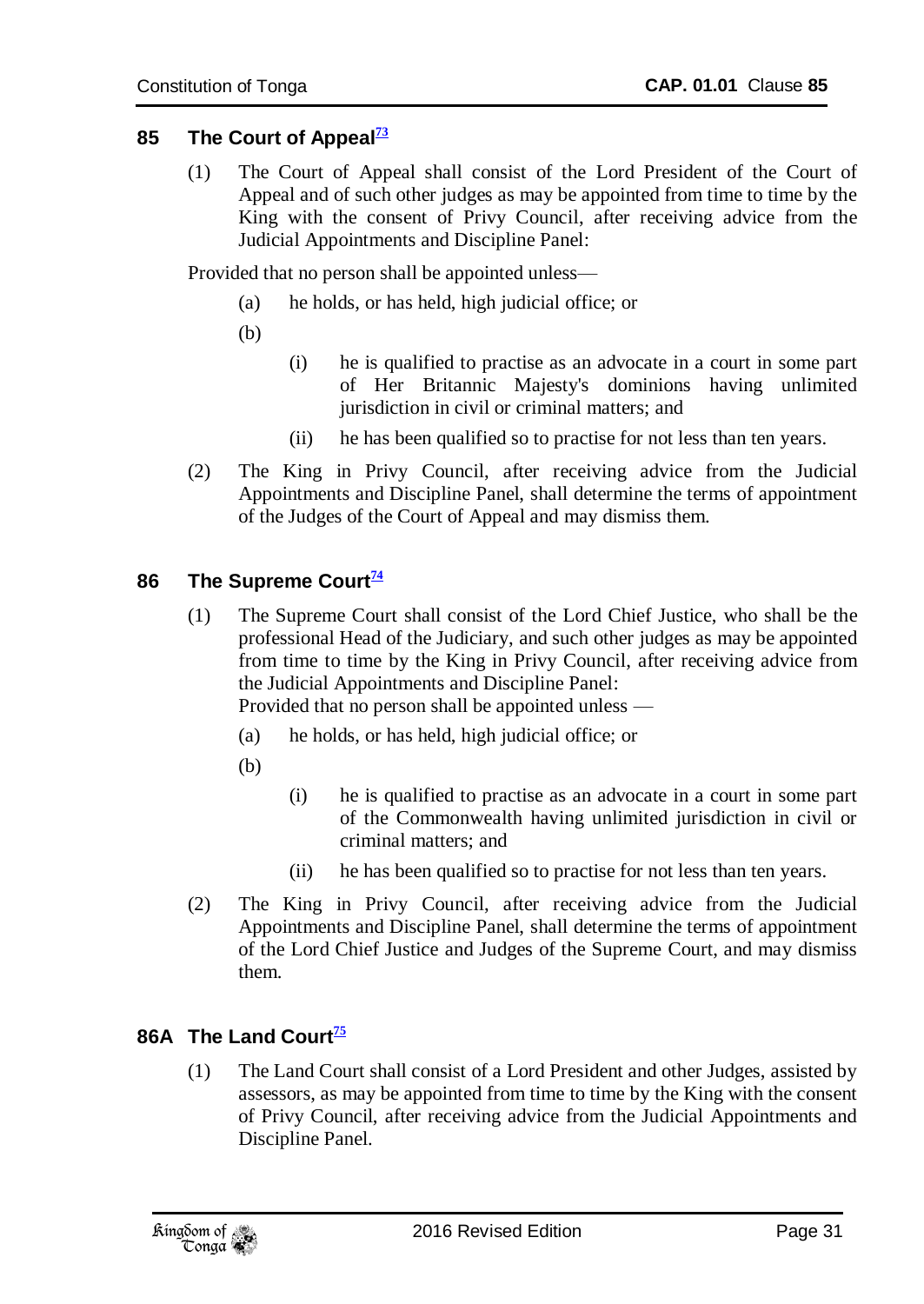(2) The King in Privy Council, after receiving advice from the Judicial Appointments and Discipline Panel, shall determine the terms of appointment of the Lord President and Judges of the Land Court and may dismiss them.

# <span id="page-31-0"></span>**87 Judges to hold office during good behaviour[76](#page-43-14)**

<span id="page-31-5"></span>The judges, subject to any contractual arrangements, shall hold office during good behaviour:

Provided that it shall be lawful to appoint Judges of the Supreme Court and Court of Appeal for limited periods, or for the purposes of a particular sitting of the Supreme Court or Court of Appeal, or of particular proceedings to come before the Court, on such terms as may be approved by the King in Privy Council.

# <span id="page-31-1"></span>**88 Acting Judge**

- (1) It shall be lawful for the King in Privy Council, after receiving advice from the Judicial Appointments and Discipline Panel, at any time during the illness or absence of any judge, or for any other temporary purpose to appoint an acting judge for the period during which the judge is ill or absent or for the period necessary to effect the temporary purpose. $\frac{77}{6}$  $\frac{77}{6}$  $\frac{77}{6}$
- <span id="page-31-7"></span><span id="page-31-6"></span>(2) An acting judge shall have the jurisdiction and powers of, and may exercise all the authorities which are vested in or may be exercised by a judge and shall be paid such salary as may be determined by the King in Privy Council, after receiving advice from the Judicial Appointments and Discipline Panel.<sup>[78](#page-43-16)</sup>

#### <span id="page-31-2"></span>**89 Powers**

The judges shall have power to direct the form of indictments to control the procedure of the lower courts, and to make rules of procedure.

#### <span id="page-31-3"></span>**90 Jurisdiction of Supreme Court**

The Supreme Court shall have jurisdiction in all cases in Law and Equity arising under the Constitution and Laws of the Kingdom (except cases concerning titles to land which shall be determined by a Land Court subject to an appeal to the Privy Council in matters relating to hereditary estates and titles or to the Court of Appeal in other land matters) and in all matters concerning Treaties with Foreign States and Ministers and Consuls and in all cases affecting Public Ministers and Consuls and all Maritime Cases.<sup>[79](#page-43-17)</sup>

# <span id="page-31-4"></span>**91 Appeals from Supreme Court**

<span id="page-31-8"></span>(1) Subject to the provisions of any Act of the Legislative Assembly relating to appeals to the Court of Appeal, a party to any proceedings in the Supreme

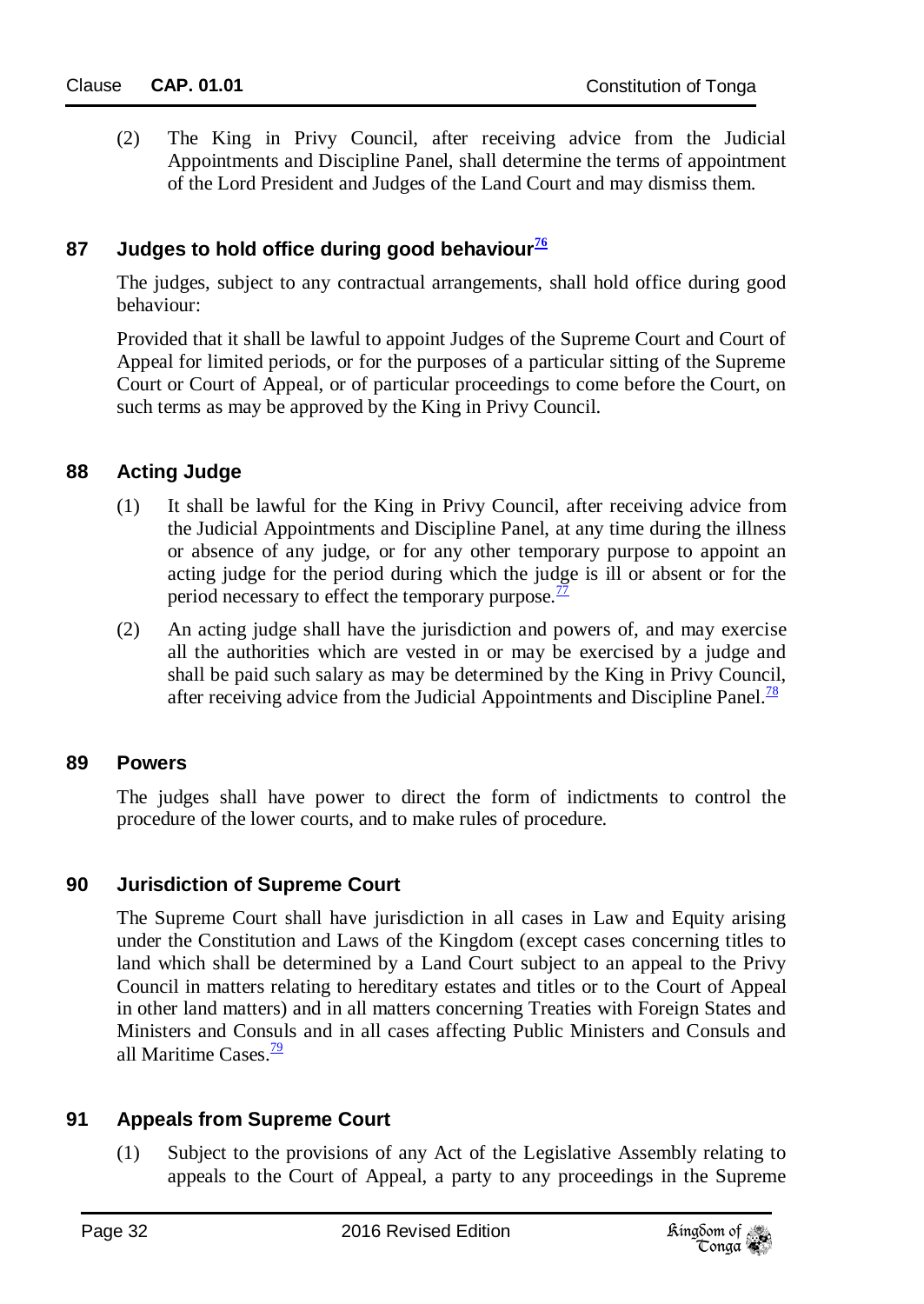<span id="page-32-6"></span><span id="page-32-5"></span>Court or Land Court (excepting matters relating to the determination of hereditary estates and titles) who is aggrieved by a decision given in those proceedings by that Court, or a judge thereof, sitting in first instance, may appeal to the Court of Appeal against such decision. $\frac{80}{20}$  $\frac{80}{20}$  $\frac{80}{20}$ 

(2) Except as may be provided by any Act of the Legislative Assembly, or by rules in respect of limited classes of appeals, no appeal shall be finally determined by less than three members of the Court of Appeal. $\frac{81}{2}$  $\frac{81}{2}$  $\frac{81}{2}$ 

# <span id="page-32-0"></span>**92 Jurisdiction of Court of Appeal**

The Court of Appeal shall have exclusive power and jurisdiction to hear and determine all appeals which by virtue of this Constitution or of any Act of the Legislative Assembly lie from the Supreme Court or Land Court (excepting matters relating to the determination of hereditary estates and titles) or any judge thereof and shall have such further or other jurisdiction as may be conferred upon it by any such Act $\frac{82}{2}$  $\frac{82}{2}$  $\frac{82}{2}$ 

<span id="page-32-7"></span><span id="page-32-2"></span><span id="page-32-1"></span>**93** *(Repealed by Act 23 of 1990)*

#### **94 Judge may not hear appeal from own decision**

It shall not be lawful for any judge to sit or adjudicate upon an appeal from any decision which he may have given.

# <span id="page-32-3"></span>**95 Oath of Judge**

The Lord Chief Justice and any other judge shall take the following oath:

"I swear in the presence of God that I will be loyal to His Majesty King Tupou VI the lawful King of Tonga and that I will perform truly and with impartiality my duties as a judge in accordance with the Constitution and the Laws of the Kingdom".

The judge shall read and sign this oath in the presence of the Cabinet:

Provided that a Lord Chief Justice or any other judge, who is not a Tongan subject, shall take the following oath in lieu of the foregoing oath:

<span id="page-32-8"></span>"I swear in the presence of God that I will perform truly and with impartiality my duties as a judge in accordance with the Constitution and the Laws of the Kingdom  $\frac{83}{5}$  $\frac{83}{5}$  $\frac{83}{5}$ 

# <span id="page-32-4"></span>**96 Court fees**

The Legislature shall determine the fees payable to the various courts. The Registrar of the Supreme Court shall keep the court records.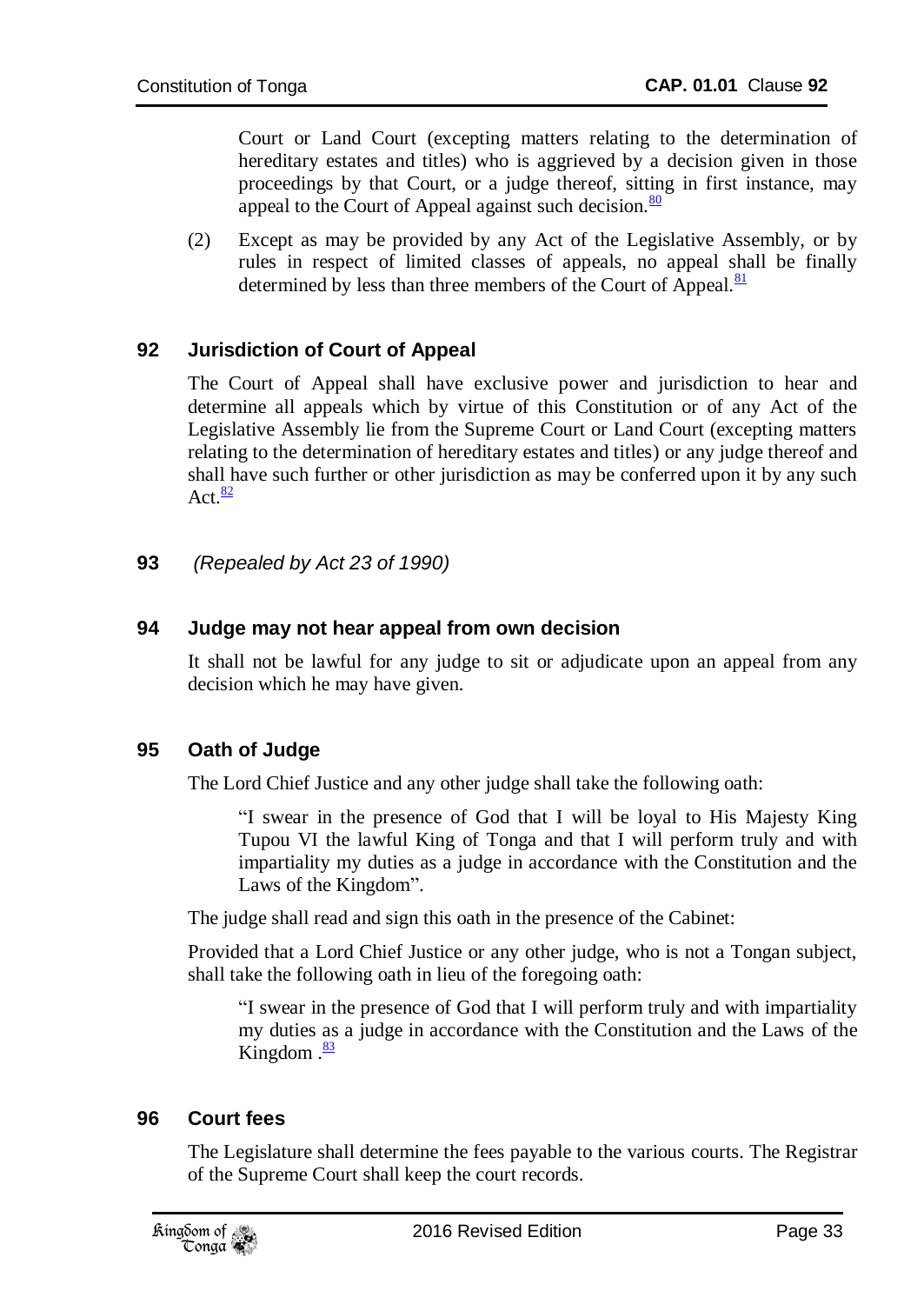#### <span id="page-33-0"></span>**97 Judge not to receive fine**

It shall not be lawful for any judicial officer to receive any portion of a fine paid by any person convicted of an offence or for the Government to allot prisoners to serve any judicial officer, police officer, juror, or any other person as payment for duties discharged by them.

<span id="page-33-2"></span><span id="page-33-1"></span>**98** *(Repealed by Act 23 of 1990)*

#### **99 Trial by jury**

<span id="page-33-7"></span>Any person committed for trial before the Supreme Court on a charge of having committed any criminal offence shall if he shall so elect be tried by a jury; and whenever any issue of fact is raised in any civil action triable in the Supreme Court any party to such action may claim the right of trial by jury; and the law of trial by jury shall never be repealed. [84](#page-43-22)

#### <span id="page-33-3"></span>**100 Form of verdict**

It is the duty of the jury in criminal cases to pronounce whether the person accused is guilty or not guilty according to the evidence given before the Court. In civil cases the jury shall give judgment for payment or compensation as the case may be and according to the merits of the case.

#### <span id="page-33-4"></span>**101 Judge to direct jury**

In civil and criminal cases the judge shall direct the jury upon the law bearing upon the case and assist them in arriving at a just decision upon the case before them. The judge shall have power to refuse to admit evidence which he may deem to be irrelevant or improper.

# <span id="page-33-5"></span>**102 Lord Chief Justice to report upon criminal statistics**

The Lord Chief Justice shall report once a year to the King upon the administration of justice and the criminal statistics of the country and upon any amendments in the law which he may recommend. And the King shall lay this report before the Assembly at its next meeting in the same manner as the reports of the ministers.

### <span id="page-33-6"></span>**103 Powers of Magistrates**

The Legislature shall determine the time and place for holding the Courts and shall limit the powers of the magistrates in criminal and civil matters and shall determine what cases shall be committed for trial to the Supreme Court.

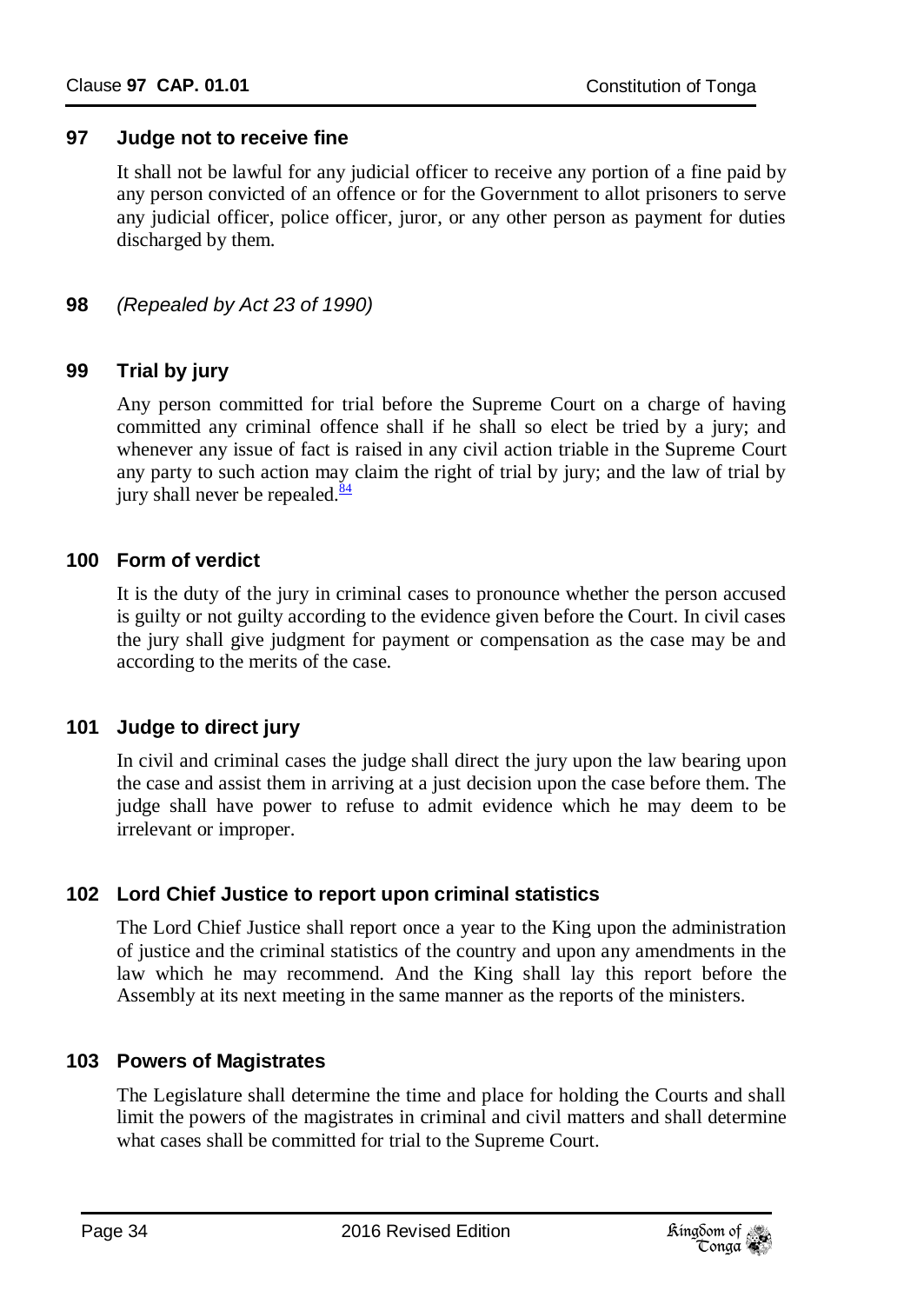#### <span id="page-34-0"></span>**103A Relief for breach of Constitution**

<span id="page-34-1"></span>The remedy for breach of any provisions of the Constitution shall be declaratory relief and shall not affect any award of damages under any other  $law$ .<sup>[85](#page-43-23)</sup>

# <span id="page-34-7"></span>**PART III - THE LAND**

#### <span id="page-34-2"></span>**104 Land vested in Crown – sale prohibited**

All the land is the property of the King and he may at pleasure grant to the nobles and titular chiefs or matabules one or more estates to become their hereditary estates. It is hereby declared by this Constitution that it shall not be lawful for anyone at any time hereafter whether he be the King or any one of the chiefs or the people of this country to sell any land whatever in the Kingdom of Tonga but they may lease it only in accordance with this Constitution and mortgage it in accordance with the Land Act. And this declaration shall become a covenant binding on the King and chiefs of this Kingdom for themselves and their heirs and successors for ever*.* [86](#page-43-24)

#### <span id="page-34-3"></span>**105 Terms of leases**

<span id="page-34-9"></span><span id="page-34-8"></span>The Cabinet shall determine the terms for which leases shall be granted but no lease shall be granted for any longer period than ninety-nine years without the consent of His Majesty in Council and the Cabinet shall determine the amount of rent for all Government lands.<sup>[87](#page-43-25)</sup>

#### <span id="page-34-4"></span>**106 Form of deed**

<span id="page-34-10"></span>The forms of deed transfer and permit which shall from time to time be sanctioned by His Majesty in Privy Council are hereby appointed to be the forms according to which all deeds of leases transfers and permits shall be made.<sup>[88](#page-43-26)</sup>

#### <span id="page-34-5"></span>**107 Existing leases respected**

This Constitution shall not affect any leases which have been granted by the Government or any leases which have been promised whether leases of land in the interior or of town allotments. Such leases will be recognised by the Government but this exception shall not refer to any leases which may be granted after the granting of this Constitution.

#### <span id="page-34-6"></span>**108 Church lands not to be sub-let without permission**

No leases of any town site shall in future be granted to any religious body for any purpose unless there are thirty adults, male and female, of such church in that town,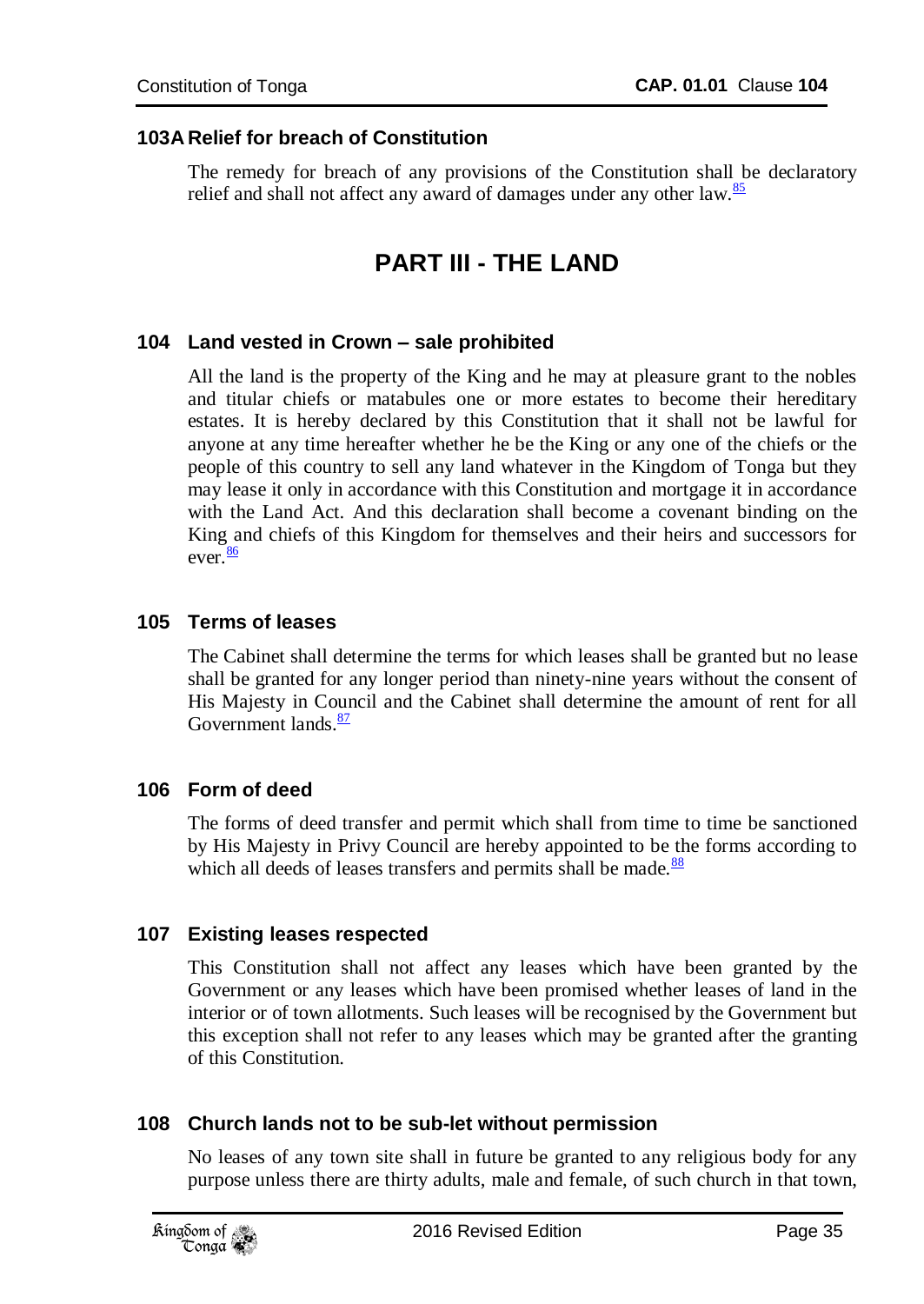<span id="page-35-3"></span>and it shall not be lawful for any religious body to use such leased lands for other than religious purposes or to sub-let to any person without the prior consent of Cabinet, and upon satisfactory proof before a Court that any such land has been sublet without consent, such land shall revert to the person from whom the land was leased, or to his successor in title as the case may be.  $\frac{89}{2}$  $\frac{89}{2}$  $\frac{89}{2}$ 

#### <span id="page-35-0"></span>**109 Beach frontage**

<span id="page-35-4"></span>All the beach frontage of this Kingdom belongs to the Crown from 15.24 metres above high-water mark and it shall be lawful for the Government to lease any portion of the beach frontage for erecting a store, jetty or wharf and the Minister of Lands with the consent of the Cabinet shall have power to grant such lease.  $\frac{90}{20}$  $\frac{90}{20}$  $\frac{90}{20}$ 

#### <span id="page-35-1"></span>**110 Registration of deeds**

All leases unless signed by the King himself shall be signed by the Minister of Lands and sealed with the seal of his office and countersigned by one of the Cabinet ministers who shall affix the seal of his office and no lease or transfer will be considered valid or recognised by the Government unless registered in the office of the Minister of Lands.

#### <span id="page-35-2"></span>**111 Law of succession[91](#page-43-29)**

<span id="page-35-5"></span>The following is the law of succession to hereditary estates and titles:

Children lawfully born in wedlock only may inherit and the eldest male child shall succeed and the heirs of his body but if he have no descendants then the second male child and the heirs of his body and so on until all the male line is ended. Should there be no male child the eldest female child shall succeed and the heirs of her body and if she should have no descendants the second female child and the heirs of her body and so on until the female line is ended. And failing direct heirs the property shall revert to the eldest brother of the owner of the property beginning with the eldest and his heirs in succession to the youngest and their heirs in accordance with the law of inheritance. And if the brothers have no descendants it shall descend to the eldest sister and the female line as provided in the case of the male line. And if these should have no descendants and there should be no legitimate heir it shall revert to the Crown in accordance with the one hundred and twelfth clause. But should a female be next in succession to the title of a noble or of an hereditary chief the next male heir shall inherit the title and estates. But should such female afterwards have a legitimate male issue the title and estates shall revert to the male issue of the female upon the death of the male in possession of the estate:

Provided that the female that is the heir shall occupy the town allotment and the plantation lands appertaining to such title but the hereditary estates that is the lands occupied by the people shall be held by the inheritor of the title.

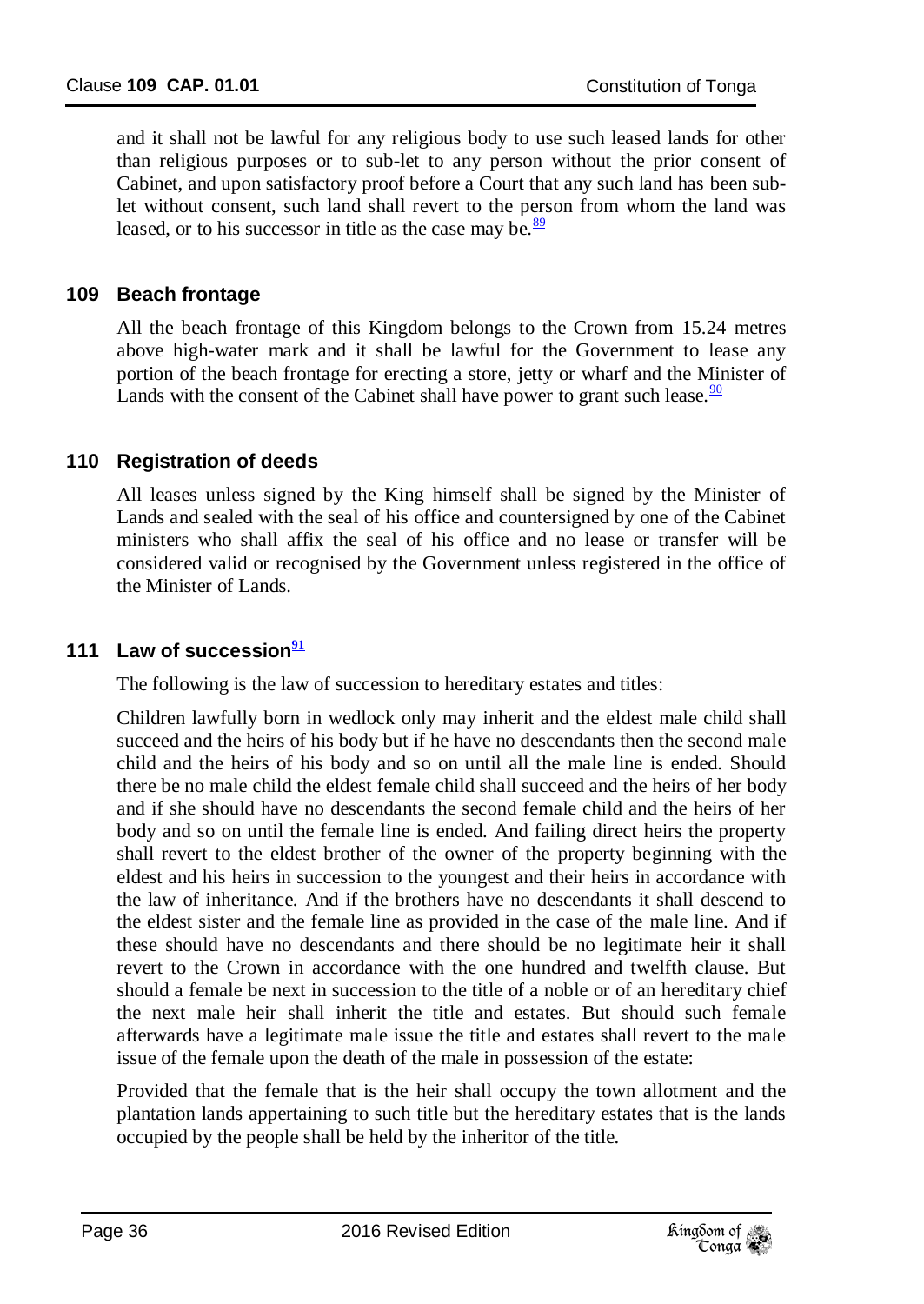Whereas by Tongan custom provision has always been made that an adopted child might succeed to the estates and titles of his adoptive father now therefore it is decreed that upon the death of the holder of an estate or title who has inherited such estate or title by virtue of his blood descent from such adopted child the estate and title shall revert to the descendant by blood of the original holder of the estate and title in accordance with the provisions of this clause and should there be alive no such descendant by blood the provisions of the one hundred and twelfth clause shall apply*.*

<span id="page-36-4"></span>And whereas by Tongan custom the noble Niukapu forms part of the 'Ulutolu line, now therefore it is decreed that in the event the holder of the estate and title of Niukapu is not a descendant by blood of the original Niukapu before 1875, such estate and title shall revert at the death of such holder to a descendant by blood of the Niukapu line. $\frac{92}{2}$  $\frac{92}{2}$  $\frac{92}{2}$ 

#### <span id="page-36-0"></span>**112 Estate without heirs to revert to the Crown**

Should there be no legitimate heirs to an estate such estate shall revert to the King. But the King may confer the title and estate upon any other person and the person so appointed and his heirs shall possess such title and estates for ever.

#### <span id="page-36-1"></span>**113 Right to allotments**

Tongan male subjects by birth of or over the age of 16 years may be granted town allotments and tax allotments out of estates granted in pursuance of this Constitution with the consent of or upon consultation with the estate holder and out of the lands of the Crown, by the Minister of Lands. Such allotments shall be hereditary and shall be of such size and at an annual rent as may be determined by law. A widow shall have the right to succeed according to law, to her deceased husband's tax and town allotments. $\frac{93}{93}$  $\frac{93}{93}$  $\frac{93}{93}$ 

#### <span id="page-36-2"></span>**114 No lease etc. without consent**

No lease, sub-lease, transfer of a lease or of a sub-lease shall be granted—

- <span id="page-36-5"></span>(a) without the prior consent of Cabinet where the term is ninety-nine years, or less, or
- <span id="page-36-6"></span>(b) without the prior consent of Privy Council where the term is over ninety-nine years:

Provided that no consent shall be granted to a lease by a widow of the land of her deceased husband. $\frac{94}{3}$  $\frac{94}{3}$  $\frac{94}{3}$ 

#### <span id="page-36-3"></span>**115 Citation**

This Constitution may be cited as the Act of Constitution of Tonga.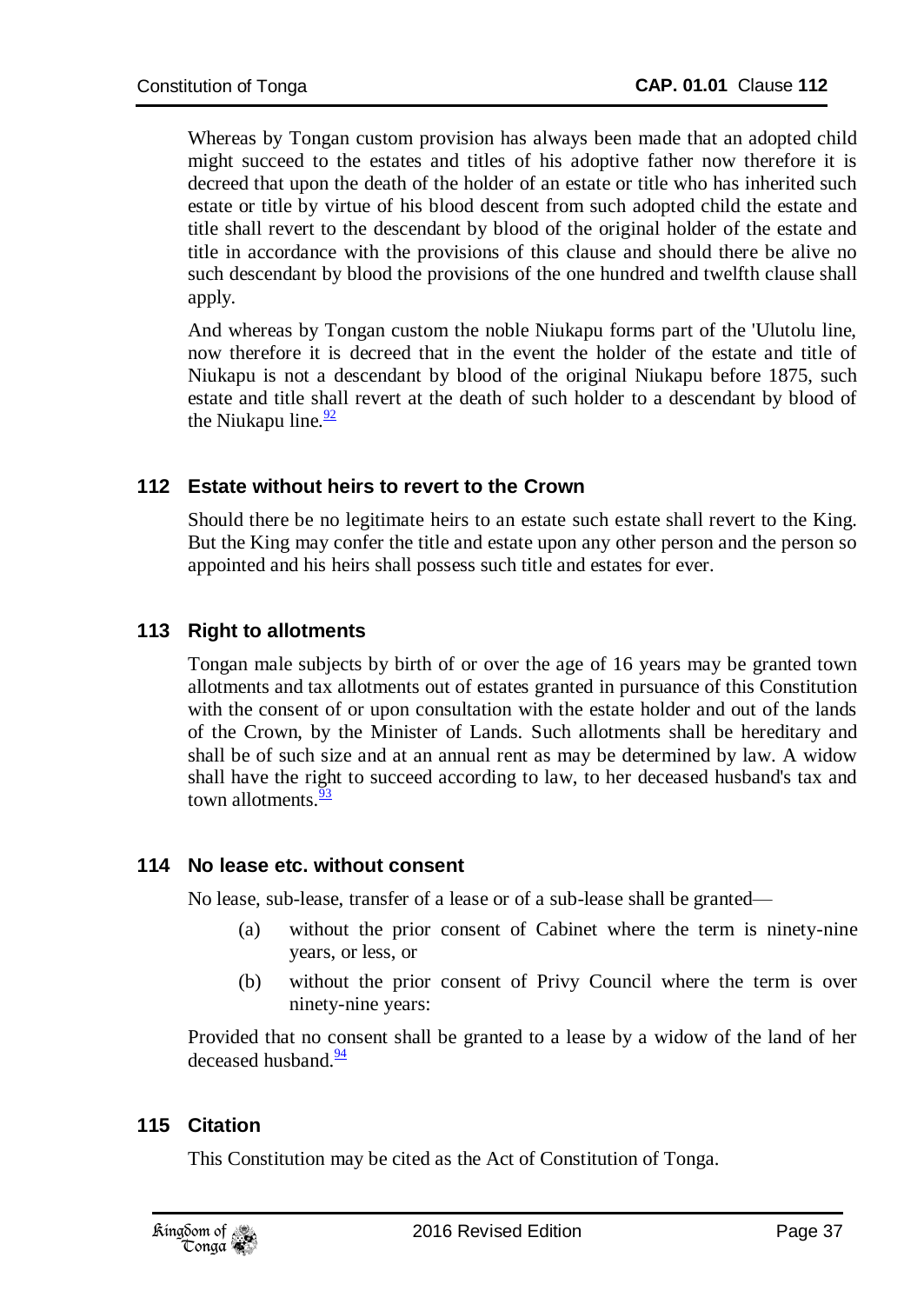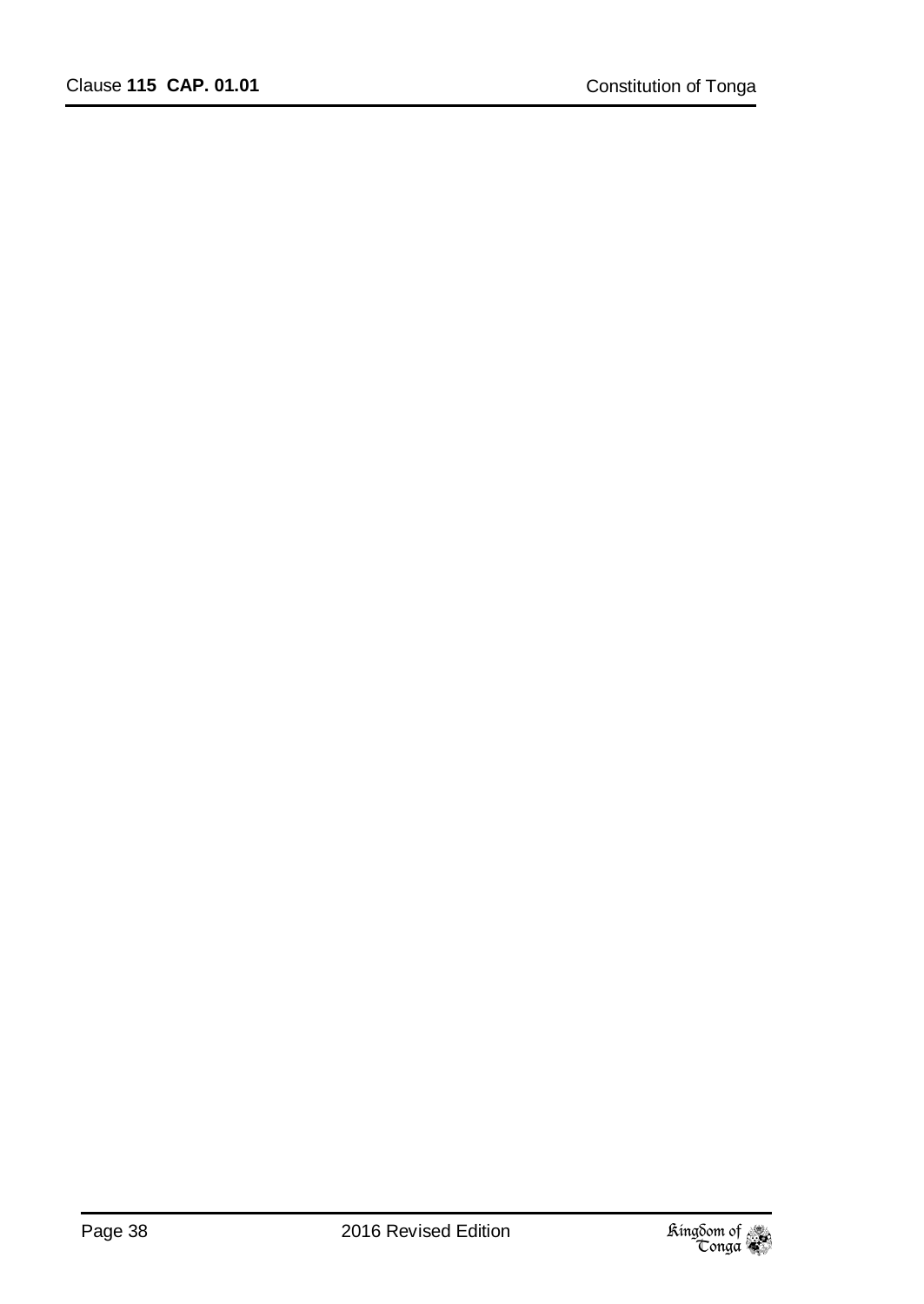# <span id="page-38-2"></span>**SCHEDULE**

### **Procedure for Appointing a Prime Minister[95](#page-43-33)**

(clause 50A)

- <span id="page-38-1"></span><span id="page-38-0"></span>(1) The Legislative Assembly shall recommend the appointment of a Prime Minister as follows –
	- (a) within 10 days from the return of the writs of election after a general election has taken place, the Interim Speaker appointed under subsection (8) of this Schedule shall invite all elected representatives to submit to him their nominations for Prime Minister Designate, to be duly seconded by 2 other elected representatives and to be received by the Interim Speaker within 14 days from the return of the writs of election; and no representative who has proposed or seconded a candidate may propose or second any other;
	- (b) within 3 days after the last date for receipt of nominations for Prime Minister Designate, the Interim Speaker shall convene a meeting of all the elected representatives of the people and of the nobles for the purpose of deciding who they shall recommend for appointment as Prime Minister Designate:

Provided that the failure of any representative to attend any meeting, for whatever reason, shall not affect the validity of proceedings under this section;

- (c) the representatives so convened shall consider who they want to recommend for appointment as Prime Minister Designate, and at that meeting every representative present will have the right to speak on his own behalf or that of another candidate, and they shall vote thereon by secret ballot and if one candidate receives more than half of the votes, the Interim Speaker shall report to the King that the duly elected representatives recommend the appointment of that person as Prime Minister Designate;
- (d) if no single candidate is elected under paragraph (c) then the Interim Speaker shall 2 days after that meeting convene another meeting at which the candidate(s) who received the least votes shall be eliminated and the representatives shall (without speeches) vote by secret ballot for their choice amongst the remaining candidates, and if one candidate receives more than half of the votes then the Interim Speaker shall report to the King that the duly elected representatives recommend the appointment of that person as Prime Minister Designate;
- (e) if no single candidate is elected under paragraph (d) then the Interim Speaker shall 2 days after that meeting convene another meeting and the procedure under paragraph (d) shall be likewise repeated, at 2 days intervals if necessary, until one candidate receives more than half of the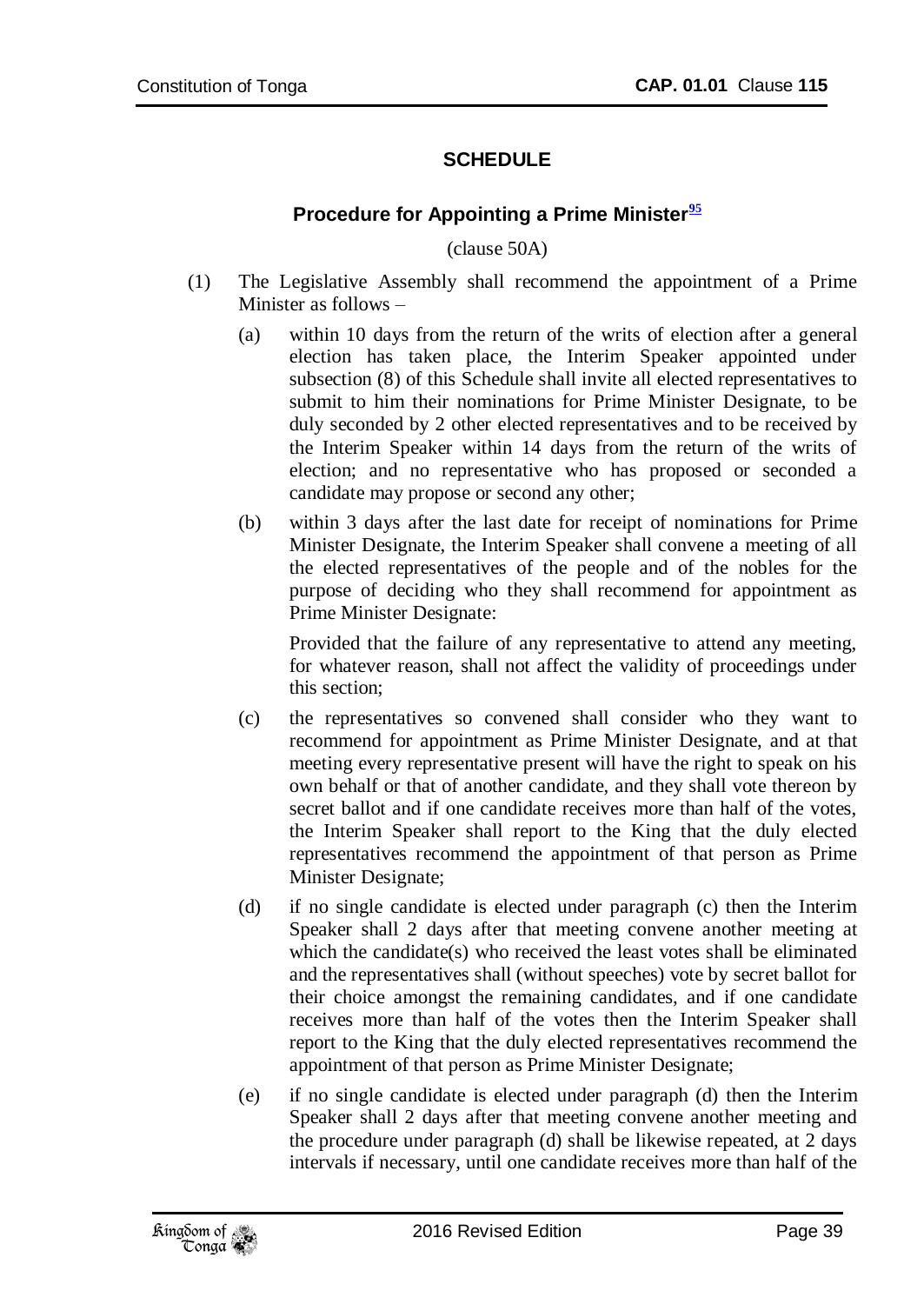votes cast; and the Interim Speaker shall report to the King that the duly elected representatives recommend the appointment of that person as Prime Minister Designate.

- (2) If the representatives fail to make a recommendation to the King in accordance with the procedure in subsection (1) of this Schedule, the King may extend any of the times specified and may authorise the Interim Speaker to vary such procedure to enable a recommendation to be made.
- (3) Upon receipt by the King from the Interim Speaker of the recommendation of the elected representatives under subsection (1) of this Schedule, the Lord Chamberlain shall then summon the Prime Minister Designate to be appointed by the King.
- (4) The Prime Minister shall take his oath of office before the Legislative Assembly at its first sitting.
- (5) The Legislative Assembly shall also recommend the appointment of a Prime Minister following a vote of no confidence, in the manner provided in clause 50B of this Constitution.
- (6) In the event of any other vacancy occurring in the office of Prime Minister, except following a vote of no confidence, the procedure specified in this Schedule shall be followed to enable the King to appoint a Prime Minister on the recommendation of the Legislative Assembly, but in such case the Speaker shall perform the role of the Interim Speaker specified in this Schedule.
- (7) Any dispute arising out of or in connection with the calling or conduct of any meeting under this Schedule or the election or recommendation of the Prime Minister under this Schedule shall be determined by the Interim Speaker in consultation with the King.
- (8) For the purposes of this Schedule, the King shall within 7 days of the declaration of the result of a general election, appoint a person who was not a candidate at the general election to be the Interim Speaker of the Assembly, and such person shall hold office as Interim Speaker until a Speaker is next appointed under clause 61 of this Constitution.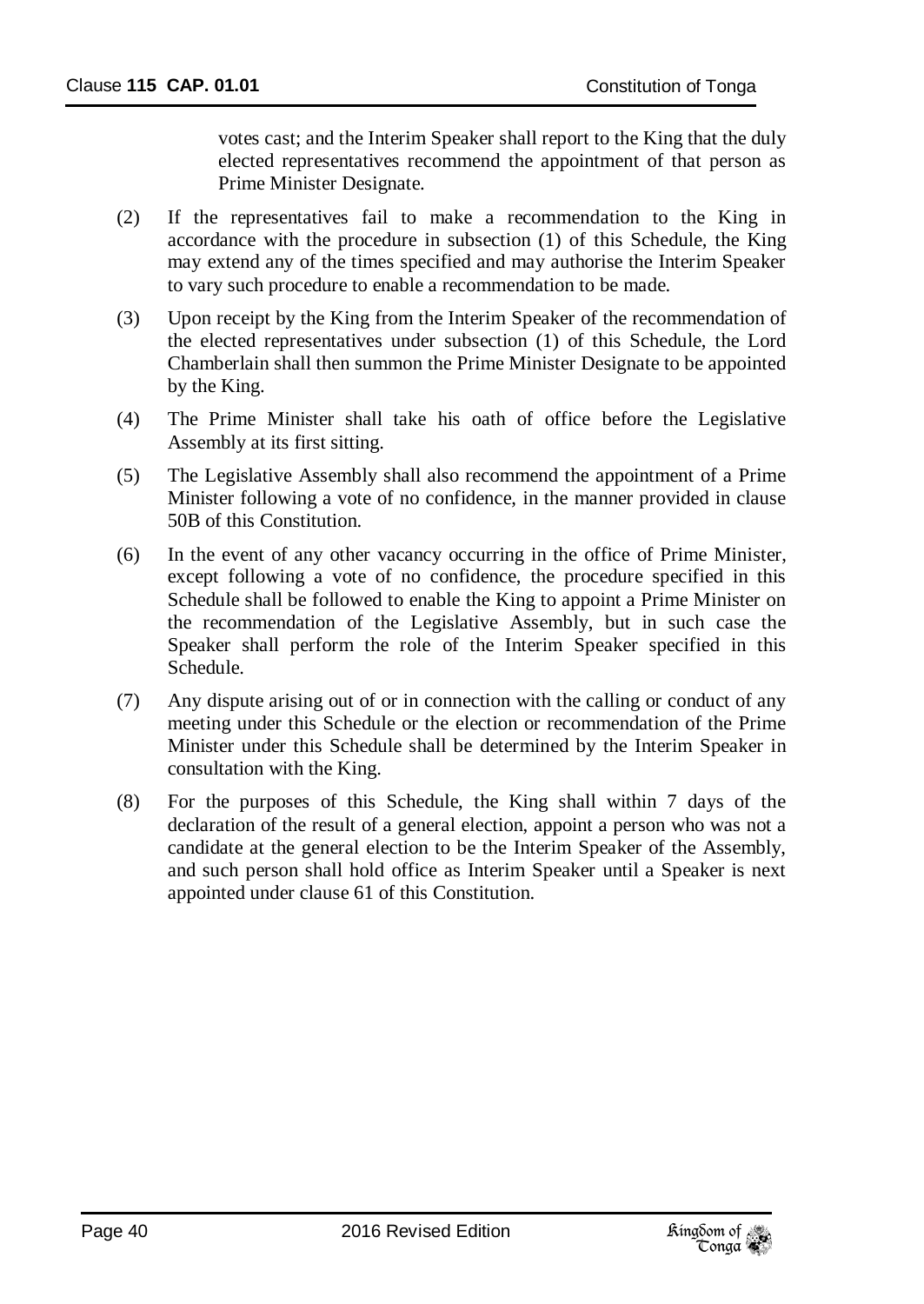# <span id="page-40-0"></span>**ENDNOTES**

 $\overline{a}$ 

<span id="page-40-1"></span>[1](#page-6-4) **1988 Revised Edition, Chapter 2- Acts** 35 of 1912, 1 of 1914, 25 of 1916, 10 of 1918, 19 of 1927, 7 of 1933, 25 of 1942, 15 of 1951, 15 of 1953, 14 of 1955, 13 of 1966, 7 of 1967, 3 of 1971, 8 of 1972, 14 of 1972, 13 of 1973, 11 of 1974, 3 of 1976, 8 of 1978, 28 of 1978, 17 of 1981, 18 of 1981, 13 of 1982, 17 of 1982, 25 of 1984 **-**

#### **Amendments after 1988**

| <b>Amending Acts</b> | <b>Commencement Dates</b> |
|----------------------|---------------------------|
| Act 13 of 1966       | 1 July 1990               |
| Act 12 of 1990       | 8 August 1990             |
| Act 23 of 1990       | 18 July 1990              |
| Act 1 of 1991        | 22 February 1991          |
| Act 16 of 1997       | 29 October 1997           |
| Act 11 of 1999       | 11 August 1999            |
| Act 18 of 1999       | 3 November 1999           |
| Act 17 of 2003       | 21 November 2003          |
| Act 9 of 2006        | 3 January 2007            |
| Act 2 of 2009        | 29 June 2009              |
| Act 14 of 2010       | 6 May 2010                |
| Act 20 of 2010       | 24 November 2010          |
| Act 39 of 2010       | 24 September 2010         |
| Act 1 of 2011        | 16 March 2011             |
| Act 3 of 2013        | 3 May 2013                |

- <span id="page-40-2"></span> $\frac{2}{3}$  $\frac{2}{3}$  $\frac{2}{3}$  Amended by Act 23 of 1990
- <span id="page-40-3"></span> $\frac{3}{2}$  $\frac{3}{2}$  $\frac{3}{2}$  Law 35 of 1912, Act 10 of 1918, Amended by Act 3 of 1976
- <span id="page-40-4"></span> $\frac{4}{5}$  $\frac{4}{5}$  $\frac{4}{5}$  Amended by Act 3 of 1976
- <span id="page-40-5"></span> $\frac{5}{5}$  $\frac{5}{5}$  $\frac{5}{5}$  Substituted by Act 3 of 1971
- <span id="page-40-6"></span> $6$  Amended by Act 23 of 1990
- <span id="page-40-7"></span><sup>[7](#page-7-8)</sup> Inserted by Act 17 of 2003 but NB parts of clause 7(2) were held by the Chief Justice in Taione v Kingdom of Tonga [2005] TLR 67 to be void and in that judgment the Chief Justice concluded that it must  $\overline{\text{read}} - \sqrt{\text{e}(2)}$  It shall be lawful, in addition to the exceptions set out in sub-clause (1), to enact such laws as are considered necessary in national security, public order, morality, privileges of the Legislative Assembly and to provide for contempt of Court."

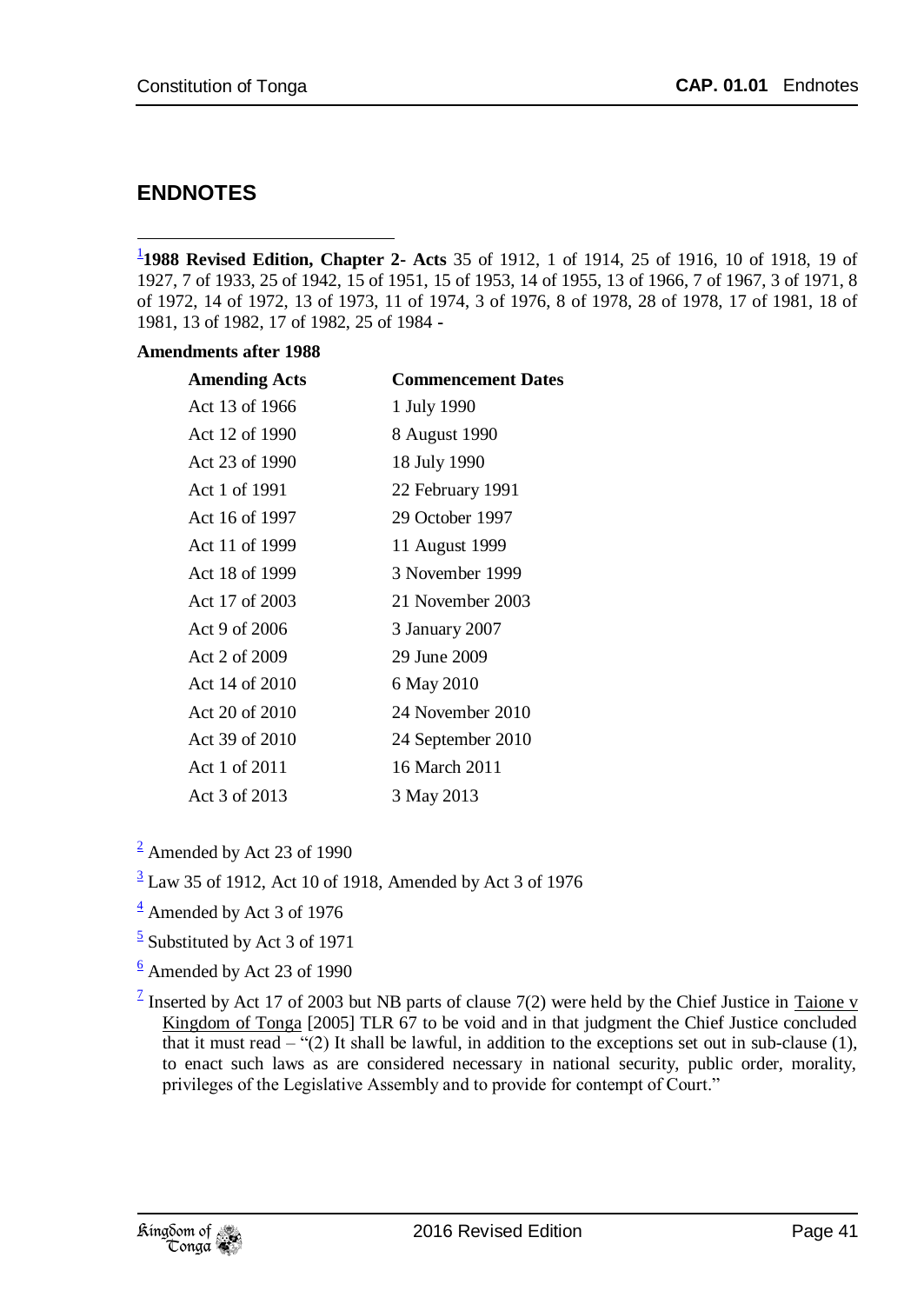<span id="page-41-0"></span> $\frac{8}{3}$  $\frac{8}{3}$  $\frac{8}{3}$  Inserted by Act 17 of 2003 the Chief Justice in Taione v Kingdom of Tonga [2005] TLR 67 concluded "Clause 7(3) of the Constitution is not inconsistent with the entrenching provisions of Clauses 7 and 79 of the Constitution and so is valid, provided that it must be read as subject to the implied term that laws can only be made under it if they are necessary in terms of a pressing social need, and provided they are no more than proportionate to the legitimate aim being pursued and do not involve prior restraint of freedom of expression, except in cases of clear and present danger."

<span id="page-41-1"></span> $9$ <sup>2</sup> Amended by Act 8 of 1972

- <span id="page-41-2"></span> $\frac{10}{2}$  $\frac{10}{2}$  $\frac{10}{2}$  Act 25 of 1942; Amended by Acts 13 of 1982 and 9 of 2006
- <span id="page-41-3"></span> $\frac{11}{2}$  $\frac{11}{2}$  $\frac{11}{2}$  Inserted by Act 10 of 1918, Amended by Acts 18 of 1981 and 23 of 1990
- <span id="page-41-4"></span> $12$  Amended by Act 7 of 1967
- <span id="page-41-5"></span> $\frac{13}{2}$  $\frac{13}{2}$  $\frac{13}{2}$  Amended by Act 20 of 2010
- <span id="page-41-6"></span> $\frac{14}{19}$  $\frac{14}{19}$  $\frac{14}{19}$  Act 19 of 1927
- <span id="page-41-7"></span> $\frac{15}{2}$  $\frac{15}{2}$  $\frac{15}{2}$  Substituted by Act 14 of 1972 and Amended by Act 20 of 2010
- <span id="page-41-8"></span> $\frac{16}{6}$  $\frac{16}{6}$  $\frac{16}{6}$  Act 35 of 1912
- <span id="page-41-9"></span> $\frac{17}{2}$  $\frac{17}{2}$  $\frac{17}{2}$  Amended by Act 20 of 2010
- <span id="page-41-10"></span> $\frac{18}{3}$  $\frac{18}{3}$  $\frac{18}{3}$  Amended by Acts 8 of 1961 and 3 of 2013
- <span id="page-41-11"></span> $\frac{19}{2}$  $\frac{19}{2}$  $\frac{19}{2}$  Substituted by Act 20 of 2010
- <span id="page-41-12"></span> $\frac{20}{20}$  $\frac{20}{20}$  $\frac{20}{20}$  Substituted by Act 28 of 1978
- <span id="page-41-13"></span> $\frac{21}{1}$  $\frac{21}{1}$  $\frac{21}{1}$  Substituted by Act 23 of 1990
- <span id="page-41-14"></span> $\frac{22}{2}$  $\frac{22}{2}$  $\frac{22}{2}$  Act 35 of 1912, Amended by Acts 28 of 1978 and 1 of 1991
- <span id="page-41-15"></span> $\frac{23}{21}$  $\frac{23}{21}$  $\frac{23}{21}$  Inserted by Act 1 of 1991
- <span id="page-41-16"></span> $\frac{24}{1}$  $\frac{24}{1}$  $\frac{24}{1}$  Substituted and renumbered by Act 20 of 2010
- <span id="page-41-17"></span> $\frac{25}{25}$  $\frac{25}{25}$  $\frac{25}{25}$  Amended and renumbered by Act 20 of 2010
- <span id="page-41-18"></span> $\frac{26}{10}$  $\frac{26}{10}$  $\frac{26}{10}$  Inserted by Act 20 of 2010 and Amended by Act 39 of 2010
- <span id="page-41-19"></span> $\frac{27}{21}$  $\frac{27}{21}$  $\frac{27}{21}$  Inserted by Act 1 of 2011
- <span id="page-41-20"></span> $\frac{28}{12}$  $\frac{28}{12}$  $\frac{28}{12}$  See G 12/69 and Act 4 of 1970 relating to Her Highness Princess Mele Siuilikutapu

See G 133/80 and Act 7 of 1980 relating to Hon. Fatafehi 'Alaivahamama'o Tuku'aho

<span id="page-41-21"></span> $\frac{29}{29}$  $\frac{29}{29}$  $\frac{29}{29}$  See the Proclamation made on 7 November 1980 at G 165/1980 (also at page S-2 of Cap 2 in the 1988 Revised Edition) which provides —

**"TAUFA'AHAU TUPOU IV**, by the Grace of God, King of the Kingdom of Tonga, to all to whom these presents shall come, Greetings:

**WHEREAS** Clause 33 of the Act of Constitution of Tonga provides that —

"It shall not be lawful for any member of the Royal Family who is likely to succeed to the Throne to marry any person without the consent of the King. And if any person should thus marry the marriage shall not be considered legal and it shall be lawful for the King to cancel the right of such person and his heirs to succeed to the Crown of Tonga."

**AND WHEREAS** His Royal Highness Prince Fatafehi 'Alaivahamama'o Tuku'aho the second son of His Majesty who is likely to succeed to the Throne married in the State of Hawaii on the 21st day of July 1980 without the consent of His Majesty the King:

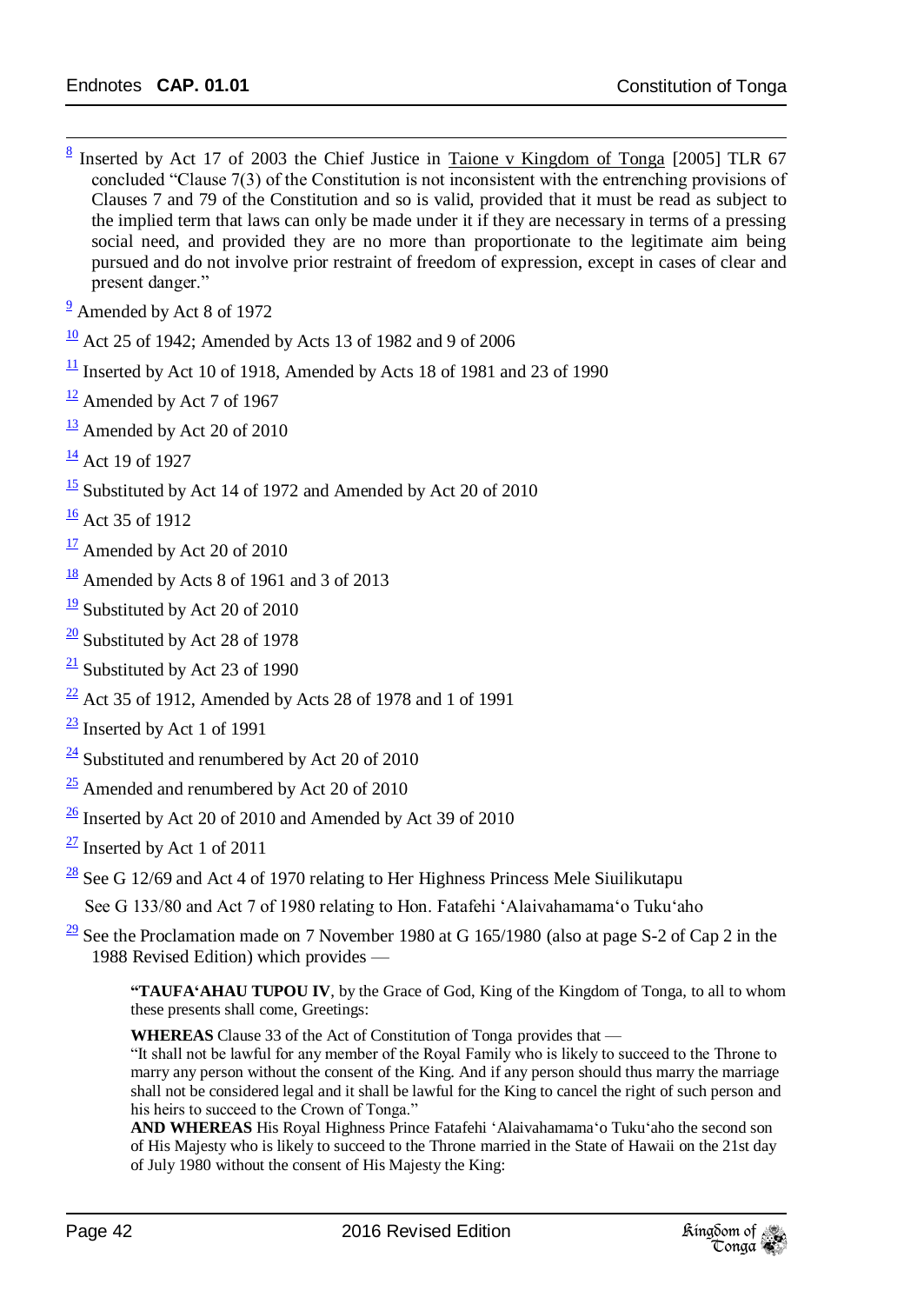$\overline{a}$ 

**NOW THEREFORE, I, TAUFA'AHAU TUPOU IV**, King of the Kingdom of Tonga, in exercise of my powers under the Act of Constitution of Tonga, DO **HEREBY NOTIFY AND PROCLAIM that I CANCEL** the rights of His Royal Highness Prince Fatafehi 'Alaivahamama'o Tuku'aho and his heirs to succeed to the Crown of Tonga.

**WHEREOF** let all men take notice and govern themselves accordingly."

- <span id="page-42-0"></span>[30](#page-14-4) Inserted by Act 3 of 1971
- <span id="page-42-1"></span> $\frac{31}{21}$  $\frac{31}{21}$  $\frac{31}{21}$  Amended by Act 23 of 1990
- <span id="page-42-2"></span>[32](#page-15-7) Amended by Act 23 of 1990
- <span id="page-42-3"></span> $\frac{33}{2}$  $\frac{33}{2}$  $\frac{33}{2}$  Substituted by Act 20 of 2010
- <span id="page-42-4"></span> $\frac{34}{2}$  $\frac{34}{2}$  $\frac{34}{2}$  Law No. 1 of 1914
- <span id="page-42-5"></span> $\frac{35}{20}$  $\frac{35}{20}$  $\frac{35}{20}$  Amended by Act 20 of 2010
- <span id="page-42-6"></span>[36](#page-16-6) Amended by Act 20 of 2010
- <span id="page-42-7"></span> $\frac{37}{20}$  $\frac{37}{20}$  $\frac{37}{20}$  Substituted by Act 20 of 2010
- <span id="page-42-8"></span>[38](#page-17-8) Inserted by Act 20 of 2010
- <span id="page-42-9"></span> $\frac{39}{2}$  $\frac{39}{2}$  $\frac{39}{2}$  Inserted by Act 20 of 2010
- <span id="page-42-10"></span> $\frac{40}{2}$  $\frac{40}{2}$  $\frac{40}{2}$  Substituted by Act 20 of 2010
- <span id="page-42-11"></span>[41](#page-20-6) Amended by Act 20 of 2010
- <span id="page-42-12"></span> $\frac{42}{12}$  $\frac{42}{12}$  $\frac{42}{12}$  Substituted by Act 20 of 2010
- <span id="page-42-13"></span> $\frac{43}{2}$  $\frac{43}{2}$  $\frac{43}{2}$  Amended by Act 20 of 2010
- <span id="page-42-14"></span> $\frac{44}{1}$  $\frac{44}{1}$  $\frac{44}{1}$  Law 1 of 1914
- <span id="page-42-15"></span> $\frac{45}{1}$  $\frac{45}{1}$  $\frac{45}{1}$  Law 1 of 1914
- <span id="page-42-16"></span> $\frac{46}{10}$  $\frac{46}{10}$  $\frac{46}{10}$  Substituted by Act 20 of 2010
- <span id="page-42-17"></span> $\frac{47}{12}$  $\frac{47}{12}$  $\frac{47}{12}$  Substituted by Act 14 of 2010
- <span id="page-42-18"></span> $\frac{48}{10}$  $\frac{48}{10}$  $\frac{48}{10}$  Substituted by Act 20 of 2010
- <span id="page-42-19"></span> $\frac{49}{2}$  $\frac{49}{2}$  $\frac{49}{2}$  Substituted by Act 20 of 2010
- <span id="page-42-20"></span>[50](#page-22-4) Substituted by Act 14 of 2010
- <span id="page-42-21"></span>[51](#page-23-5) Substituted by Act 14 of 2010
- <span id="page-42-22"></span> $\frac{52}{2}$  $\frac{52}{2}$  $\frac{52}{2}$  Law 1 of 1914
- <span id="page-42-23"></span> $\frac{53}{2}$  $\frac{53}{2}$  $\frac{53}{2}$  Law 1 of 1914
- <span id="page-42-24"></span> $\frac{54}{2}$  $\frac{54}{2}$  $\frac{54}{2}$  Substituted by Act 18 of 1999
- <span id="page-42-25"></span> $\frac{55}{20}$  $\frac{55}{20}$  $\frac{55}{20}$  Amended by Act 20 of 2010
- <span id="page-42-26"></span>[56](#page-25-5) Substituted by Act 20 of 2010
- <span id="page-42-27"></span> $\frac{57}{2}$  $\frac{57}{2}$  $\frac{57}{2}$  Law 1 of 1914
- <span id="page-42-28"></span> $\frac{58}{2}$  $\frac{58}{2}$  $\frac{58}{2}$  Law 1 of 1914
- <span id="page-42-29"></span> $\frac{59}{2}$  $\frac{59}{2}$  $\frac{59}{2}$  Law 1 of 1914
- <span id="page-42-30"></span> $\frac{60}{2}$  $\frac{60}{2}$  $\frac{60}{2}$  Law 1 of 1914
- <span id="page-42-31"></span> $\frac{61}{2}$  $\frac{61}{2}$  $\frac{61}{2}$  Substituted by Act 20 of 2010